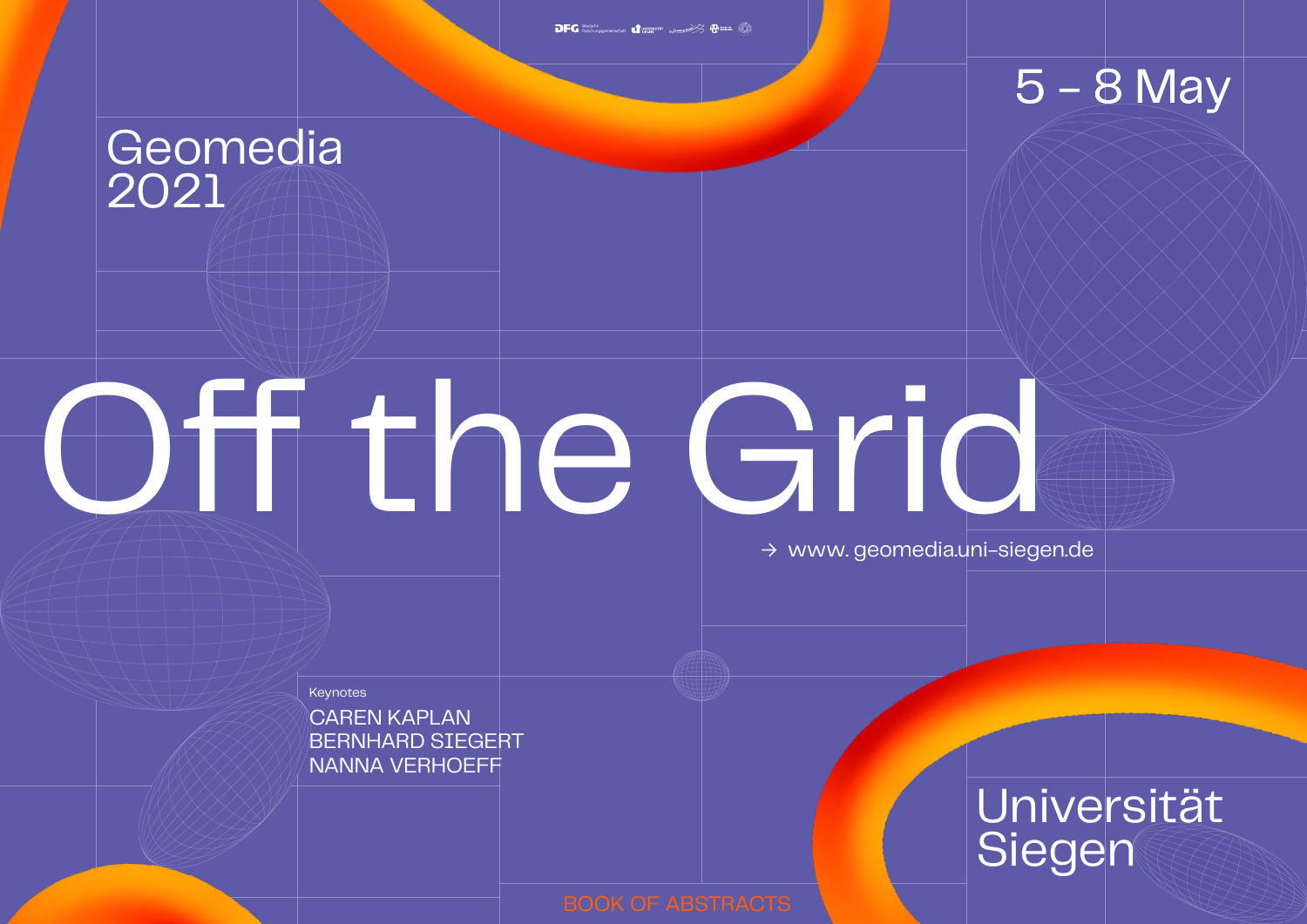Going "off the grid" is often seen as a renunciation of the conveniences of the late capitalist (media) world in the hope of a slower, less stressful, and eventually less superficial life – as inspired by the transcendentalism of the likes of Henry David Thoreau and Ralph Waldo Emerson. But with so many people relying on the grid for purposes of work and entertainment in recent times, what does this mean for our relation to geomedia? What does going off the grid look like now? A great number of people, for instance, do not get to choose to decouple from the grid – a fact that speaks to questions of access to the socio-material infrastructures underpinning geomedia and associated communities and practices.

Arguably, practices of surveillance and countersurveillance shape participation in corresponding infrastructures. In this, surveillance is wrapped up with profit-seeking practices, and the extraction of value from the "data fumes" of platform users, who enter a form of "cooperation without consensus" as they stream movies, hire taxis, host videoconferences, ride public transport, or go on dates. In these various iterations, surveillance might look different, and/or be practiced in distinct ways to traditional forms of state or corporate surveillance, increasingly dependent on technological protocols and standards that not only underpin the grid but also govern our use of geomedia. One consequence is that the relation between private and public spheres is transformed, and introduces new questions of governance, exploitation, and marginalization.

Yet the grid is not all-encompassing, nor all-powerful. Whilst countersurveillance efforts resist, fight back and oppose, alternative geomedia projects imagine the grid differently – sometimes even plotting its demise. Through these efforts, organizers and participants question the foundations of our collective social and technological infrastructures, redefining what it is to care, share, distribute, cultivate or reallocate funds, resources, opportunities and ideas – bringing new geomedia, and new imaginaries of hope (or perhaps fear), into existence.

The 4th international Geomedia Conference is the first to be hosted by Locating Media graduate school and the Media of Cooperation SFB at the University of Siegen, Germany. It is organized in collaboration with the Geomedia research group at Karlstad University, Sweden. The first three iterations of the Geomedia Conference were held at Karlstad University in 2015, 2017, and 2019.



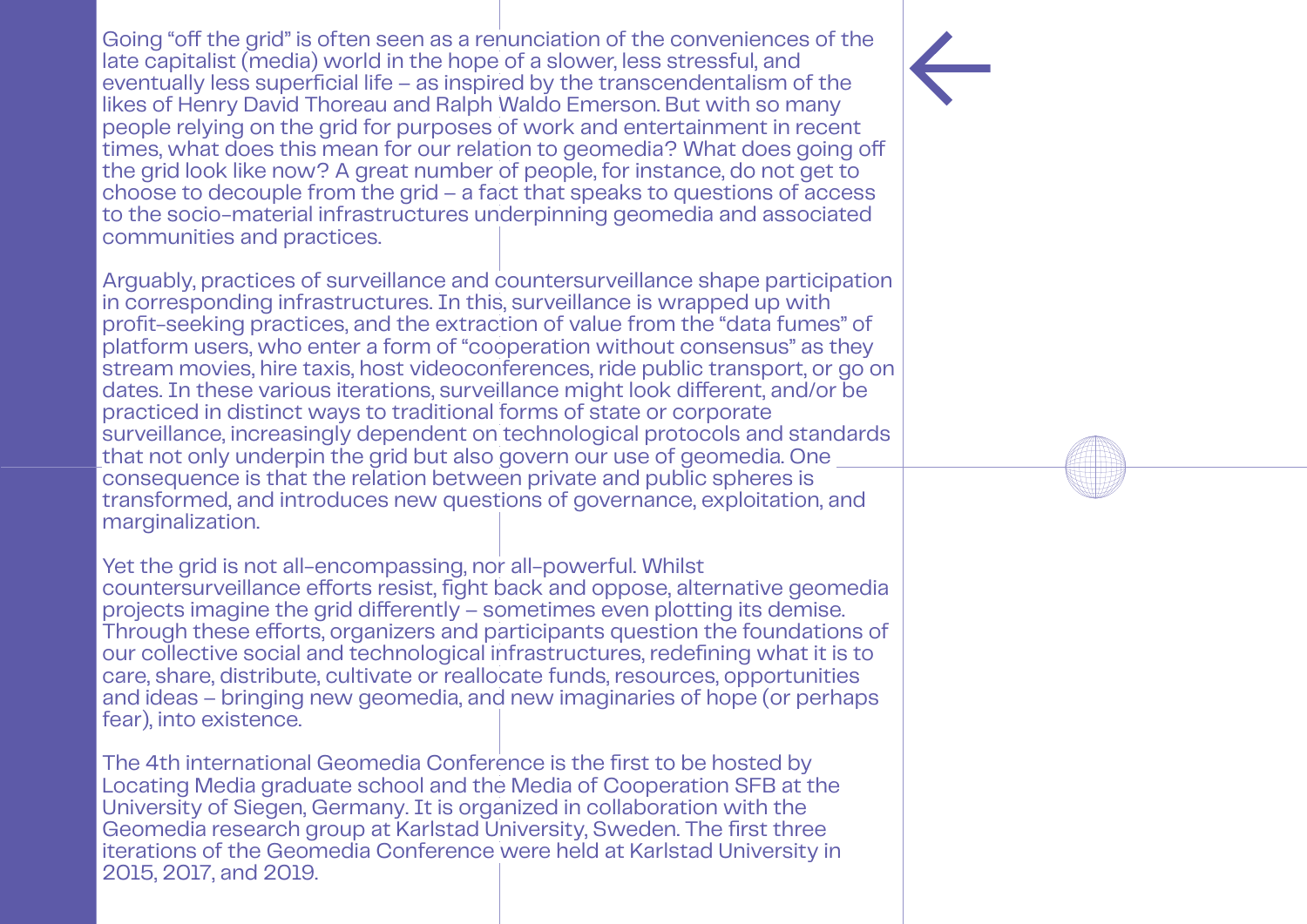# Wednesday, 5 May

# T1S1: Mapping Environments

**Conference** Stream

11:45am → 1:00pm

independent, Germany

University of Siegen, Germany

University of Siegen, Germany

University of Siegen, Germany

From a cultural-technical perspective, one can argue that the sharing system of the Smartphone describes a techno-social ecology, that modifies the habits of consumption and the user's behavior towards the development of cultural techniques. Through the expansion of a technical altered sociality, users intervene in even more diverse fields of the infosphere and with the help of increasingly complex technologies, they participate in the negotiation of cultural, political and social meanings. Thus, by using different media formats, users react to the effects and challenges of a higher-order information sphere –such as the Internet and its services– and contribute to its spread with their actions in the digital milieu. The Global South integrates into this dynamic with its genuine and heterogeneous social, economic and political factors. The media expression of transformation processes and the reactions to media changes are also characteristic of the Southern states or alliances of states within the world market, in which diverse social meanings for phenomena such as depoliticization, deglobalization and a new definition of citizenship emerge. This dynamic finds an example in Cuba. The use of the Smartphone has catalyzed a cultural revolution. The access to other information spaces has become more relevant for the users, whilst the usage of digital devices and the consumption of digital content has increased exponentially. Thus, the cultural dimension of technical infrastructures –understand as a complex and asynchronous process– affects not only individuals and social groups behavior, but transforms social conditions, material environments and sociocultural practices in different ways. In this paper, I intend to argue that with Internet access the Cuban users exercise their digital rights and carry a digital responsibility. Culturally, they develop a new form of literacy –such as reading, writing and navigating a network of information resources– by expanding their digital skills throughout the spread of a media-based communication. In economic terms, these media practices are based on a technical infrastructure which, in addition to the telecommunication network provided by the Cuban state, coexists as independent business start-ups and models for digital commerce.

The notion of the grid evokes expectations of completeness and structural uniformity. It is generally imagined as a universal spatio-temporal model, pulling together heterogeneous phenomena in a consistent ordering framework. Taking the semiurban space of the city of Siegen as a focal point, the individual contributions to this panel aim to complicate this general image by pointing to a plurality of parallel initiatives to map, archive, and project urban data. The examples range from historical efforts to connect Siegen to dominant traffic infrastructures like the state railway and the 'Autobahn' network, contemporary municipal 'smart city' projects, hobbyist projects (i.e. drone pilot communities, urban explorers, local historians) to participatory

urban sensing initiatives, often with a focus on environmental data.

Together, the mapping efforts of these initiatives do not add up to create a homogenous data space, but form a collage or semi-lattice (Alexander 1965) of partially-overlapping micro grids. Not only do the various data-driven projects represent different spatial approaches to capture urban phenomena on multiple scales and with varying intentions, they also differ in their temporal orientation: some of them work with historical records, some attempt 'real-time' sensing of dynamic urban processes, some point to the prospected future of a sovereign data citizenship. In order to study processes of urban datafication, "Data Walks" have been proposed as educational means and methodological strategies. Data Walks are deployed to engage with municipal political matters and issues (Powell 2018) and as creative and embodied modes of understanding and interfacing with how we as human subjects are 'datafied' in and by urban environments (Van Es & De Lange 2020). This panel makes an effort to explore ways of 'walking through the city' (borrowed from Michel de Certeau 1984) by means of comparatively exploring diverse relevant data practices, while being faced with the challenges of bodily displacement and distance that a virtual conference confronts us with. By discussing a number of local urban data projects in quick succession, the panel serves to put Siegen on the mental grid of conference participants while simultaneously generating a more complex Moiré effect of heterogeneous and often incommensurable urban data practices.



'Hike&fly' connotes the combination of mountaineering and paragliding. Although it is still a marginal phenomenon in the alpine sports sector due to the complexity of the geographic skills and flying techniques it requires, hike&fly athletes form an ever-growing community. Geomedia technologies play an important role here, as more and more digital tools, wearable devices, and small GPS-tracers facilitate alpine tours. Moreover, these technologies allow athletes to go off the grid by escaping places of mass tourism and overcrowded hotspots. Hike&flyers seek not only to encounter the wild territory of high mountains, but do so mainly on their own. However, as they track, record, and share their tours on social media platforms, they do not remain alone as such. Furthermore, the alpine nature they seek does not remain untouched either, but rather evolves into a technonatural environment. In preparation for an upcoming field study, this paper explores a theoretical framework for studying hike&flyers by expanding the idea of 'technonatures' and extending it to the high territories of alpine space. The term 'technonatures' refers to complex constructions and entanglements of technologies, natures, and social life. It indicates that the technological and natural are not a priori distinct but rather co-constituted in relation to each other. This co-constitution is material as well as semiotic. As this paper will show, hike&flyers not only encounter alpine nature through geomedia technologies and practices, but also engage in a long-standing tradition of cultural imaginaries of the Alps, which have always been entangled with both technological innovation and social self-affirmation.

THEMATIC PANEL (INDIVIDUAL PROPOSALS)

#### Re-locating the Island: The Smartphone's Revolution RAYNER GARCÍA HERNÁNDEZ

"Locating Siegen": A Data Collage HENDRIK BENDER, DANIELA VAN GEENEN, SAM HIND, TIMO KAERLEIN, MAX KANDERSKE

TRISTAN THIELMANN, PABLO ABEND

Going off grid but staying on track? On the technonatures of 'hike&flyers' in the alpine space

KARINA KIRSTEN

Zoom Stream 1

 $\rightarrow$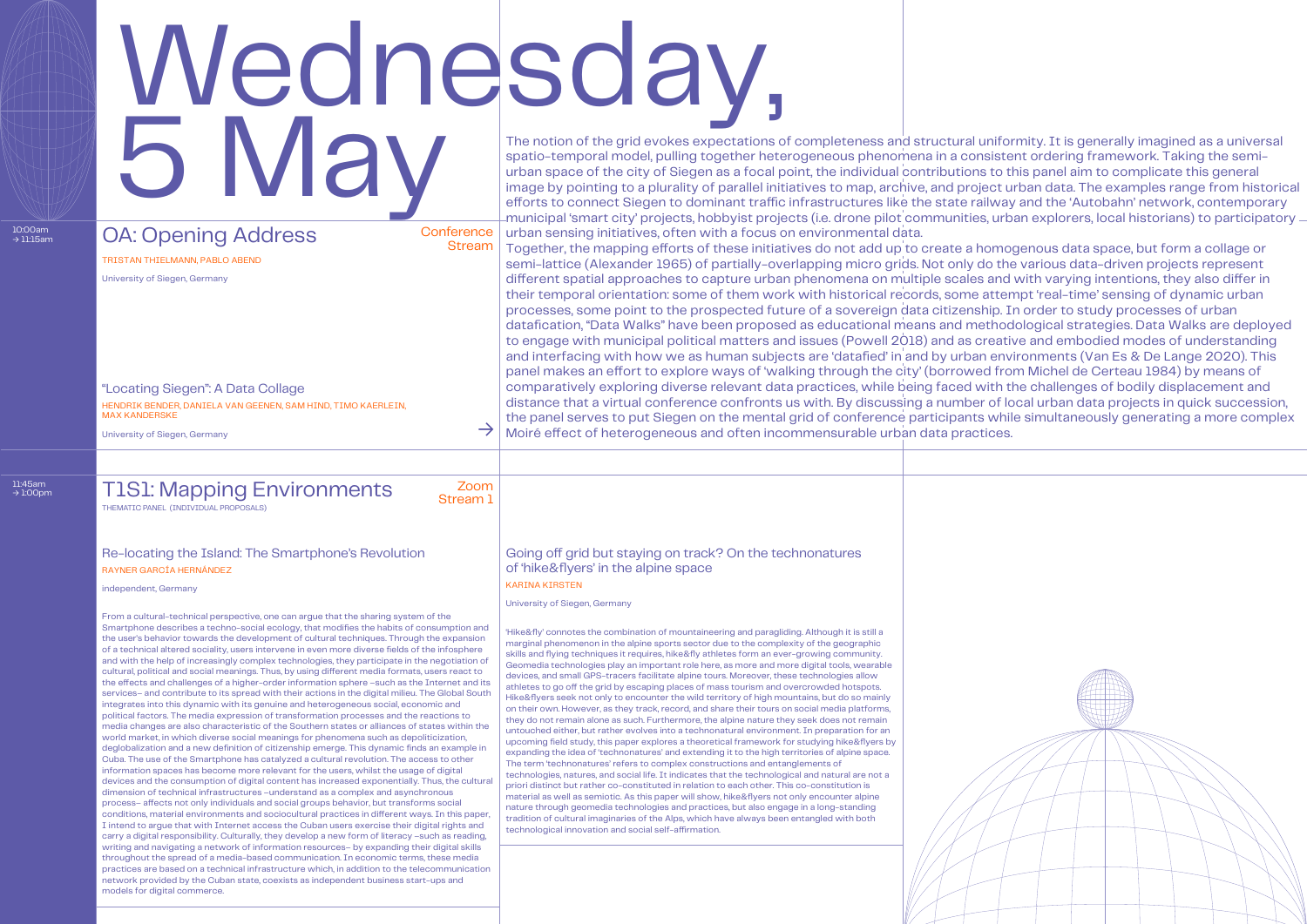Karlstad University, Sweden

University of Oslo / Uppsala University / Karlstad University

Our changing climate foretells a future with continued large forest fires and extreme weather events, such as devastating storms, heavy rainfall, flooding, heat etc. This project focuses on preparedness for these kinds of events in relation to nature-based tourism and the often uncertain numbers of visitors - sometimes very many- that are spread-out and roaming the Swedish countryside. A crisis can be devastating in nature tourist areas. In parallel, the Swedish tourism sector is constantly growing, with new trends as "vacation at home" and increasing numbers of international tourists visiting Swedish nature. Tourists are a vulnerable group in crisis situations, since they are not acquainted with neither the place nor how to find information about the crisis and how to keep themselves safe. The conditions for crisis communication is changing with social media, apps and digitalization of information, at the same time as nature tourists can be involuntarily or voluntarily off the grid. Obstacles and possibilities for digitalization in the tourism sector in relation to the specific conditions of nature-based tourism therefore needs more attention. The aim of this study is to generate new knowledge and methods for incorporating the Swedish countryside tourism sector in crisis management and communication. Crisis management and risk preparedness and awareness are in focus together with collaborations between the tourism sector and other crisis management actors (municipalities and public authorities), as well as the nature tourists themselves.

#### 11:45am  $\rightarrow$  1:00pm

 $2:30$ pm<br> $\rightarrow 3:45$ pm

In a growing spectrum of contexts, digital disconnection is recognized as an empowering asset rather than a flaw to be fixed. As media become ubiquitous in public as well as private places, people are encouraged to (re)take control of their lives and create temporal and spatial zones void of (certain forms) of media. While such norms of everyday discipline and self-realization could be crucial for fighting dependence and addiction, they also represent socially shaped value structures and notions of 'good taste'. There are, we argue, good reasons to assume that disconnection practices – like media practices at large – are socially stratified and might serve as means of distinction. Based on data from a national Swedish survey (2019), this paper applies correspondence analysis and a Bourdieusian theoretical framework to chart to what extent different social groups prioritize to disconnect in different places and forms of digital unease associated with smartphone use. Such preferences are mapped onto a social space constructed around the distribution of economic and cultural capital in the Swedish society. The analysis reveals that the handling of digital (dis)connection (in different places) play into overarching patterns of taste and cultural distinction. As such, disconnection manifests in affluent societies as an emerging symbolic battleground, whose moral geographical implications are likely to multiply as digital media become more immersive, and more intrusive.

# T1S2: Urban Aesthetics → 3:45pm Zoom

## T2S1: Disconnection

Stream 1

Zoom Stream 2

## Dead Spots

#### Tele-Mobilities. TV Circuits in Italian Transportation Hubs: a Route Towards Alternative Media Geographies? EMILIANO ROSSI

## The Digital Divide Trash Cacheing: Video Surveillance of Waste Around Palermo JOAO ENXUTO, ERICA LOVE JAN STALLINGS DELOZIER

### Incorporating the Swedish tourism sector in crisis management and communication – methods and strategies for preparedness and collaboration in rural areas LENA GRIP, LOTTA BRAUNERHILEM, FREDRIK HOPPSTADIUS, LINDA RYAN BENGTSSON

THEMATIC PANEL (INDIVIDUAL PROPOSALS)

LEA PAULA ZIEROTT

## Where do people withdraw from digital media? A Bourdieusian study of the taste for disconnection KARIN FAST, JOHAN LINDELL, ANDRÉ JANSSON

THEMATIC PANEL (INDIVIDUAL PROPOSALS)

University of Hamburg, Germany

Independent Artists, USA University of California Los Angeles, USA

University of Bologna, Italy

Dead spots are most of the time considered as problematic, as something not only the telephone companies want to get rid of. What happens when we look at the non-problemdriven side of dead spots? Seeing disconnection as a positive practice and not a deficit (Karppi 2018), opens up not only new perspectives on practices of disconnection but also a new form of spatiality. Being off the grid in a dead spot does not mean to completely detach from it but be dependent on the same material infrastructures. As such, disconnection is more than the opposite of connection and an own form of organizing and structuring social space and everyday practices (Stäheli 2014). Taking for example apps like White Spots that help you to find the nearest dead spot to your location. At the same time, places without WIFI or phone connection are becoming extremely rare. Those who consider themselves hypersensitive to electromagnetic waves need to actively produce dead spots through practices of shielding. Being often temporary and fleeting, dead zones have their own spatiality. Due to this notion of space, there is the potential to become places of possibility, utopian places to disappear and not to be seen, like the artist Hito Steyerl shows in her work. This at the same time challenges existing concepts of network logics (Mejias 2013). This project is an attempt to see dead spots as fields of disconnection with a new form of spatiality, practices, and infrastructure.

References:<br>Karppi, T. (2018). Disconnect: Facebook's affective bonds. Minneapolis: University of Minnesota Press. Mejias, Ulises Ali: Off the Network. Disrupting the digital world. Minneapolis: University of Minnesota Press, 2013.<br>Stäheli, U. (2014). Aus dem Rhythmus fallen. Zur öffentlichen Entnetzung. In A. Nassehi (Eds.), Privat 2.0 (pp. 66–77). Hamburg: Murmann.<br>Stayeri, Hic. (2013). "How Not to Be Seen. A Fucking Didac

We are research-based visual artists who work on projects about the aesthetic dimensions and material conditions shaped by infrastructural transformations. Our paper considers the impact of a recent urban tech project in New York City, LinkNYC, which are 1700+ privatelyoperated kiosks that have been installed throughout the city's five boroughs since 2014 and reshaped the topology of the urban streetscape. This spatial transformation signals a new epoch of so-called smart urbanism, integrating a network of sensors, cameras, and communication technologies inside 10-foot stainless steel enclosures owned and operated by Sidewalk Labs, a Google subsidiary. If data is the new gold, then New York City is a giant open-air mine. Our Digital Divide presentation will be built upon an analysis of the formal qualities of the kiosks through an ongoing photography project that documents the introduction of LinkNYC kiosks in the streets throughout New York City. Each photograph in the Digital Divide divide series presents one among hundreds of street scenes bisected by the imposing kiosks. LinkNYC – with its offer of free WiFi, device charging, and access to basic social services as much of contemporary life has migrated online – are provisional meeting points, especially for those on the underprivileged side of a digital divide. When the LinkNYC kiosks were first dropped into the void left by public phone booths, it opened up a deeper debate about public space and accesibility. Our paper will deploy our photographic project as a means to measure rich visual depictions of city life against new strategies for mapping and surveilling bodies that move through the 21st century urban space. To see an example of the referenced work please visit: http://theoriginalcopy.net/the-digital-divide

Stemming from the Latin vastus "uncultivated, unoccupied," definitions of waste suggest an idling "away" and a "completion" of use or an "end" of a particular cycle. These semantic attempts accumulate to categorize "waste" by an underlying loss in productivity. Shifts from useful to wasteful, farmland to wasteland, are further documented in media where waste transitions from invisible/non-valuable to visible/valuable. Video surveillance particularly interrupts the invisibility of waste to display trash previously considered to be "gone" or "away." This essay will address two surveillance videos of trash practices around the city of Palermo, Italy to analyze how media sustain the reputation of Sicily as a "wasteful" and "backwards" region of Italy. "Garbage Rubbish Roads. Ballestrate, Sicilia, Italy" (2019) and "Lotta ai furbetti dei rifiuti a Bagheria" (2020) document and survey in order to isolate the public presence of waste and use social media networks to provoke participatory condemnation. In a recursive fashion, this paper interrogates what surveillance of waste documents, how the function of documentation operates on both a social and narrative level and offers alternative methods of nation-building waste practices, such as the municipal adoption of the ZeroWaste movement, that function to outplay waste media and surveillance.





"Go-Television" commonly refers to video-communication systems located within high-flow mobility terminals (railway and underground stations, airports, waiting shelters, highway rest areas), both in metropolitan and suburban contexts. Outcome of this research is a mapping of the major cases detectable on the Italian territory, with a focus on tv-like circuits acting as public media and designed for captive audiences mainly composed of passengers, commuters, as well as city dwellers. Such networks, often as integral parts of urban furnishing, still constitute an under-studied perimeter of real-time broadcasting (literally "offthe-grid"), and their commercial features are necessarily tempered by informative and institutional purposes. Accordingly, not only are specialised firms involved in this market, but transportation companies and local authorities are likewise included in the production and distribution chain of such dedicated contents. The inquiry combines a "behind-the-screens" approach - referring primarily to media industry scolarship - with the traditional toolkits of television studies, on the premise that editorial and business-related dynamics need to be examined also in the light of professional practices. In Italy, lastmile television implemented for such liminal venues typically appears as hybrid media aggregators, opening to brand urbanism and geolocalised marketing strategies. Ultimately, in-transit televisual apparatuses well exemplify contemporary trends of contextual video transmissions, resulting in the transformation of transport vehicles into media of communication: in this wake, the geographical interstices taken into account act either as container of site-bound audiovisual interfaces (differing from pure mobile locative e-platforms) or as displayed in-motion contents, thus re-mediating the experience of mobility itself also on a diegetic level.

#### References:

Karppi, T. (2018). Disconnect Facebook's affective bonds. Minneapolis: University of Minnesota Press. Mejias, Ulises Ali: Off the Network. Disrupting the digital world. Minneapolis: University<br>of Minnesota Press, 2013.<br>Ste

.<br>ucking-didactic-educational-movfile- 2013-51651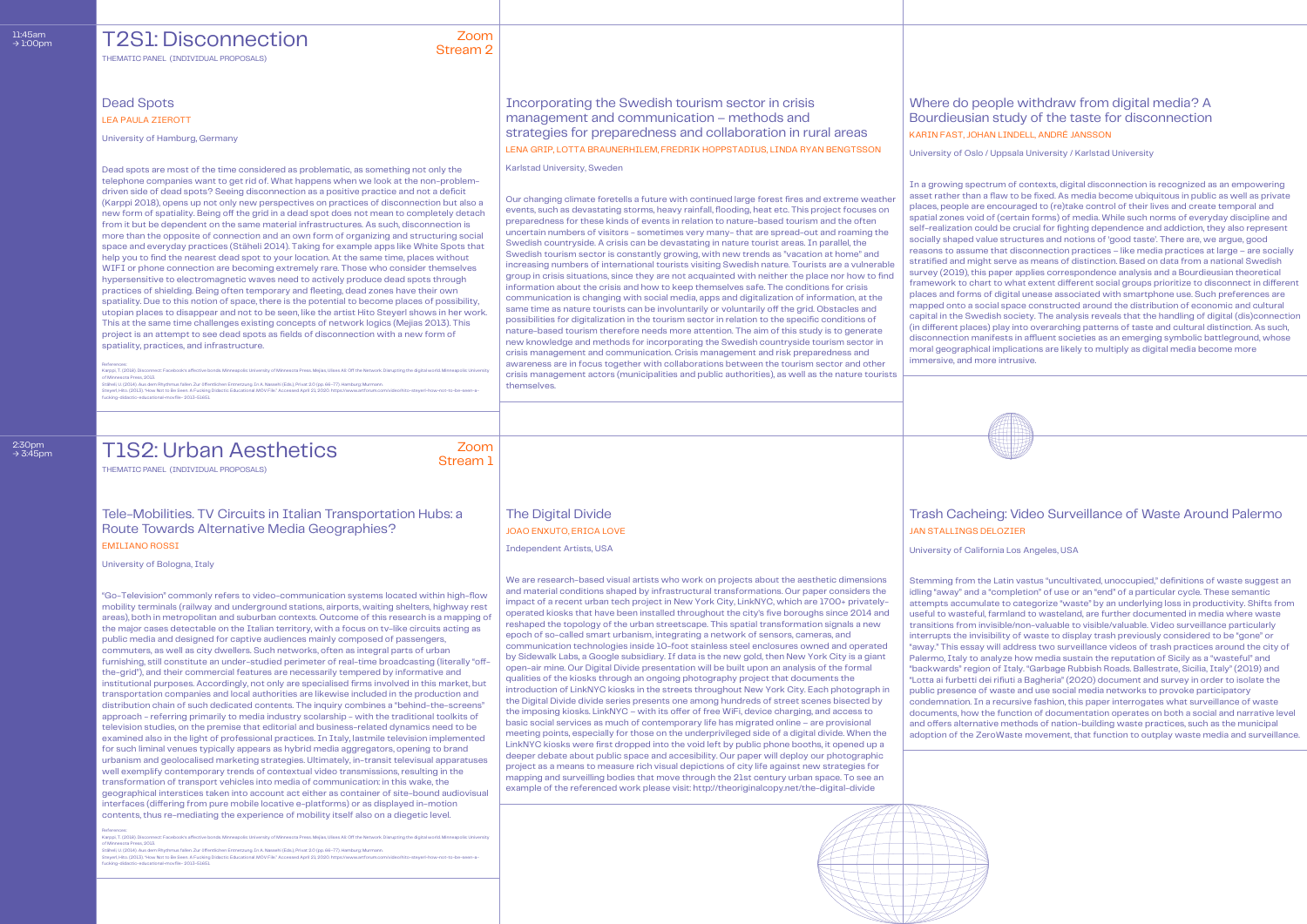This paper draws from empirical research on tourism and travel to demonstrate how promobile discourses obscure the social relations of mobility, and reflects on the relationship that mobile devices (and the socially and spatially networked communication they enable) have in this process. Starting with the political economic critique that commodities are often imagined as having an inherent value, through ideological means that naturalize their worth and obscure the labor underlying their production (Buchanan, 2018), I consider how a related fetish may be applied to mobilities. As has been much discussed in the past ten months, the social and economic gap between those who may choose either mobility or immobility has been laid bare through the various forms of quarantine and shutdowns that have greatly altered spatial practices during Covid-19. Although the fact that mobility (and elective immobility) is a resource to which not everyone has equal access has become increasingly clear in a time period where some are taking advantage of the opportunity to travel while working remotely and others risk their (and their families') health to do the in-person jobs needed for basic survival, the idealization of mobility itself is infrequently called into question. Here, I analyze travel related ad campaigns, journalism, and social media posts during the coronavirus pandemic to make a larger argument about how mobility is fetishized through discourses that naturalize mobile socialities and other mobile practices while obscuring how the value gained through these practices "depends upon the exclusion of others" (Ahmed, 2004: 152).

The pandemic has made very clear that communication technologies are an important aspect of all kind of contemporary work. Zoom, Microsoft Teams and Skype Business have become taken-for-granted elements in the working life of white-collar workers. For other groups, like food couriers (who never before have had as much work), certain apps are indispensable for the performance of their work. Communication technologies of work are about a lot of things, although in this paper I want to highlight their significance for time and space management; their meaning for organizing and synchronizing spatial and temporal structures. Of particular interest is workers' agency in relation to these structures. My point of departure in this explorative paper is on the one hand the work of food couriers work in a gig economy (Andersson, in press), and on the other hand my own rich experience of mediation through zoom at work during the ongoing pandemic. The importance of time and space for both these work positions will be elaborated in the paper, but can still be illustrated by following examples: The food courier are informed by an app that s/he is supposed to bring food from A (the restaurant) to B (the customer), and hence s/he has to navigate the urban geography in shortest possible time, since her/his performance is monitored and rated. The homeworking university teacher is physically immobile, but virtually hypermobile, leaping from the one communicative context to the other: a supervision session on zoom, a lecture, a staff meeting, some mails again, etc. It underscores Wajcman and Rose's (2011) argument that interaction with communication technologies should be considered as work, and not as (time-consuming) interruptions of work.

## T2S2: Mobile Socialities I Zoom

One attempt at remedying this mobile device access chasm is the dedicated distribution of smartphones to homeless people in order to meet their digital needs; an idea which the Covid pandemic lent more urgency to. In this presentation, I will talk about these in-kind smartphone distributions.

# Stream 2

Through culturally and socioeconomically diverse case studies, the two proposed panels explore 'mobile socialities.' This is a currently emerging framework, which builds upon work in mobilities, mobile communications, and social interactions to capture contrary experiences of media. The main argument of the mobilities paradigm – that mobilities are becoming the dominant factor shaping social relations – includes only weak connections with media/communication studies. We will instead bring this connection to the forefront. The additional differentiation between mobility and motility (the capacity and capability to move) invites questions of who moves and who doesn't, as well as questions of power. By exploring sociality and antisociality in articulation with immobile mobility, tourism, and digital work/labour, this panel also interrogates how everyday mobilities and immobilities are articulated in relation to various dialectical socialities: sociality and solitude, self and community, work and leisure, absence and presence. Knitting these papers together are threads of space, place, and time in the fostering of mobile socialities, particularly considering the changing spatial nature and fluctuating tempos of practices in relation to institutions such as home, workplace, community. This collection of papers explores diverse media, mobile, and social experiences suggestive of the flow and stillness of media technologies and lived realities, and power dynamics of emerging forms of 'the social' in mobile times

## Digitizing desires: immobile mobility and social media in southeast Turkey

## Distributing Smartphones to Homeless People: A critical view

### Mobility Fetishism Communication technologies of work: a question of time

THEMATIC PANEL

ELISABETTA COSTA

and space MAGNUS ANDERSSON

DAVID LOWIS

ERIKA POLSON

University of Groningen, the Netherlands

Berlin University of the Arts, Germany

University of Denver, USA

#### University of Lund, Sweden

In Mardin, a medium-sized town in southeast Turkey, young homebound women from conservative families escape into the place of social media to create and maintain new forms of social relationships they cannot have offline. They commonly use social media to engage in personal communications and interactions with strangers, friends, and sweethearts they never meet face to face. I define this movement from offline to online, 'immobile mobility' (see also Wallis 2011; 2013 and Ureta 2004). This concept captures the (im)mobility from the offline physical place of the home to the online digital place of social media, and also the human agency enacted through this movement. The mobility away from the constraints imposed by social norms ruling offline relationships takes place together with the reproduction of the public normative understandings of social and family relations. Online socialities do not challenge or transform social norms, but are rather a way to actively inhabit the social restrictions that limit women's lives. This paper shows that a 'mobile socialities' approach allows us to shed light on questions of human agency, which have been at the core of social science's concerns for many decades.

Owning, or having access to, a smartphone has rapidly become a precondition for participating in many aspects of society. This extends to homeless people, who are nonetheless often lacking said access.

In this context, I will also discuss the efforts of a Berlin-based NGO to use one such smartphone distribution as the launching pad from which to develop a digital ecosystem for homeless people – which has proved difficult, since many homeless people for a variety of reasons place a premium on privacy. With many homeless people to some extent choosing an "off the grid" lifestyle, this raises the question whether integration into a tailored digital ecosystem is a feasible, or even desirable goal – a question which I will aim to draw some preliminary conclusions about in this presentation.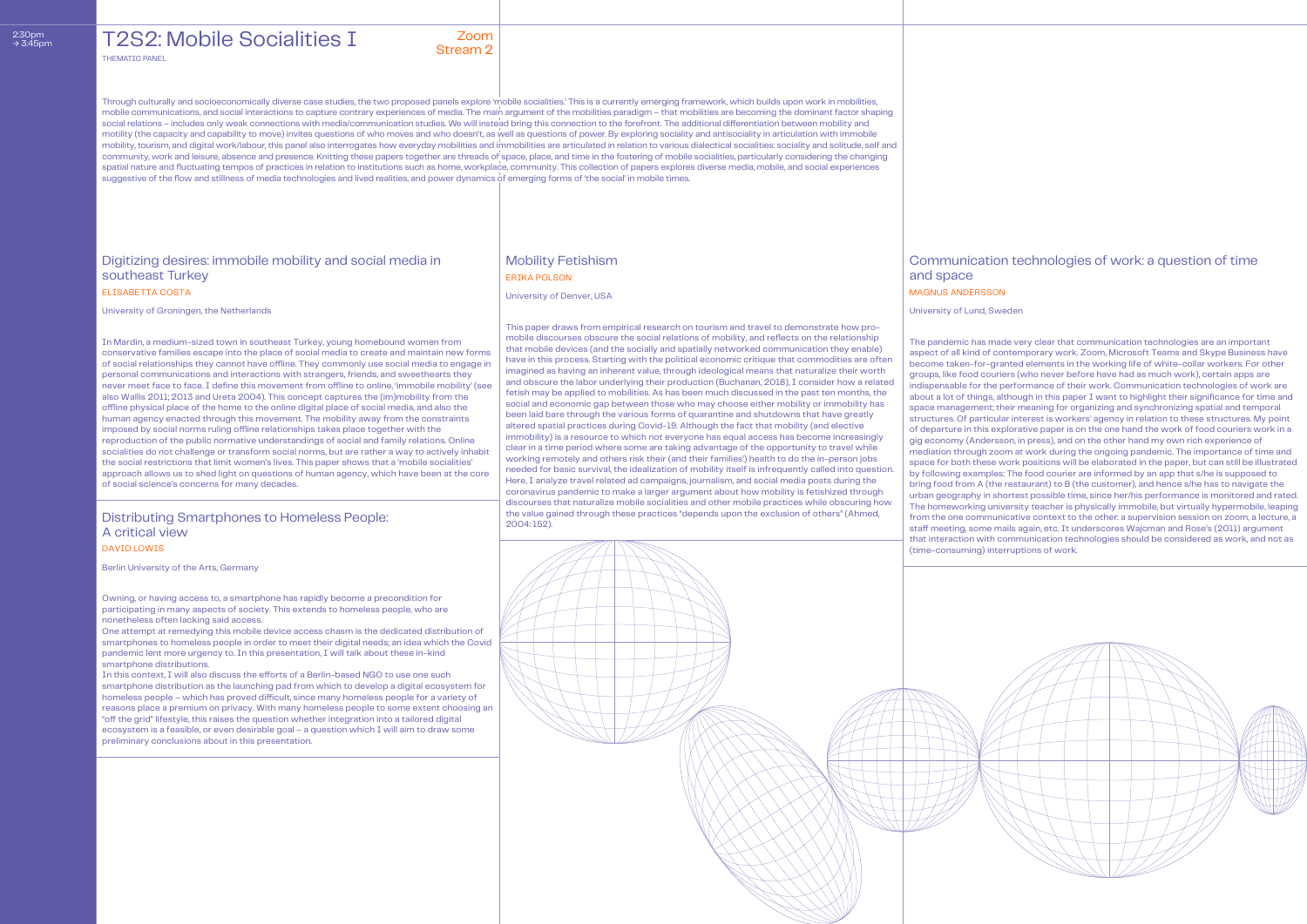University of Cologne, Germany

## Stream 3

## T3S2: A City is not a Grid?!

#### Architecture as ideological Service. A special kind of project development at Hermannplatz NILOUFAR TAJERI, DIANA LUCAS-DROGAN

# **Software** SEBASTIAN RANDERATH

## Back to Square One. Urban Modelling and/as Strategic Gaming

Symbols and Spaces: On address grids of computational media RANJODH SINGH DHALIWAL JACOB BIRKEN

THEMATIC PANEL

#### Filling the Gaps. Grids as Formats in Urban Planning

In urban planning and representation within late capitalism, grids have a twofold meaning: 1) Grids are visual formats in which objects, data and urban goods are symmetrically arranged. 2) In urban planning, grids are used synonymously with urban networks and infrastructural policies (Easterling 2014). While visual grids seemed to fail in 20th centuries urban planning (Siegert 2015: 102ff.), they have become formats for the data modeling in digital planning software, urban modeling, topologies of computation and a subject for counter-mapping.

Thus, the panel offers critical perspectives on the history and contemporary practices of digital technologies and urban planning - ranging from the concepts of addressability in computation and urban planning (Ranjodh Singh Dhaliwal), the grid as a paradigm of strategic simulations (Jacob Birken), architectonic visibilities and the right to the city (Niloufar Tajeri & Diana Lucas-Drogan), and grids as formats for the capitalization of space (Sebastian Randerath). The panel thereby criticizes and counters the role of grids as technocratic formats in regard to policies of capitalist infrastructural space, coming from interdisciplinary backgrounds including media studies, -history, STS, architecture theory and -history.

University of California, USA

University of Siegen, Germany

Braunschweig University of Technology, Germany

The relationship between symbols and physical spaces is an integral conceptual lynchpin holding together Geo-media. This talk brings together approaches from media studies and STS to outline a brief history of addressability, the mechanical regime that is a common base for computation and urban planning. Seriously considering the geographies of urban spaces alongside intra-machinic topologies of computation, I think about the politics of such historical sociotechnical developments. For example, if the early modern cities were encoding political subjectivities through their use of numerical addressing techniques, what forms of political subjectivities undergird our computational city-grids today, grids that are not distinct from, but instead deeply entangled with, the grids inside/through computers. Intervening into recent work on the politics of infrastructural systems, I argue that new forms of address lead to newer forms of the addressees while unifying grids become, in the neoliberal era, a floating techno-political medium unto themselves.

> With an increase of smart cities and infrastructural space, urban planning has become a mere economic practice (Easterling 2014). Whilst 20th century urban planning has turned away from cities as visual grids (Siegert 2015: 102ff.), contemporary urban planning software seems to re-establish visual urban grids as planning media of a capital extension of smart cities (Bratton 2015: 143). Alphabet's recently developed urban planning software 'Delve', which uses machine learning to generate scenarios for urban planning (City of the Future 2020), shows this shift to 'grid planning'. While 'Delve' claims to shape interoperability between urban planners and financial or economic decision-makers (Delve 2020), the software takes 'visual formats' from economic tables (Krajewski 2007) and applies them to the planning of urban grids. Thus, urban grids become products of calculative grids and modules. Based on the example of 'Delve' as a modular planning and design software (Russel 2012), the talk argues, how grids have become formats for the capitalization of design and infrastructural space. Hence, it shows, how 'visual grid formats' enable interoperability between urban planners, designers and financial stakeholders by leading to modularity and an expansion of urban grids.



Strategy starts with a grid. In gaming, it's 8 x 8 squares with an alternating pattern: The chessboard as a predecessor of 18th century war-games and their various digital descendants. Early war-gaming meant to transcend the metaphorical representation of conflict the chess set offered – to make war measurable, analytic, manageable and teachable (Pias 2000; Allen 1987). Thus, the ubiquitous square or hexagonal grid in strategic gaming is more than a legacy from 'pre-modern' gaming, but much rather a helpful means of bringing order into complexity and chaos. With the advent of PC gaming at the end of the 20th century, the grid re-emerged as a paradigm for the 'strategic' – now encompassing more 'civil' applications like 1989's SimCity. Yet, behind the quaint tiles of this early city management game lie similar concepts of order and didactic representation as in 18th century war-games – now, (super)powered by new methods of computed modelling (Baker 2019). In this talk, I want to discuss the different roles of the grid as metaphor and ordering system in both gamified and applied urban modelling, and the hybrid leg

The dialogical input is a critical-diagrammatic portfolio recording of Signa Holding GmbH as mechanism of urban exploitation based on the effected work of the Hermannplatz initiative, Berlin. The recording and the dialog reflects on the violations of a pluralistic right to the city and visibilities on the ground of architecture as part of a global market.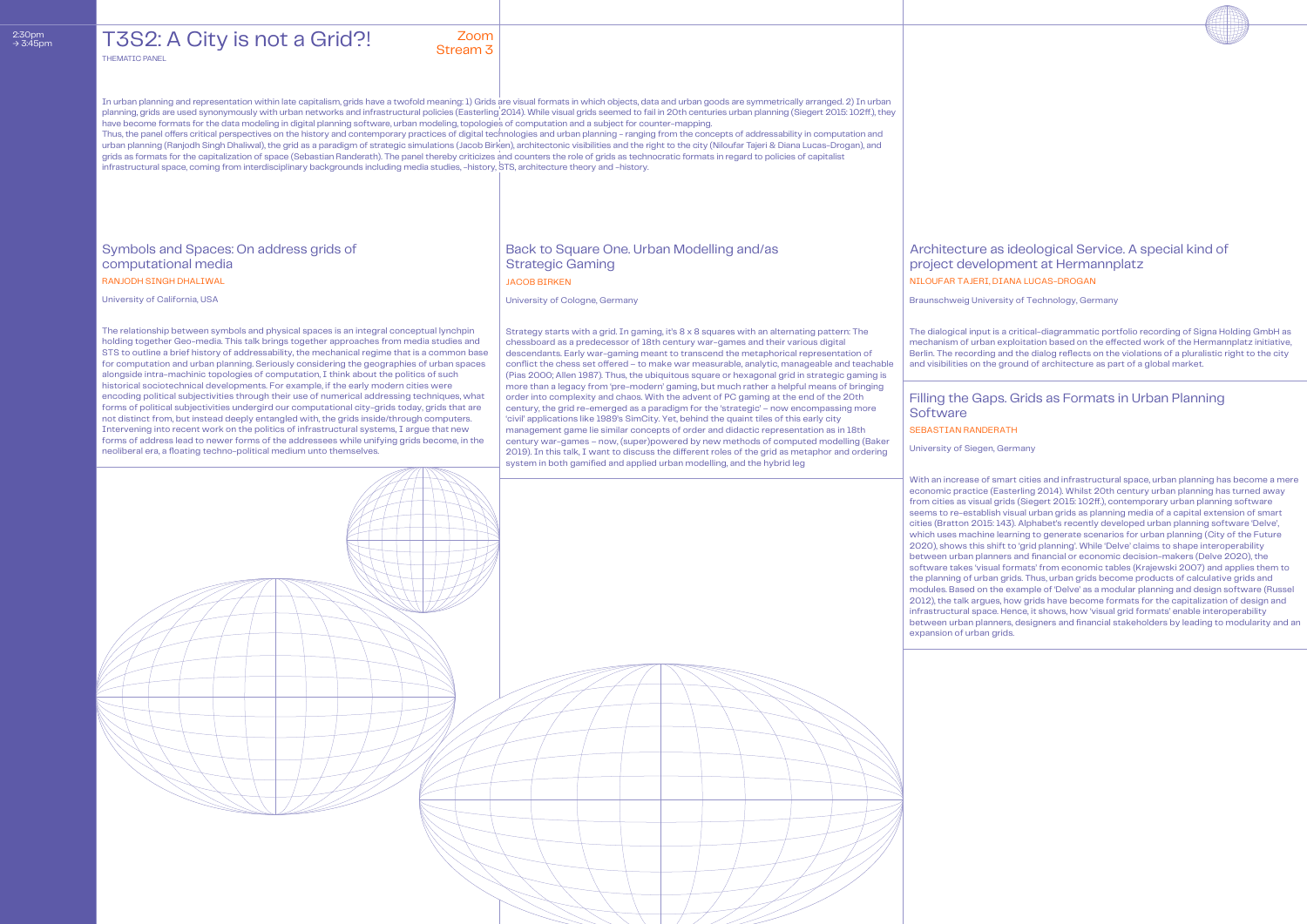## T1S3: Geomedia Histories Zoom

THEMATIC PANEL

## Stream 1

#### Still at home? Intimate geomedia histories and changing politics of practice SCOTT MCQUIRE AND RESERVE THE SECOTT MCQUIRE THE SCOTT MCQUIRE AND RESERVE THE SCOTT MCGUIRE OF SCOTT MCGUIRE

## The city without qualities: From systems theory to platform urbanism

Geomediatization of public spheres: A space genealogy for emerging datafied societies JOAN RAMON RODRIGUEZ-AMAT, CORNELIA BRANTNER

### Bundling and unbundling geomedia: An historic genealogy of a diverse set of cultural techniques TRISTAN THIELMANN

What is the historical backdrop of today's place-aware geomedia technologies? Who were the early adopters, producers, advocates, or stakeholders of geomedia? How can we account for contemporary power geometries by glimpsing at yesterday's landscape of geomedia technologies, practices and cultures? While the majority of work in the field of geomedia studies focus on contemporary developments, papers included in this panel address the nexus of geography and media from a historical perspective. Such a perspective serves to counterbalance dominant discourses - produced not least by ICT companies and policy makers but also by academics - about the "revolutionary" traits of new location-aware media. The objects of study are geomedia (e.g. Thielmann, 2010; Lapenta, 2011; McQuire, 2016; Abend, 2017; Fast et al, 2018). Here, geomedia qualifies as an umbrella term used for assemblages of technologies, processes, operations and practices that socio-technologically reorganize our encounter with space and place (Döring/Thielmann, 2009). This includes localizing technologies, augmented-reality applications, and data practices. In addition, geomedia can be used as a concept for describing the state which media is currently entering. Seen this way, geomedia is not referring to a bundle of specific types of media, but rather serves as a label for the particular condition(s) brought about by location-aware and location-based technologies in interplay with wider social, economic, cultural or political trends. Certain trajectories such as convergence, ubiquity, location-awareness, and real-time feedback can be followed, with geomedia sitting at the intersection of these developments (McQuire, 2016). Therefore, the panel is interested in investigations into the starting points of these trajectories.

University of Melbourne, Australia University of Sydney / RMIT University

Beniger J. 1986. The Control Revolution. Technological and economic origins of the information society, Cambridge M Gekker A. & Hind S. 2020. 'Infrastructural surveillance'. New Media & Society 22 (8): 1414-1436.

Sheffield Hallam University / Karlstad University

University of Siegen, Germany

In this paper I want to examine the origins of smart city approaches as a major exemplar of contemporary geomedia. The first part of the paper will trace the migration of systems analysis and computational modelling from the RAND Institute's pioneering nuclear war scenarios in the 1950s to their application in relation to a broader set of social and urban problems. This saw the emergence of influential data-driven approaches to urbanism and urban planning such as those established by the Urban Institute (Washington D.C, 1968) and the New York City-RAND Institute (1969). Subsequent developments, including the growing use of GIS software in urban planning from the 1980s, confirmed the dominance of data urbanism and the marginalisation of other approaches and forms of urban knowledge. By the 2000s, the urban setting emerged as the centrepiece for innovation in 'big data' applications under the ubiquitous heading of 'smart'. While parts of this story are fairly well-known, it has remained fragmented, and there has been no systematic attempt to critically situate this trajectory in relation to contemporary debates about the rollout of urban digital infrastructure. For this reason, the second part of the paper will focus on conceptual issues related to understanding this history. Statistical approaches to social issues clearly originated much earlier than electronic and digital computational technologies (see for instance, Hacking 1990). While those such as Beniger (1986) and Robins and Webster (1999) have argued for a broadly continuist assessment of the 'information revolution', in which digital computation is figured as the fulfilment of an earlier rationalising and managerial logic, I will argue instead for adopting a socio-technical approach that treats conceptual, institutional and technological domains as co-constitutive. This will provide a productive lens for better articulating the history of urban computation with contemporary debates about the 'platformization' of urban digital infrastructure (see for example, McQuire 2018; Plantin et al 2019; Gekker & Hind 2020).

References

Hacking, I. (1990) The Taming of Chance, Cambridge and New York, Cambridge University Press.

McQuire S. 2019. One map to rule them all? Google Maps as digital technical object, Communication and the Public 4 (2): 150–165<br>Plantin J-C. et al 2018. "Infrastructure studies meet platform studies in the age of Google an

Geomedia studies has emphasised the relationship between geography and media, space and temporality and their implications for being present/ absent, here/ there and subject/ object (Thielmann, 2010; McQuire, 2016; Fast et al., 2018). The complimentary area of locative media scholarship has drawn attention to the production of location through mobile media and the social relations that emerge or are transformed as a result (Farman, 2012; Wilken, 2019). However, there has been less consideration of the ways that practices relate to privacy, intimacy and surveillance from the relationships that geomedia contexts produce. In this paper, we contribute to these areas by focusing on locative media in the home and their impacts on care, intimacy and the emotional geographies of family relationships. We draw on case studies based on qualitative, ethnographic research in Melbourne, Australia that explored locative media in the household and the introduction of the COVIDSafe app by the Australian government during the COVID-19 pandemic. Our case studies reveal that contemporary geomedia imaginings and practices around intergenerational care and surveillance often re-enact practices and histories within family relationships. We theorise these practices as digital kinship: the ways in which care as proximity and intimacy is navigated, enacted and contested through geomedia (Hjorth et al., 2020). We conclude that the pandemic circumstances—where the home is the centre of the configuration of being public (through working, parenting and socialising from home)—highlight the politics of practice that have been established within the histories of households and offers a rethinking of geomedia as mediated emotional geographies.

The theory of the public sphere succeeds at philosophically providing the back story that links democracy to the media. From the start, it carried the assumption that a shared communicative space was a necessary precondition to explain the link between media and democratic governance. The geomedia refresh—and make accountable—the relevance of space for government. However, the nuances and limitations of geomedia and geodata still require a critical discussion and a prudent approach. This paper deconstructs geomedia as an epistemic assemblage of practices, norms, data, and tools, rather than considering it a single technology. The operation enhances the historical framework by tracing longer temporal lines that show how efforts to politically value places were key for governance even before the commodification of GPS data and locative technologies. A reconciliation with previous social research will help understand the full breadth of the value of the geomedia for democracy today. This paper is organized into four parts: after an initial conceptual review, the paper explores the prehistory of place making by linking the understandings of space with the creation of symbolic places for governance. The following section on the modernity of media location deals with the dual role of mapping and universal location as tools for identity building and governance strategies. The paper concludes with a discussion of the geomedia(-ted) public sphere(s) by considering technological policies (from GPS-enabled mobiles to geodata and the internet of things) and the geopolitical implications of such geomedia assemblages on the legitimate governance of communicative spaces.

# $\leftarrow$  Chairs

In order to better understand the fundamental ontogenetic qualities of contemporary geomedia, it's necessary to have a look at their diverse historic trajectories that are nowadays amalgamized, but still bundle different cultural techniques like map matching, augmenting imaginaries, or location-based tracking. This paper traces the development of historic geomedia technologies that were invented with the spreading of new cultural forms of mobility that emerged in the late 19th century, especially with tourism and individual travel. Above all, the advent of cycling outlined: Being awheel, being on the move and making space accessible visually and cartographically are closely linked to each other; they take place in one and the same procedure, as part of the joint practice of surveying. It is not digital technology, alone, that has resulted in a new awareness of geomedia, but changed forms of mobility, which each draw together different assemblages of media and cultural techniques, and therefore each reflect the locations that they pass through in a different fashion. Today, the quiddity of what can be called a "digital place" is interpreted by an array of different media technologies, like drones, smart phones, etc., that have simultaneously established different mobility concepts that shape the understanding of how these devices see the world based on their sensory perception. This paper takes this contemporary understanding of place as a starting point for outlining how different historic mobile devices (connected to vehicles) shaped the understanding of place; and how these places also emerge through the (geo- )media that pass by, via the reflexive mapping and documenting of infrastructural conditions, as we move along together with geomedia. In this manner, the paper differentiates historical geomedia on the basis of their different techniques, operations and spatial understandings. This concerns a) geomedia of localization (as geopoints), b) geomedia at a distance and of distance measurement, c) geomedia as traces, and d) geomedia of optical bearing and with augmented realities. This results in the final synthesis, that historical (analog) geomedia rely on other structural couplings of cultural techniques than contemporary (digital) geomedia. However, as this paper will demonstrate, digital geomedia have not established any principally new social or cultural techniques or even a new kind of geomedial practice that would not follow a long historic trajectory.



KARIN FAST Karlstad University, Schweden

PABLO ABEND University of Siegen, Germany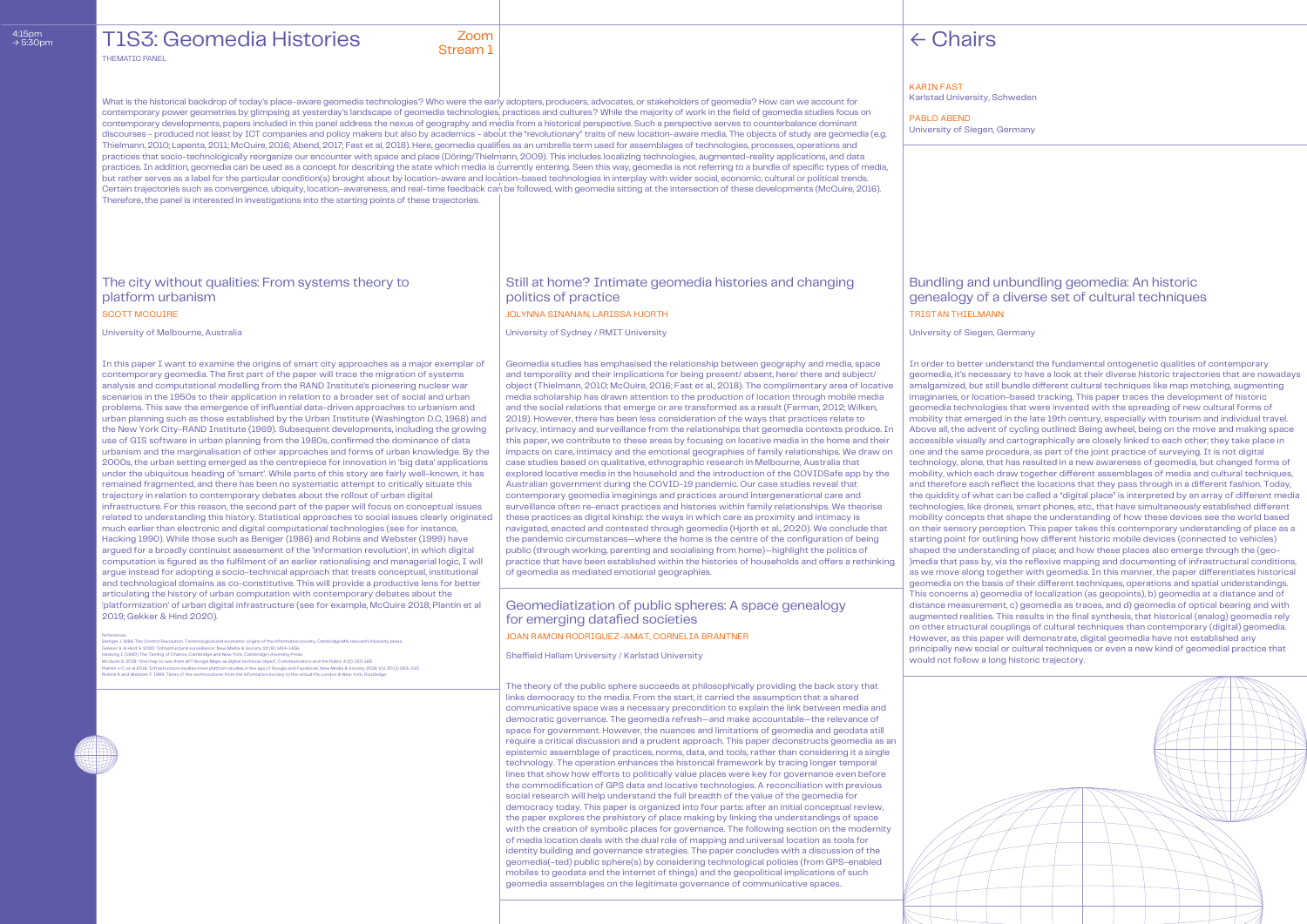## → 7:30pm Conference Stream K1: Keynote 1 **KEYNOTE**

## CAREN KAPLAN

How do we make possible social, political, economic, and cultural change, particularly in the face of resurgent authoritarian and fascist movements globally? In this effort, it is tempting to identify the bête noire in our discipline (whether it is the map, the grid, the nation, the police, patriarchy, etc.) and try to imagine or enact an "otherwise" or "elsewhere." Technologies are often identified as the culprit — if we could only eliminate one or more of them, we might regain a lost way of life. Or, perhaps we could recuperate specific technologies from rapacious capitalism or military use for more morally beneficial ends. In this paper I will argue that many efforts to "go off the grid" can reinforce and even romanticize colonial tropes and territorialization. While mapping technologies are always already historical and contingent, their hegemonic penetration of geographical knowledge can be deconstructed but not escaped. This conclusion is not defeatist or pessimistic. Rather, an anti-racist, anti-misogynist politics that does not reproduce empire cannot form or thrive without this refusal to engage the history of geographical knowledge and its technics.



University of California at Davis, USA

[→ www.arts.ucdavis.edu/faculty-profile/caren-kaplan](https://arts.ucdavis.edu/faculty-profile/caren-kaplan)



# Staying with the Grid: The Limits of Geographical Knowledge and Its Technics

Caren Kaplan is Professor of American Studies and affiliated faculty in Cultural Studies and Science and Technology Studies. She is also affiliated with the Humanities Innovation Lab, the Mellon Research Initiative in Digital Cultures, and the IFHA on Gamification. She is the author of Questions of Travel: Postmodern Discourses of Displacement (Duke 1996) and the co-author/editor of Introduction to Women's Studies: Gender in a Transnational World (McGraw-Hill 2001/2005), Between Woman and Nation: Transnational Feminisms and the State (Duke 1999), and Scattered Hegemonies: Postmodernity and Transnational Feminist Practices (Minnesota 1994) as well as two digital multi-media scholarly works, Dead Reckoning and Precision Targets. She is completing a book on aerial views and militarized visual culture.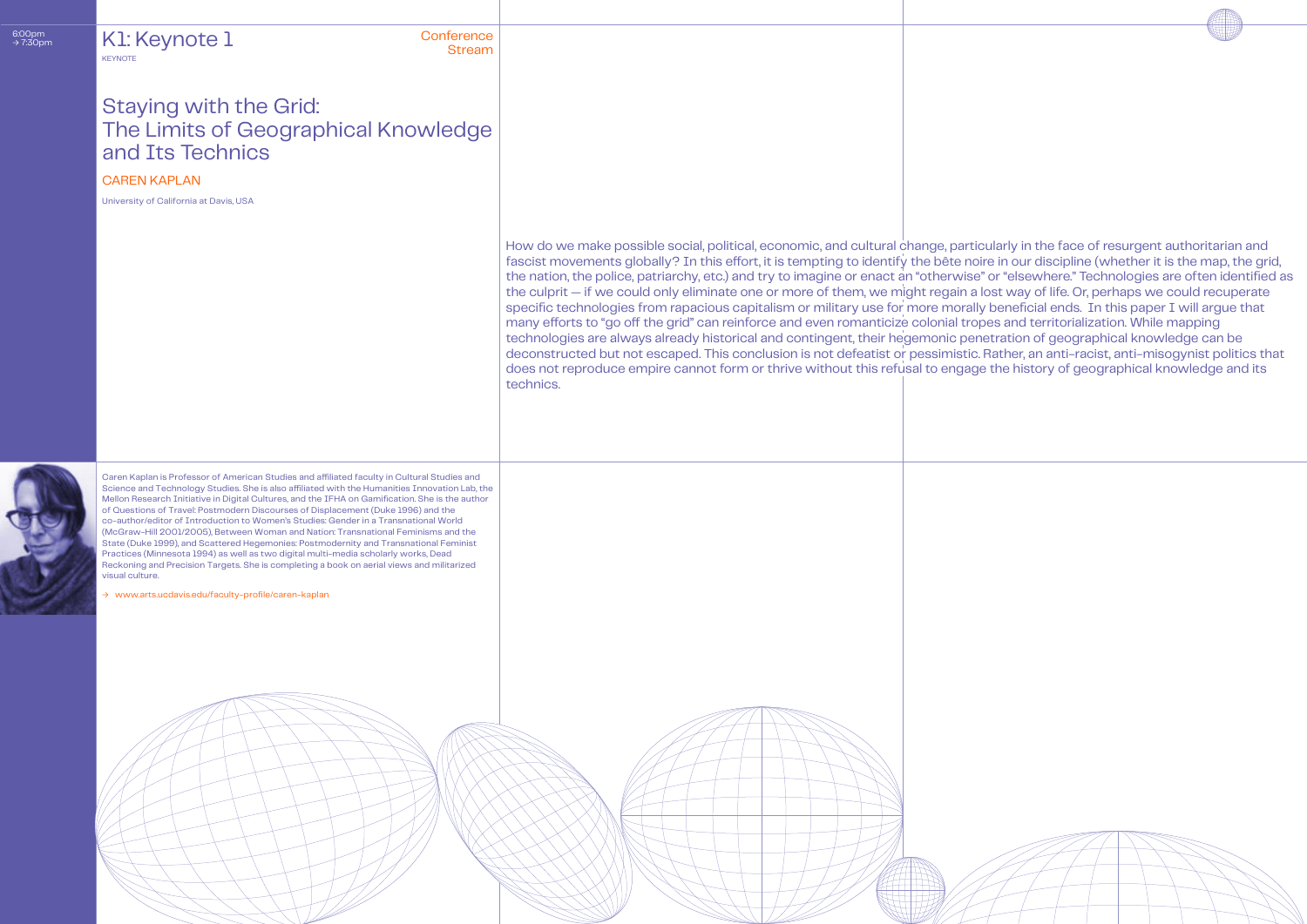University of Innsbruck / \*Austrian Academy of Sciences

Stream 1

# Thursday, 6 May

Bohemian lifestyle migrants, sustainability and the making of places off the grid

10:00am<br>→ 11:15am

MARTIN RUTZINGER Karlstad University, Sweden \*Uppsala University / Karlstad University / Karlstad University / Karlstad University / Karlstad University / Karlstad University / Karlstad University / Karlstad University / Karlstad Universit

## T1S4: Place-making Zoom THEMATIC PANEL (INDIVIDUAL PROPOSALS)

#### Contested meanings in entangled spaces: The insitu perception of public places by social media users EMILIA LJUNGBERG KATJA KAUFMANN, TABEA BORK-HÜFFER, ANDREAS KOLLERT, NIKLAS GUDOWSKY\*,

#### I'm here! Conspicuous geomedia practices and the reproduction of social positions on social media JOHAN LINDELL\*, ANDRÉ JANSSON, KARIN FAST



In this conference paper I propose to discuss the place-making practices of "bohemian lifestyle migrants" (Korpela 2020), using the example of a specific community for alternative lifestyles and sustainable living located in a small town in mid-Sweden. A central aspect of their lifestyle is the idea of going off the grid, by rejecting urban life and mainstream culture to seek out other ways of life. Questions of sustainability is central to them, as they present a sustainable lifestyle in a wider sense. The community is part of a (predominantly white middle-class) global network, while having an uneasy relation to the nearby local community. How do they romanticize the non-urban in their constructions of sustainability? Paradoxically the local place is at the heart of their work but at the same time disappears in their romanticizing of the non-urban. The small town is giving meaning by being non-urban rather than being a specific place, which is a form of erasure. I ask if they are not to some extent reinforcing the urban norm (and the privileges of mobile middle-class elites) rather than challenging it. In my analysis, I use theories about placemaking and the romanticizing of the rural, together with previous research on lifestyle migration and specifically what Korpela (2020) calls bohemian lifestyle migration. My material consists of interviews with people involved in the alternative community, in combination with social media posts made by the community.

"Checking in" at or "tagging" oneself to various places on social media constitute online representations that contribute to the classification, or "making", of places. At the same time, users are also classified based on what they (show that they) do where. In this paper, we deploy Bourdieusian cultural sociology to the realm of place-exposing geomedia practices to understand social reproduction on social media. The study uses multiple correspondence analysis on a national survey deployed in Sweden (n=3,902). Various place-exposing practices are analyzed in relation to the contemporary Swedish class structure. Results reveal a connection between various forms and volumes of capital and the places that people visit and chose to put on display for online audiences. We are thus able to verify how the socio-technological regime of geomedia, with its new arenas for online exposure, extends deep-seated dynamics of sociocultural reproduction and even reinforces the classificatory linkages between spatial appropriation and social identity work.



For many people nowadays, being off the grid happens only deliberately in rare moments. Eager users of smartphones and wearables live a mobile always-on lifestyle and increasingly experience their quotidian spaces as entangled, conflating ones. With the conflation of offline and online spaces, however, the perception of public places becomes prone to being affected in an immediate manner by digital content. Yet, until now it remains unclear what effect entangled spaces, locative media and augmented reality actually have on the in-situ perception of these places. The paper presents first results from an interdisciplinary mixedmethods project, which combined qualitative interviews with georeferenced mobile eyetracking to study the perception of public parks by individuals consuming selected social media content in-situ. Data collection took place with 20 young adults in two Austrian cities in summer 2020. In a quasi-experimental set-up, the perception of parks with and without media consumption was measured while participants walked along fixed paths in the parks. While in these walks the parks were perceived by the participants as peaceful, wellmaintained spaces of urban green, the social media content drew attention to both the positive and the hitherto unnoticed 'dark sides' of the parks, making the participants scrutinize their current perceptions. Overall, the results suggest that media content on mobile and augmented reality devices can have unsettling effects on the insitu perception of physical public places. Simultaneously, our study reflects that the young people seek keeping a critical distance towards media content and rely on their own power of judgement.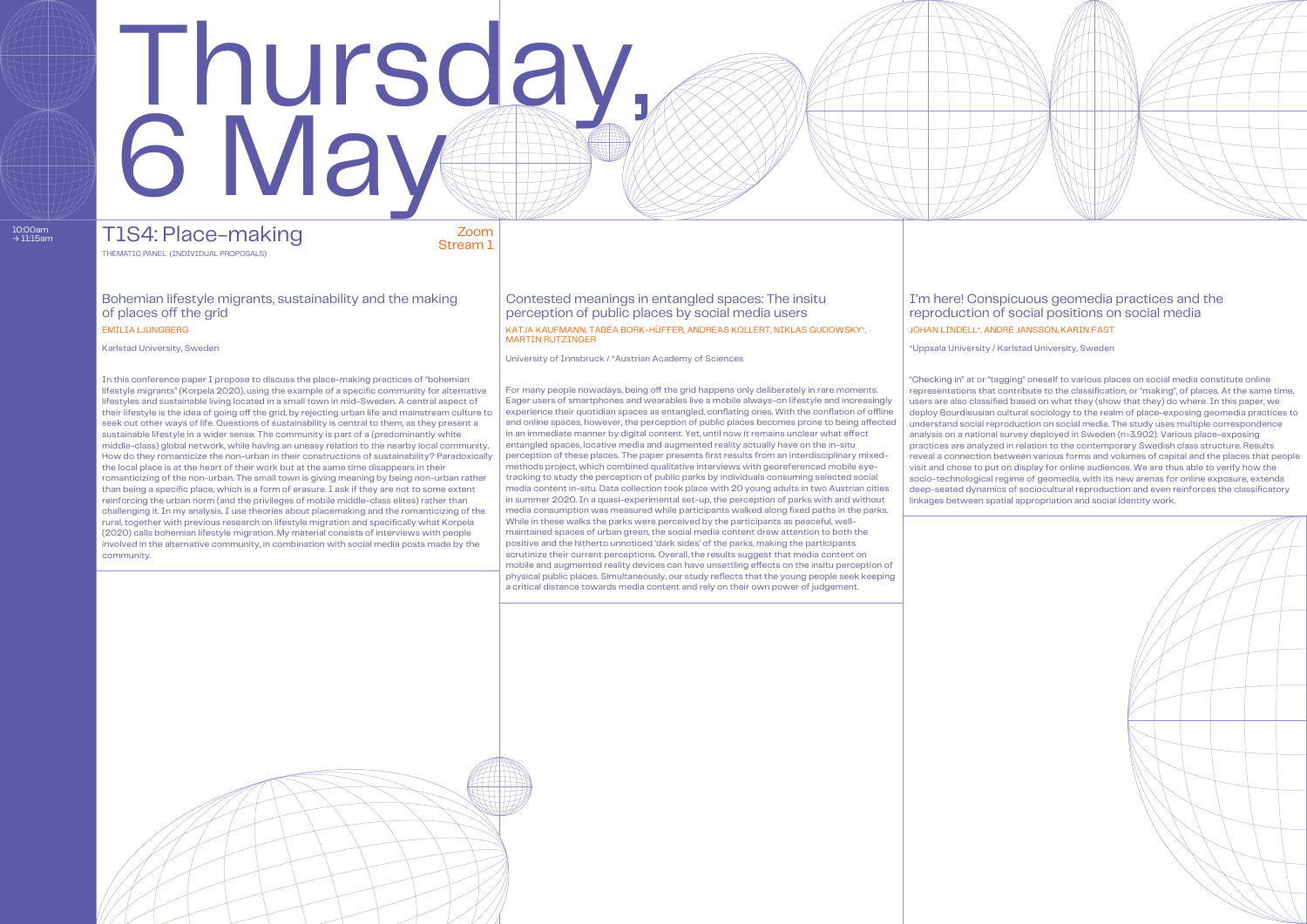Through culturally and socioeconomically diverse case studies, the two proposed panels explore 'mobile socialities.' This is a currently emerging framework, which builds upon work in mobilities, mobile communications, and social interactions to capture contrary experiences of media. The main argument of the mobilities paradigm – that mobilities are becoming the dominant factor shaping social relations – includes only weak connections with media/communication studies. We will instead bring this connection to the forefront. The additional differentiation between mobility and motility (the capacity and capability to move) invites questions of who moves and who doesn't, as well as questions of power. By exploring sociality and anti-sociality in articulation with mobile work, immobility and the limits of connection, this first panel interrogates how everyday mobilities and immobilities are articulated in relation to various dialectical socialities: sociality and solitude, self and community, work and leisure, absence and presence.

Knitting these papers together are threads of space, place, and time in the fostering of mobile socialities, particularly considering the changing spatial nature and fluctuating tempos of practices in relation to institutions such as home, workplace, temporary accommodation. This collection of papers explores diverse media, mobile, and social experiences suggestive of the flow and stillness of media technologies and lived realities, and power dynamics of emerging forms of 'the social' in mobile times.

#### Zoom Stream 2

**T2S4: Mobile Socialities II** THEMATIC PANEL

#### Imagining Everest: Locative media and the work of tourism Moving without: Figures of (im)mobility without mobile media Transported Immobility JOLYNNA SINANAN MAREN HARTMANN ANNETTE HILL

University of Sydney, Australia **Berlin University of the Arts**, Germany **Lund University of Sydney, Australia** Berlin University of the Arts, Germany **Lund University, Sweden** 

Third Space Walks. Flanerie in virtual and material spaces of cities

MIRJANA MITROVIC

Berlin University of the Arts, Germany

The interaction between technologies and societies shape everyday life in urban spaces as the boundaries between virtual and analog worlds seem to dissolve. A new hybrid space, characterized by mobility and constant networking, has emerged. Still, this space is often thought in dichotomies such as online and offline, which diminish our understanding of cultural and social changes in today's cities. This paper shows how concepts like "hybridity" applied by Haraway and "Third Space" according to Bhabha create a possibility to overcome these separate imaginations as these concepts work beyond dichotomies and instead bring the newly emerging space into focus. Thinking virtual and physical spaces together permits a new perspective to understand, influence and debate current and future dynamics of digitalization. To walk this new space, this paper presents a new method of flanerie, based on Walter Benjamin and established theories of walking, such as psychogeography or strollology, but including feminist, intersectional and postcolonial perspectives. This method understands flanerie not only as walking, but also as collecting impressions and presenting – even if perhaps fragmented – conclusions. Practicing flanerie with the awareness of moving in a third space makes it possible to walk, while also resisting predetermined logics such as algorithms. It is thereby a walk "off the grid". Through this method and the focus on the trinity of digital technologies, bodies and spaces, the third space and its current formations of mobile socialities can be analyzed.

Recently improved mobile infrastructure in the largely remote and underdeveloped Mount Everest region has coincided with an increase in the number of tourists arriving between 2016 and 2018 (Ministry of Culture, Tourism and Civil Aviation, 2017). The increase in tourists has influenced the demand for workers in the region's tourist industry. Contrary to the visibility of Khumbu Sherpa who have been traditionally associated with Everest mountaineering, significant numbers of guides and porters are from the Tamang and Rai ethnic groups, populations from other parts of Nepal who have historically been at the economic margins of Nepali society (Nepal, 2005). These workers are mostly young men who leave their families for weeks a time to work for international and Nepali tourist agencies. This paper draws on the emerging framework of mobile socialities by examining locative media within socialities created by new forms of labour. I investigate the relationship between mobile media in shaping the meanings of Everest and its impact on the routine practices of minority workers. I employ Olwig and Sorensen's conceptual framework of mobile livelihoods (2002) to highlight the ways that social knowledge produced by affiliations with different relationships and expanded, digital coordination shapes how labour in the Everest tourist industry is practiced. The Everest tourist encounter: tourist experiences and mobile livelihoods are dependent on configurations of fixed, dispersed and mobile telecommunications infrastructures, to varying extents. The paper speaks to the conference theme "off the grid" by exploring the relationships between physical and relational geographies of infrastructure, geomedia and practices in the Global South.

While movement has increasingly become intertwined with digital media, this presentation focusses on two instances where this is more complex: on the one hand, we have the mobile figure of the wandering craftsperson who travels for several years in search of work, but without mobile media, on the other hand, we have the roofless person, who has often travelled far to find him-/herself in search of work and without a home, but limited in movement as well as in access to mobile media. They both – albeit for rather different reasons – are on the move as well as disconnected. In the realm of the wandering craftsperson, disconnectivity is a choice. It is a precondition for the travel that these young people undertake. By now, it has also become a special quality of these wandering years and is sometimes sold as an extended digital detox exercise. Roofless people, on the other hand, are much more diverse. Hence disconnection is not an attribute that applies to all of them (or even the majority). However, research underlines that having connectivity and upholding it is indeed much more difficult when you are roofless. These two (im)mobile figures will be explored and presented with reference to an ongoing research project on rooflessness and media use in Berlin. The focus lies on the connection between (non)movement and (dis)connectivity.

This presentation takes inspiration from Roland Barthes' concept of transported immobility to understand the contrary experience of living in a digital media blackout zone. By using Barthes' protocol of attention to contingency in everyday life, I explore the Wi-Fi tethering experience in the Swedish forest, where I am tethered to a particular indoor and outdoor place and dependent on intermittent digital media connection. Such tethering fixes me to a place in the rural forest that enables Wi-Fi, provides access and a flow of communication in that moment of connection, and is a source of frustration as rural infrastructures and inclement weather routinely affect the experience. The presentation reflects on a double meaning of tethering: in the context of media there is the action of staying fixed in one place so your telecommunications devices can enable data movement, a fixity and flow in the media environment; and in the context of mobility, there is the tethering of a human, nonhuman, or object where there is the action of restricting or disabling movement, a regulation and constraint in everyday life. This tethering experience brings into relief assumptions we make about normative digital media experiences. These other stories of the media and its social and technical affordances compels us to review assumptions about digital society – this is a particular rural experience at the margins of socio-technical visions and dominant media theories. Such an experience signals the mirage of a digital society for particular rural citizens in a topography where media breakdown is a routine feature of daily life.



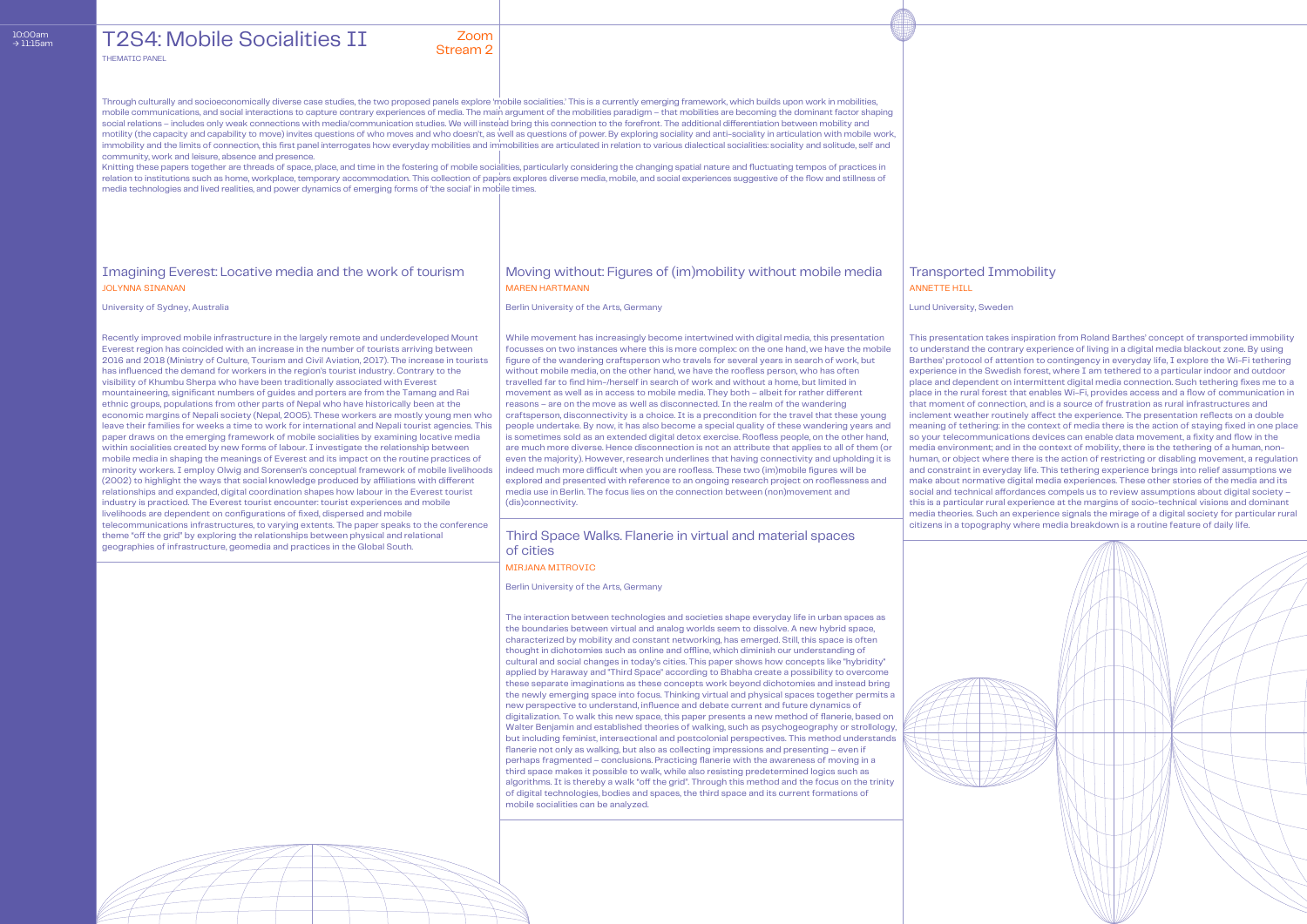Contributing to the swiftly emerging field of the geographies of digital sexualities, this panel explores the geosocial dimensions of digital sexual cultures by zooming in on the connections between sexual practices and locally embedded social media platforms devoted to sexual expression. As sexual content is increasingly pushed out of large, U.S.-owned social media platforms like Facebook, Instagram, and Tumblr, we turn to local and (to some extent) "off the grid" alternatives. Drawing on case studies of a Swedish platform for kink and BDSM, an Estonian platform used by swingers, and a Finnish platform for nude self-expression, we show how these contribute to and shape sexual geographies in digital and physical registers. On the one hand, these platforms operate as spatialized tools which put bodies in motion in the interest of hooking up, by orienting sexual desires in material spaces. On the other hand, these platforms also assemble localized online spaces for flirtation, imagination, visibility, and appreciation (as well as sexism and harassment), which interlink bodies with visual pleasures of seeing and being seen. We approach questions of geomedia both through the regional and linguistic boundaries within which these platforms operate, as well as through our participants' sense of comfort and investment in the local as a space of sexual play. Through Nordic and Baltic contexts, we contribute to studies of geosocial hookup apps and research of sex and sexuality in social media by accounting for the importance of location and language in a research context largely dominated by Anglocentric approaches.

## T2S5: Local spaces of play: Geographies of sexual social media

This paper builds on an ethnographic, interview-based study of Darkside (est. 2003), a Swedish independent web community for kink and BDSM with around 200.000 members. In stark contrast to large corporate social media platforms, Darkside is virtually non-profit and as such offering an alternative, off the grid option for non-normative sexualities in times of increasing de-platformization of sexual expression. As a space for social and sexual play, Darkside provides a jumping off point for physical encounters, its calendar function giving the members the coordinates of clubs and events difficult to find otherwise, a local compass of desire which orient bodies in physical spaces of play. The calendar is also a window to kink activities in all of Sweden, highlighting an urban concentration, while also giving ample evidence of for example countryside rope gatherings, or a discreet BDSM get together for 'fika' in a small-town pastry shop, subtly re-arranging urban/rural relationality. Darkside is certainly also a community space for flirting and socializing in its own right, bringing circles of friends, play partners, and lovers together in shared admiration over pictures of bruises, or by appreciation for diary entries chronicling how kink intervenes in everyday lives, such as through secret play sessions at Ica (Swedish grocery store). By balancing on the edge of imagination and corporeality, Darkside affords a way of thinking sexual geomedia as an interweaving of the digital and the physical in ways that highlight the importance of proximity between bodies

Zoom Stream 2

### Cinnamon buns and bruises: Play on the edge of a Swedish web-based kink community

Karlstad University, Sweden Tallinn University, Estonia

### Estonian libertines' kinky locations and digital placemaking practices

THEMATIC PANEL

## Pine trees, saunas and penises: Naked Finland as geomedia SUSANNA PAASONEN, MARIA VIHLMANG

JENNY SUNDÉN KATRIN TIIDENBERG

University of Turku, Finland

LC is a "social media network for open-minded adults" founded two years ago by Estonian swingers and currently has ~50.000 users. Based on platform walkthrough, ethnographic observation and interviews with platform founders and users, this paper explores how LC mediates geography. Specifically, it focuses on (1) the platforms' perceived geo-sexual affordances, and (2) users' geo-cultural imaginaries that shape how they make sense of and use LC. Swingers and those interested in group sex are the preferred and predominant user group, which both the founders and the interviewed users interpret as suggesting that LC is primarily a tool for finding, filtering and selecting peers for physical meetings. LC has a variety of location-centric rules and features as location is a mandatory category in the profile. Users' on-platform practices, too, have significant geo-cultural dimensions. Group-chats are the only feature allowing collective interaction on site and often center on geographic locations, or create lifestyle-specific digital and physical places. Thus, group chats have been set up for "Estonian nude beaches," "Costa del Sol Lifestyle," and "Gloryhole meetings in Tallinn," but also for "Spa and Sauna lovers," "X club goers," "webcammers," or users of other sexual social media platforms. Finally, geo-cultural generalizations – this may include statements deeming Estonian users more attractive or more introverted than Finnish ones, Estonian clubgoing men as having bad sexual etiquette compared to the French, or comparing the sexual adventurousness of Estonian "lifestylers" to the usual clientele of French swinger resorts –





Alaston Suomi ("Naked Finland", est. 2007) is an online image gallery and social networking site with over 100.000 registered users. Initially advertised as "IRC Gallery for adults", it borrowed its format from IRCgalleria (est. 2000) that dominated the Finnish social media landscape before the rise of Facebook. The overall rationale is simple: to establish connections through personal profiles showing off the users' naked bodies. Based on observational analysis of the site and preliminary interviews with users, this paper examines Naked Finland as geomedia assembling visually mediated locations, hook-up options, and networked means for social exchange. Sexually explicit photos taken in forests, at summer cottages, in saunas, urban locations, by the lake and the sea (these comprising 7,5% of the 1,600 photos analyzed for this paper; the majority of posts focusing on bodies and domestic settings only), allow for cultural recognizability through quotidian iconography of "Finnishness". Both specific and generic in their local referents, such visual performances support, as well as document, possibilities for hooking up with those close-by. Regional specificity is also pronounced the site operating in Finnish, despite the multiple language options on offer. For our study participants, this linguistically limited reach translates as culturally bound sense of safety, familiarity and controllability that extend to the platform's uses for sexual display and exchange detached from physical contact.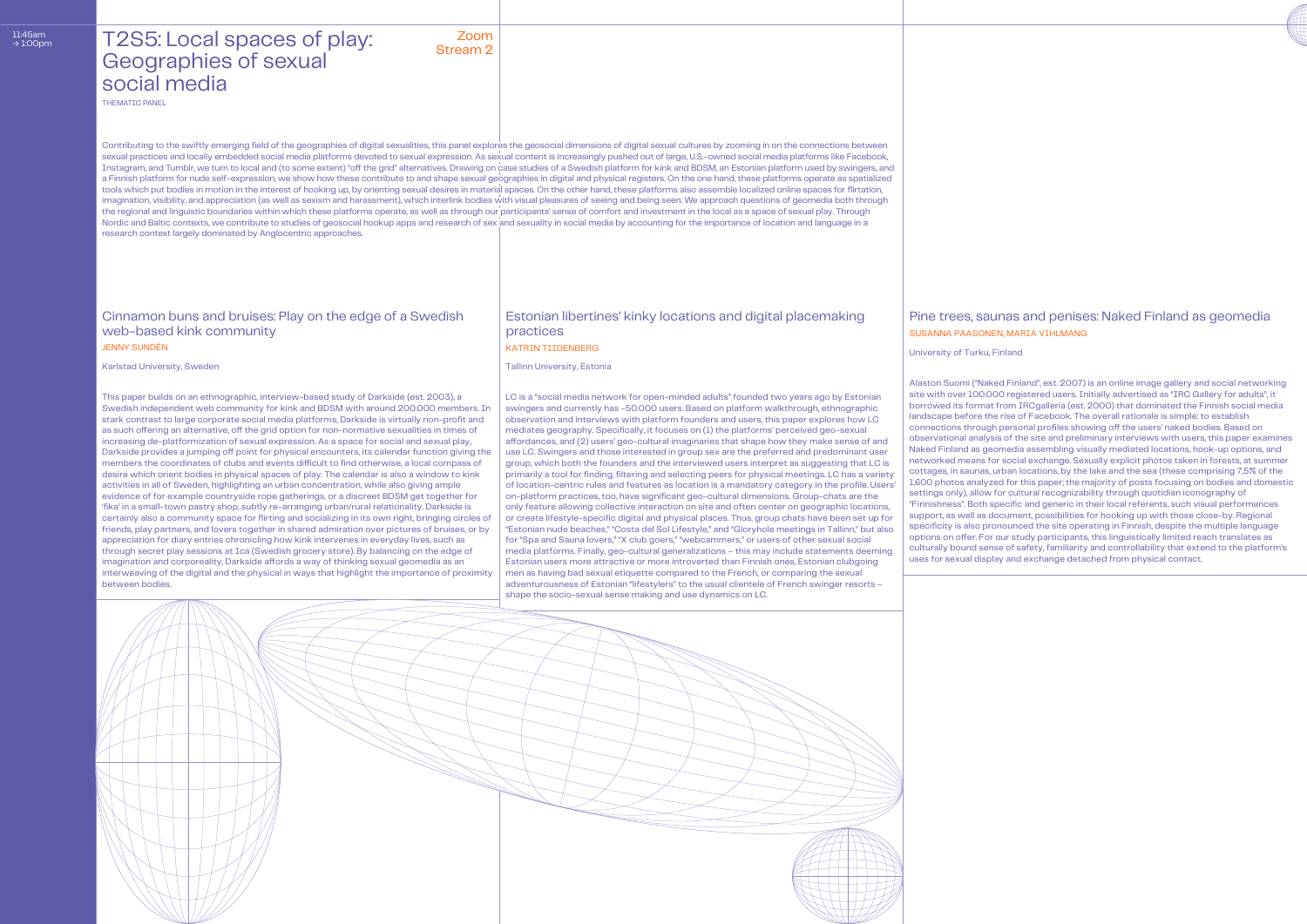| 2:30pm<br>$\rightarrow$ 3:45pm | Zoom<br><b>T1S6: Theoretical Engagement</b><br>Stream 1<br><b>With the Grid</b><br>THEMATIC PANEL (INDIVIDUAL PROPOSALS)                                                                                                                                                                                                                                                                                                                                                                                                                                                                                                                                                                                                                                                                                                                                                                                                                                                                                                                                                                                                                                                                                                                                                                                                                                                                                                                                                                                                                                                                                                                                                                                                                                                                                      |                                                                                                                                                                                                                                                                                                                                                                                                                                                                                                                                                                                                                                                                                                                                                                                                                                                                                                                                                                                                                                                                                                                                                                                                                                                                                                                                                                                                                                                                                                                                                                                                                                                                                                                                                                                                                                                       |                                                                                                                                                                                                                                                                                                                                                                                                                                                                                                                                                                                  |
|--------------------------------|---------------------------------------------------------------------------------------------------------------------------------------------------------------------------------------------------------------------------------------------------------------------------------------------------------------------------------------------------------------------------------------------------------------------------------------------------------------------------------------------------------------------------------------------------------------------------------------------------------------------------------------------------------------------------------------------------------------------------------------------------------------------------------------------------------------------------------------------------------------------------------------------------------------------------------------------------------------------------------------------------------------------------------------------------------------------------------------------------------------------------------------------------------------------------------------------------------------------------------------------------------------------------------------------------------------------------------------------------------------------------------------------------------------------------------------------------------------------------------------------------------------------------------------------------------------------------------------------------------------------------------------------------------------------------------------------------------------------------------------------------------------------------------------------------------------|-------------------------------------------------------------------------------------------------------------------------------------------------------------------------------------------------------------------------------------------------------------------------------------------------------------------------------------------------------------------------------------------------------------------------------------------------------------------------------------------------------------------------------------------------------------------------------------------------------------------------------------------------------------------------------------------------------------------------------------------------------------------------------------------------------------------------------------------------------------------------------------------------------------------------------------------------------------------------------------------------------------------------------------------------------------------------------------------------------------------------------------------------------------------------------------------------------------------------------------------------------------------------------------------------------------------------------------------------------------------------------------------------------------------------------------------------------------------------------------------------------------------------------------------------------------------------------------------------------------------------------------------------------------------------------------------------------------------------------------------------------------------------------------------------------------------------------------------------------|----------------------------------------------------------------------------------------------------------------------------------------------------------------------------------------------------------------------------------------------------------------------------------------------------------------------------------------------------------------------------------------------------------------------------------------------------------------------------------------------------------------------------------------------------------------------------------|
|                                | Infrastructure as ritual<br><b>RONJA TRISCHLER</b><br>Goethe-University Frankfurt, Germany<br>Going off the grid might be considered a ritual in an anthropological sense: a ceremony,<br>possibly a ritual purification, a rite of passage - to opt out temporally or permanently. By<br>contrast, from a microsociological perspective, Goffman's interaction rituals mark these little<br>moments of successful everyday interaction, when an interaction order takes its course -<br>and its norms, rules and moral implications are being met. In the context of infrastructure,<br>this refers more to (successfully) acting off the grid than to single moments or periods of<br>social withdrawal.<br>In my theory-centered paper I explore and discuss different concepts of rituals in the<br>context of digital infrastructure: How can infrastructure be understood through the idea of<br>rituals? How can different understandings of rituals be of use to differentiate modes or ways<br>of using infrastructure? Contemporary studies share a notion of rituals being situated socio-<br>material forms in their own right. Particularly Goffmans concept stresses the ritualized,<br>coordinated expression and movement of human bodies in situated everyday interaction<br>(originally conceptualized to understand situations of physical co-presence - where actors<br>were always already off the grid.) Thus, looking at the ritualistic elements of infrastructures<br>foregrounds (a) infrastructure as a mode of collectivity and (b) its performative bodily<br>realization and (c) its normative implications.                                                                                                                                                                    | Mesh as/versus the Grid:<br><b>Digital Infrastructural Entanglements</b><br><b>RORY SOLOMON</b><br>The New School, USA<br>The digital and the off-grid are often seen as directly countervailing. With its highly discrete<br>data tables and pixelated screen interfaces, the digital is often hailed as the modality of the<br>grid par excellence. Much digital media theory (Lev Manovich, Matthew Fuller, Tara<br>McPherson) argues that grid-like formations such as hierarchy, modularity, and striation are<br>the constitutive technics of digitality, and the recent turn toward the infrastructural in media<br>studies (Lisa Parks, Nicole Starosielski) frames digital objects as always dependent on vast<br>infrastructural grids. In this paper however, I argue that the digital and the off-grid are not<br>diametrically opposed, but rather deeply entangled and even co-constitutive, by examining<br>mesh networks: a class of digital communications infrastructure reticulated through physical<br>peer-to-peer links, championed as community-oriented, decentralized alternatives to<br>modern, large-scale, grid-based apparatus.<br>Sharing findings from ethnographic research working with mesh network developers over<br>the last four years, I show that the off-grid imaginary of these technology activists is deeply<br>enmeshed in digital promises of seamless connectivity and communications, even away from<br>the infrastructures of modern life. I link this material to historical research with the papers of<br>internet pioneer Paul Baran, best known as the inventor of packet switching and the<br>decentralized network. Examining archival materials from Baran's 1980s venture, presaging                                                                                                        | The persisten<br><b>ERIC LOSANG</b><br>Leibniz Institute for<br>Over centuries peop<br>answer questions lik<br>of x to y" or "how big<br>even latitude and lor<br>"what grid is approp<br>Where the latter ten<br>plethora of approacl<br>to Woronoi. Geograp<br>appropriateness of s<br>potentials today of g<br>their use and usabilit<br>The breadth of cont<br>of accuracy will ben<br>point to questions of<br>emphasis or erasure                                                                                                                                          |
| 2:30pm<br>$\rightarrow$ 3:45pm | Zoom<br><b>T2S6: The Pandemic</b><br><b>Stream 2</b><br>and the Grid<br>THEMATIC PANEL (INDIVIDUAL PROPOSALS)                                                                                                                                                                                                                                                                                                                                                                                                                                                                                                                                                                                                                                                                                                                                                                                                                                                                                                                                                                                                                                                                                                                                                                                                                                                                                                                                                                                                                                                                                                                                                                                                                                                                                                 | smart- and micro-grids, to create a mesh network to automate monitoring the electrical grid,<br>I argue that even as the digital emerges out of highly gridded epistemologies and<br>infrastructures, it simultaneously orients activity toward post-grid imaginaries and grid<br>displacement.                                                                                                                                                                                                                                                                                                                                                                                                                                                                                                                                                                                                                                                                                                                                                                                                                                                                                                                                                                                                                                                                                                                                                                                                                                                                                                                                                                                                                                                                                                                                                       |                                                                                                                                                                                                                                                                                                                                                                                                                                                                                                                                                                                  |
|                                | "Switching Grids" – Young Adults' Practices of Mediating Life<br>During the COVID-19 Pandemic<br>CHRISTOPH MICHAEL STRAGANZ, BELINDA MAHLKNECHT, KATJA KAUFMANN*/**,<br><b>TABEA BORK-HUEFFER</b><br>*University of Innsbruck /**Austrian Academy of Sciences & University of Klagenfurt<br>In times of the COVID-19 pandemic the afforded "anytime, anyplace connectivity" (Vanden<br>Abeele et al., 2018:6) of social and mobile media has become even more essential during<br>social distancing measures Off the Grid - Geomedia 2021 - ConfTool Pro Printout https://<br>www.conftool.pro/geomedia-2021/index.php?page=browseSess 12 von 25 19.04.2021,<br>21:37 and lockdown periods. In 2020, the closing of educational institutions to slow the<br>spread of COVID-19 and shift to distance learning affected 90 percent of all young people<br>(1.5 billion) globally (UNESCO, 2020). The research project COV-IDENTITIES has<br>accompanied pupils and students in Tyrol (Austria) from spring 2020 onwards using a<br>qualitative longitudinal multi-method design combining written narratives with mobile<br>smartphone methods. The insights reflect how pupils and students' reflexively "switched<br>grids" throughout the course of the pandemic: Based on the current, frequently changing<br>official pandemic measures they alternated between transferring more of their diverse<br>everyday practices (work, learning, socializing, sports, hobbies) online and retreating back<br>into socio-material space where- and whenever possible. Rather than repeating the popular<br>call of the pandemic as a one-way shift in digital transformation, we reflect on the<br>entanglements and intra-actions of both, the material and digital, as part of the global<br>COVID-19 pandemic. | "This is already completely impossible". Polish students on<br>attempts to limit media technology usage in the tenth month<br>of the pandemic<br>KATARZYNA KOPECKA-PIECH<br>Maria Curie-Skłodowska University, Poland<br>The aim of study was to determine whether Polish students implemented media technology<br>management strategies in their lives (including limitation strategies), both before and during<br>the pandemic. The other question was: how they assess their effectiveness and feasibility in<br>this respect and how they approach the new reality and evaluate their own performance. The<br>study was carried out in December 2020, i.e. in the tenth month of the pandemic and at the<br>same time of the next lockdown in Poland, as well as in the second semester of remote<br>learning at universities. Four focus group interviews were conducted with a total of 24<br>participants. Each time, 6 students participated in the interview: 3 women and 3 men, aged<br>19-26 years, studying at Polish universities. A spectrum of types of pandemic users was<br>defined. Categories and evaluations of young users' methods of managing media<br>technologies were identified. Additionally, methods to support the management of this<br>sphere on a daily basis were detected. The survey indicated, inter alia, that the population of<br>Polish students is heterogeneous. In many cases, lockdown has not led to an increase in the<br>amount of time spent with media, or the number of devices, apps, etc. used, but only changed<br>the proportion between them due to the purposes of use. On the other hand, for some<br>students, the pandemic has forced radical changes in this regard. The main conundrum was<br>that limiting media technologies in the current media environment is no longer possible. | <b>Contested url</b><br>between lock<br><b>CHRISTINE LOHME</b><br>University of Salzbur<br>Technology in gener<br>of an ongoing socio-<br>backdrop, we invest<br>"Andräviertel", a distr<br>"trendy" and charact<br>growing creative inc<br>restaurants.<br>Whereas (self-appoi<br>towards alternative<br>maintain uniqueness<br>income property buy<br>market logic, this lea<br>for working and livin<br>Our guiding researcl<br>Andräviertel. In the<br>as multi-layered con<br>(1) explore the varior<br>(2) analyse points of<br>post-human decisio<br>infrastructure). The |
|                                |                                                                                                                                                                                                                                                                                                                                                                                                                                                                                                                                                                                                                                                                                                                                                                                                                                                                                                                                                                                                                                                                                                                                                                                                                                                                                                                                                                                                                                                                                                                                                                                                                                                                                                                                                                                                               |                                                                                                                                                                                                                                                                                                                                                                                                                                                                                                                                                                                                                                                                                                                                                                                                                                                                                                                                                                                                                                                                                                                                                                                                                                                                                                                                                                                                                                                                                                                                                                                                                                                                                                                                                                                                                                                       | these processes and                                                                                                                                                                                                                                                                                                                                                                                                                                                                                                                                                              |

 $2:30 \text{pm}$ <br> $\rightarrow 3:45 \text{pm}$ 

 $2:30$ pm<br> $\rightarrow 3:45$ pn

## t appropriateness of grids for geomedia

Regional Geography, Germany

ole locate themselves in space and geographically. While often this was to  $\kappa$ e "where am I", "how far am I away from others", "what is the relationship g is the place I'm living in". Grids, map coordinate systems, projections, ngitude help to answer these questions. The basic question remains riate for purpose xx?" or "what is the relationship of this grid to another?". ds to raise more geodetic considerations, the former points to the hes since Ptolemy, Gauss and Krüger and, more recently, from Christaller phers, mathematicians and politicians have waged battles over the spatial grids in different contexts. This presentation focusses on the grids for the development of spatial ordering. It focuses on questions of ty with considerations of their methodical strengths and shortcomings. texts is also decisive. Historical research involving placenames or question efit from different grids and a better understanding of grids. This will f "griding" as a modelling method that constrains geomedia with e of geographic matters.

ban places: The "Andräviertel" in Salzburg -down, insider's tip and overtourism IER, HELENA ATTENEDER\*, MICHAELA JAHN

Irg / \*University Duisburg-Essen

ral and geomedia technology in particular are both product and producer -technologically induced re-organisation of place and media. Against this tigate how place-making practices affect the development of the rict in Salzburg, Austria. The Andräviertel is considered as "hip" and erised by a high degree of of multiculturalism. It has a small but steadily dustry. It offers alternative "special interest" shops, bars, cafés and

inted) representatives of the "Andräviertel" try to promote its identity forms of tourism to set a counterpoint against mass tourism and s and authenticity, an increasing number of property developers and highyers also have a stake in this part of Salzburg. Following an unregulated ads to higher real estate prices and consequently to a harsh competition ig space.

h questions aim to understand processes of digital place making for the proposed presentation, we employ the understanding of place and media as tructs, to

us stake holders involved and

f friction and collaboration through technology, (social-) (inter-)action,

pos/agency and spatio-material determination (for example

Corona-induced lock-downs imposed in Austria led to an exaggeration of d will be considered accordingly in our research.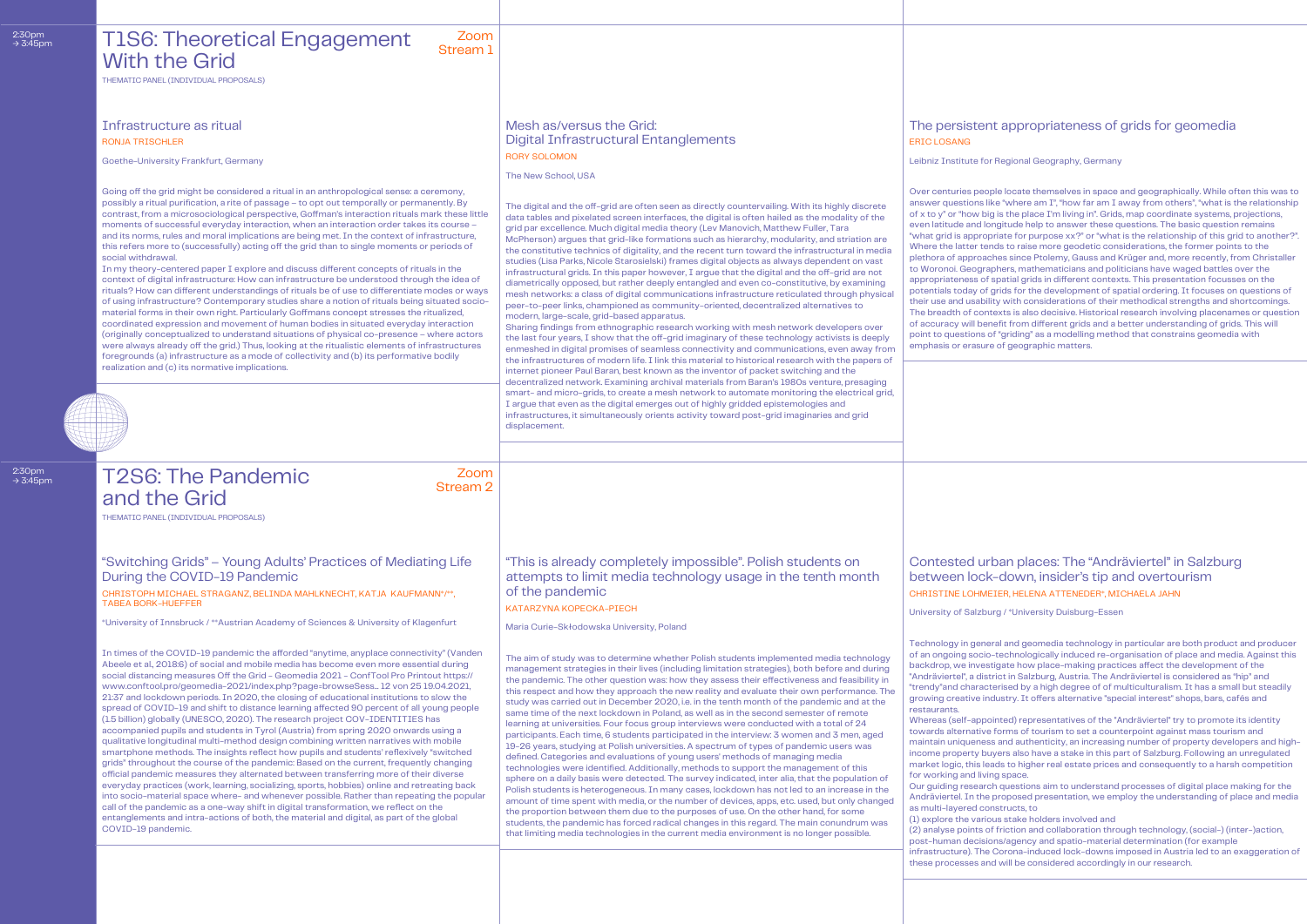4:15pm  $\rightarrow$  5:30pm

# T2S7: Geomedia Communities 200m

University of London, UK

King's College London, UK

University of Siegen, Germany

Widespread states of lockdown have been characterising everyday life over the course of the past year. A condition in which many have been dislocated from the structures of daily social encounters that had previously brought a sense of 'ontological security' to their lives. Reporting on a year-long ethnographic investigation of young adults living in the UK, the paper discusses how TikTok was utilised as a response to this condition. In particular, two contradictory observations will be outlined. First, the observation of TikTok opening an escape route from the anxieties induced by the pandemic and to disconnect from other digital platforms inducing a sense of pressure to constantly interact. Second, that of people facilitating such online social interactions through sharing 'relatable' TikTok content with trusted peers to maintain relationships whilst at a distance. Doing so, the paper closes in arguing that singular and essentialised understandings of 'the grid', be they academic or otherwise in their form, are misleading in fully understanding how meaningful forms of human experience unfold. Instead, the paper proposes a more processual understanding of space, focussing analytical attention on the moments and ways in which people get off and on such grids.

In this paper we use the conference theme of 'off the grid' to focus our attention off and away from the cartesian grid of geomedia, and towards the communities and cultures of practice that come together to produce it. Using ethnographic observations, interviews and documentary evidence from a recent online summer school on the theme of locative media art, climate change, (im)mobility and Covid-19, we highlight how geomedia projects are bound up in socially contingent and poly-mediated practices that shape how they develop. In particular we discuss how the affordances of WhatsApp, Zoom and Trello, which were used throughout the summer school alongside and on the periphery of the locative media platform that was central to the course, shaped a culture of enthusiasm and a milieu of socio-technical practice from which particular kinds of locative media work emerged. Our analysis is by no means representative of all geomedia projects or communities, but rather intends to shed light on the ways that it is situated within and amongst wider social and media ecologies. The paper contributes not only to our understanding of geomedia communities, but also to our wider understanding of the off-the-cartesian-grid practices of geomedia.

The role of maps and their function in digital games is very diverse; historically as well as genre-specific: while 'Doom' offered a map as an overlay onto the game world to help players navigate the maze-like architecture, the always visible minimap established itself as an integral part of interfaces in first-person shooters and other genres. Hybrid forms emerged, such as strategy games, in which map and game space can be said to coincide. In contrast, online games such as 'Eve Online' sometimes offer extensive possibilities for communities to access dynamically generated game data. Thusly, cartographic and play practices emerge that are no longer limited to either the on- or offline-space of games. In this context, the community maps of 'Eve Online' in particular do not remain static entities, but show what is going on in the game in real time. These maps do not only serve to make game data available externally, off the gamegrid, but are also integrated back into the practice of play. Utilising the examples of 'Elite Dangerous' and 'Eve Online' in particular, the talk aims to explore the expansion of the gamespaces beyond their audiovisual representations programmed by their developers via the practices of making and utilisation of community maps in online games. In this regard the talk also explores the notion that community maps not only depict spatial relations, but also economical, political and social relations of players and other entities in the game. However, these relations seem to be always spatially coded by the scaffolding of the gamespaces that make play feasible in the first place. Is it possible to go off the grid in the game?





| T1S7: Critical Making as<br>Off-the-Grid Pedagogy                                                                                                                                                                                                                                                                                                                                                                                                                                                                                                                                                                                                                                                                                                                                                                                                                                                                                                                                                                                                                                                                                                                                                                                                                                                                                                                                                                                                                                                                                                                                                                                                                                                                                                                                                                                                                                                                                                                                                                                                                                                                                                                                                                                                                                                                                                                                                                                                                                                                                                                                                                                                                                                                                          | Zoom<br>Stream 1 |                                                                                                                                                                                                                                                                                                                                                                                          | $\leftarrow$ Chair                         |
|--------------------------------------------------------------------------------------------------------------------------------------------------------------------------------------------------------------------------------------------------------------------------------------------------------------------------------------------------------------------------------------------------------------------------------------------------------------------------------------------------------------------------------------------------------------------------------------------------------------------------------------------------------------------------------------------------------------------------------------------------------------------------------------------------------------------------------------------------------------------------------------------------------------------------------------------------------------------------------------------------------------------------------------------------------------------------------------------------------------------------------------------------------------------------------------------------------------------------------------------------------------------------------------------------------------------------------------------------------------------------------------------------------------------------------------------------------------------------------------------------------------------------------------------------------------------------------------------------------------------------------------------------------------------------------------------------------------------------------------------------------------------------------------------------------------------------------------------------------------------------------------------------------------------------------------------------------------------------------------------------------------------------------------------------------------------------------------------------------------------------------------------------------------------------------------------------------------------------------------------------------------------------------------------------------------------------------------------------------------------------------------------------------------------------------------------------------------------------------------------------------------------------------------------------------------------------------------------------------------------------------------------------------------------------------------------------------------------------------------------|------------------|------------------------------------------------------------------------------------------------------------------------------------------------------------------------------------------------------------------------------------------------------------------------------------------------------------------------------------------------------------------------------------------|--------------------------------------------|
| <b>DISCUSSION FORUM</b>                                                                                                                                                                                                                                                                                                                                                                                                                                                                                                                                                                                                                                                                                                                                                                                                                                                                                                                                                                                                                                                                                                                                                                                                                                                                                                                                                                                                                                                                                                                                                                                                                                                                                                                                                                                                                                                                                                                                                                                                                                                                                                                                                                                                                                                                                                                                                                                                                                                                                                                                                                                                                                                                                                                    |                  |                                                                                                                                                                                                                                                                                                                                                                                          | <b>RORY SOLOMON</b><br>The New School, USA |
| In Spring 2021 I will be teaching a course titled "Digital Media Off-the-Grid" at The New School in the Code as a Liberal Art program: a computer science curriculum adapted for the arts,<br>humanities, and social sciences. In this class I will be working with 20 undergraduate students in a hybrid theory / practice seminar, teaching an introduction to critical making, hardware<br>hacking, and circuit building using the open source Arduino platform, combined with textual engagement in fields including media studies, infrastructure studies, gender studies, critical race<br>theory, and the environmental humanities. We will read classic off-the-grid texts (Thoreau) as well as histories of off-grid countercultural communities (Fred Turner), feminist separatist<br>groups (bell hooks), urban informality in South Asian slums (Ananya Roy), and privileged off-gridders in North America (Vannini and Taggart). The hands-on work will offer students insight<br>into some of the digital techniques and devices used (or lacking) in these off-grid situations. Our course goals include investigating social, cultural, and political questions around off-grid<br>discourse; thinking critically about what the existence of these practices imply about our society; and looking at how off-grid narratives apply differently to people with different subject<br>positions and backgrounds considering the off-grid as both normative ideal and structural failure. With this Discussion Forum, I propose a panel to give these students the opportunity to<br>present their work from this semester. (Alternatively, I would be happy to structure this as a Thematic Panel in which I would give an overview to the course and students could present their<br>projects, or as a Mini-workshop if there might be other attendees interested in presenting examples of off-the-grid pedagogy.) Our class will be culminating the week of the conference, with<br>students completing final projects based on their work throughout the semester. I would select high quality student projects from the class and coach them in preparing for their first<br>academic conference, creating an incredibly valuable opportunity for these undergraduates.<br>Naturally I cannot precisely specify what their projects will be as the semester has just begun, but possible topics may include:<br>- an environmental sensor device to monitor light, temperature, or air quality;<br>- experiments in solar power or other off-grid electricity generation;<br>- a crystal radio that can be tuned to nearby AM signals without any electricity use; or<br>- other experiments in wireless communication. |                  |                                                                                                                                                                                                                                                                                                                                                                                          |                                            |
| This panel will highlight:<br>course on request.)                                                                                                                                                                                                                                                                                                                                                                                                                                                                                                                                                                                                                                                                                                                                                                                                                                                                                                                                                                                                                                                                                                                                                                                                                                                                                                                                                                                                                                                                                                                                                                                                                                                                                                                                                                                                                                                                                                                                                                                                                                                                                                                                                                                                                                                                                                                                                                                                                                                                                                                                                                                                                                                                                          |                  | How hands-on teaching techniques can provide new insight for students about the significance of off-the-grid practices and imaginaries, and how the off-grid can provide a productive<br>vantage point from which to give students a position of critical distance toward the infrastructures and socio-cultural formations of our time. (I would be happy to share the syllabus for the |                                            |
|                                                                                                                                                                                                                                                                                                                                                                                                                                                                                                                                                                                                                                                                                                                                                                                                                                                                                                                                                                                                                                                                                                                                                                                                                                                                                                                                                                                                                                                                                                                                                                                                                                                                                                                                                                                                                                                                                                                                                                                                                                                                                                                                                                                                                                                                                                                                                                                                                                                                                                                                                                                                                                                                                                                                            |                  |                                                                                                                                                                                                                                                                                                                                                                                          |                                            |

Stream 2

## Escaping and embracing 'social grids' through TikTok ANDREAS SCHELLEWALD

THEMATIC PANEL (INDIVIDUAL PROPOSALS)

Geomedia communities: cultures of enthusiasm and poly-mediated practice

#### Modifying the Grid - Community Map-Making in Online Games

MIKE DUGGAN, CRISTINA A. G. KIMINAMI

ARVID KAMMLER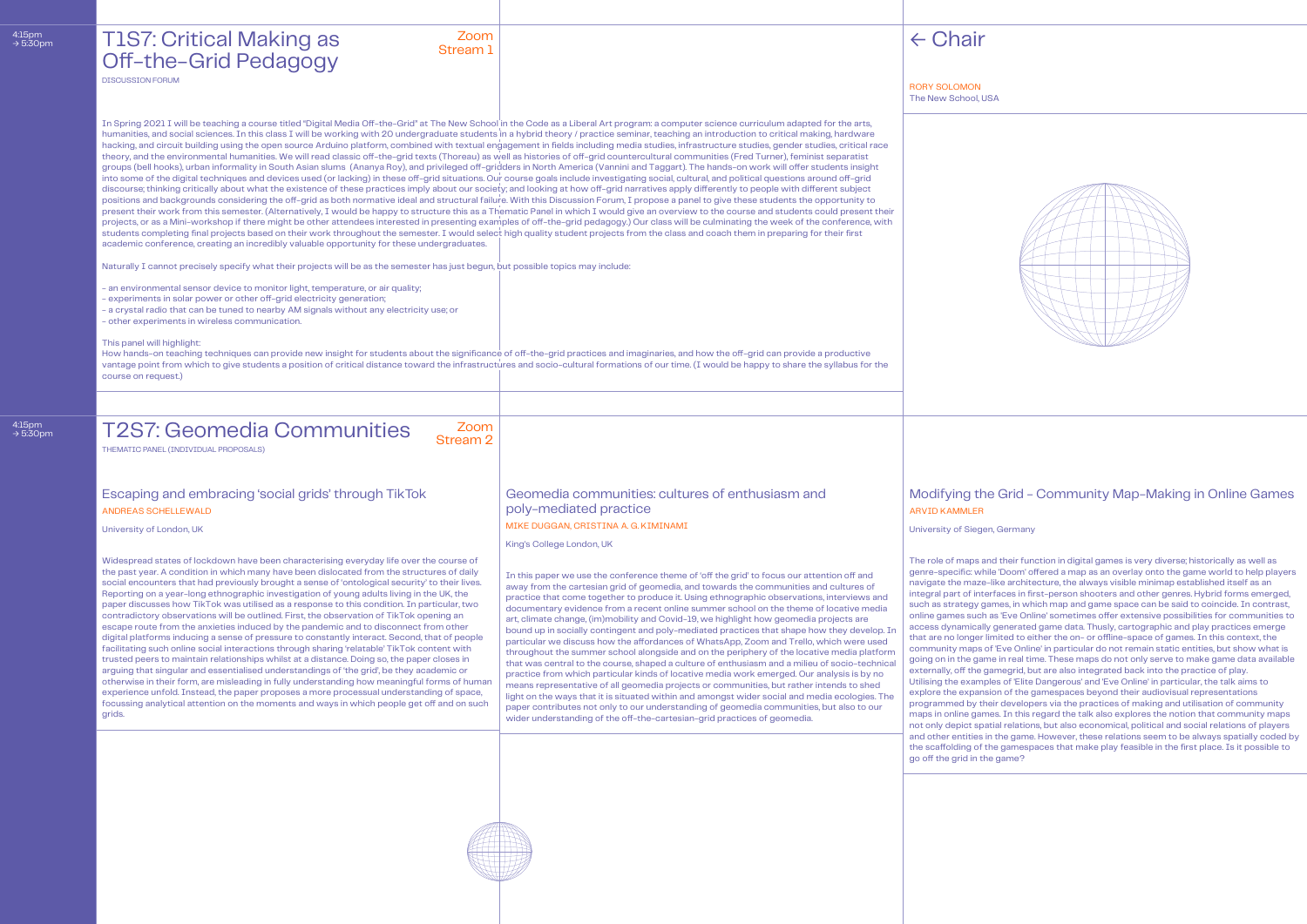| 6:00pm<br>→ 7:30pm | K2: Keynote 2<br><b>KEYNOTE</b>                                                                                                                                                                                                                                                                                                                                                                                                                                                                                                                                         | Conference<br><b>Stream</b> |                                                                                                                                                                                                                                                                                                                                                                                                                                                                                                                                                                                                                                                                                                                                                                                                                                                                                                                                                                                                                                                                                                                                                                                                                        |
|--------------------|-------------------------------------------------------------------------------------------------------------------------------------------------------------------------------------------------------------------------------------------------------------------------------------------------------------------------------------------------------------------------------------------------------------------------------------------------------------------------------------------------------------------------------------------------------------------------|-----------------------------|------------------------------------------------------------------------------------------------------------------------------------------------------------------------------------------------------------------------------------------------------------------------------------------------------------------------------------------------------------------------------------------------------------------------------------------------------------------------------------------------------------------------------------------------------------------------------------------------------------------------------------------------------------------------------------------------------------------------------------------------------------------------------------------------------------------------------------------------------------------------------------------------------------------------------------------------------------------------------------------------------------------------------------------------------------------------------------------------------------------------------------------------------------------------------------------------------------------------|
|                    | <b>Doing the Distance:</b><br><b>Screening Mobility, Performing</b><br>Presence, and Designing the<br><b>Contours of Connection</b><br><b>NANNA VERHOEFF</b><br><b>Utrecht University, Netherlands</b>                                                                                                                                                                                                                                                                                                                                                                  |                             |                                                                                                                                                                                                                                                                                                                                                                                                                                                                                                                                                                                                                                                                                                                                                                                                                                                                                                                                                                                                                                                                                                                                                                                                                        |
|                    |                                                                                                                                                                                                                                                                                                                                                                                                                                                                                                                                                                         |                             | This talk is firmly situated in the current moment; a time when we are going in and out of states of lockdown, our movements<br>suspended, rerouting our passages in public space, and reshaping and reflecting on our new/old habits of connection. This moment<br>perhaps asks not so much the questions of if, or how to go off the grid, but rather of how to re-enter or remain on it. Or rather: how<br>can we actively, productively, and response-ably "do the distance"?<br>In an effort to respond to the pandemic situation in which rules for distance intervene in our personal and public spaces, as well as<br>the spaces for scholarly work and exchange - Iike this online conference! - I will suggest some conceptual coordinates that<br>together offer a creative humanities perspective (Bleeker et al. 2020; Verhoeff and Van der Tuin 2020) on the shaping of shared<br>spaces for mobility, presence, and distance. This perspective brings together new materialist thinking and media, art, and<br>performance studies, in an attempt to understand and contribute to the distance designs that are always-already developed at the<br>intersection of cultural theory and artistic design. |
|                    | Nanna Verhoeff publishes on various screen media such as (early) cinema, mobile screen<br>media, art installations, urban screens and media architecture. She is program coordinator of<br>the Research MA Media, Art & Performance Studies, initiator of the research group [urban<br>interfaces] and participant in the research platform Transmission in Motion. For the Faculty<br>of Humanities, Verhoeff has co-initiated the Creative Humanities Academy - a LifeLong<br>Learning infrastructure for post-academic education for arts and culture professionals. |                             |                                                                                                                                                                                                                                                                                                                                                                                                                                                                                                                                                                                                                                                                                                                                                                                                                                                                                                                                                                                                                                                                                                                                                                                                                        |
|                    | > www.uu.nl/en/news/nanna-verhoeff-appointed-as-professor-screen-cultures-society                                                                                                                                                                                                                                                                                                                                                                                                                                                                                       |                             |                                                                                                                                                                                                                                                                                                                                                                                                                                                                                                                                                                                                                                                                                                                                                                                                                                                                                                                                                                                                                                                                                                                                                                                                                        |
|                    |                                                                                                                                                                                                                                                                                                                                                                                                                                                                                                                                                                         |                             |                                                                                                                                                                                                                                                                                                                                                                                                                                                                                                                                                                                                                                                                                                                                                                                                                                                                                                                                                                                                                                                                                                                                                                                                                        |
|                    |                                                                                                                                                                                                                                                                                                                                                                                                                                                                                                                                                                         |                             |                                                                                                                                                                                                                                                                                                                                                                                                                                                                                                                                                                                                                                                                                                                                                                                                                                                                                                                                                                                                                                                                                                                                                                                                                        |
|                    |                                                                                                                                                                                                                                                                                                                                                                                                                                                                                                                                                                         |                             |                                                                                                                                                                                                                                                                                                                                                                                                                                                                                                                                                                                                                                                                                                                                                                                                                                                                                                                                                                                                                                                                                                                                                                                                                        |

 $6:00p \rightarrow 7:30p$ 

## d out of states of lockdown, our movements on our new/old habits of connection. This moment of how to re-enter or remain on it. Or rather: how

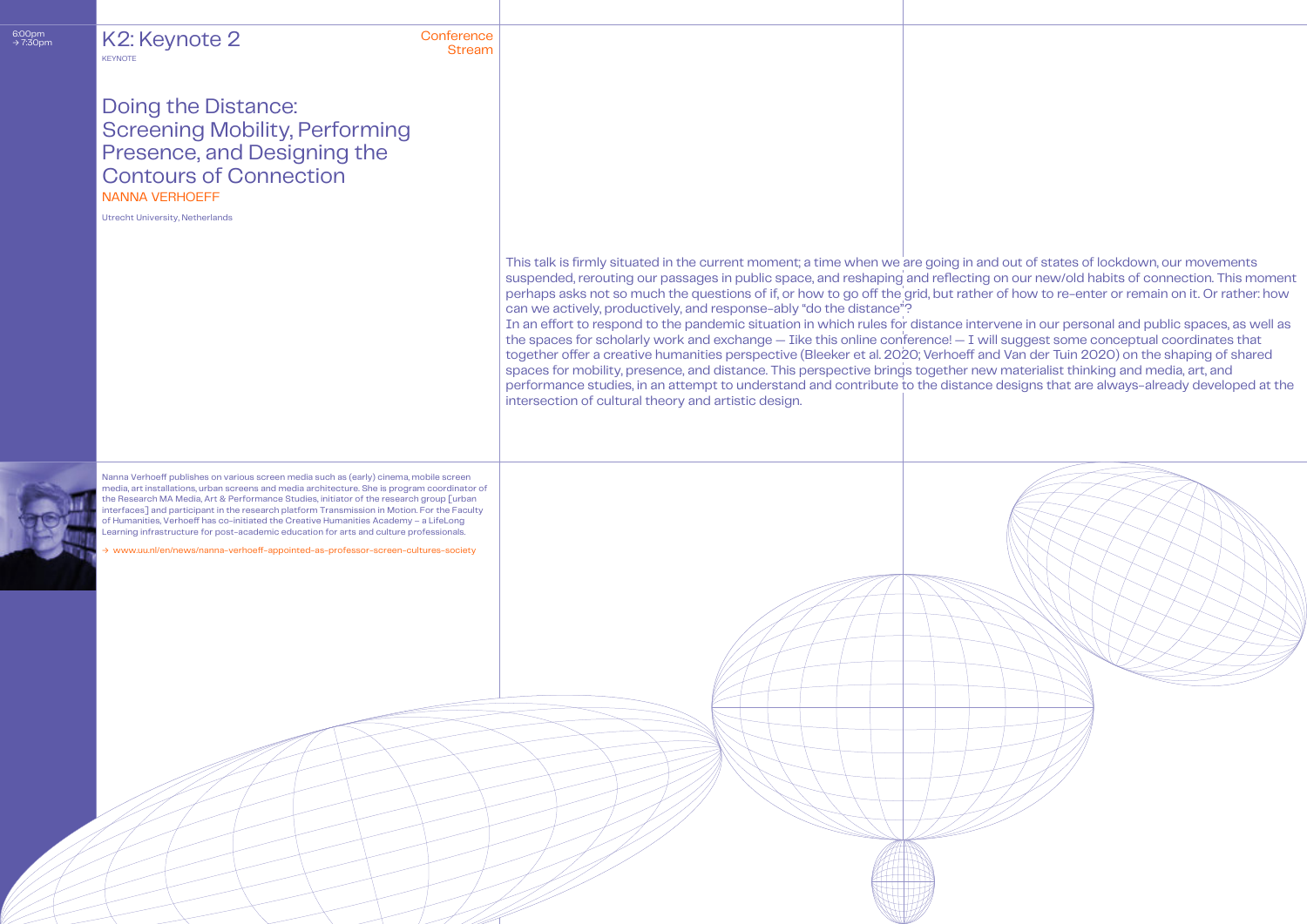# T1S8: Touristic Media Mediated Tourism

Zoor Stream 1

## Practices of dis-connecting. Tourism off the grid Anchoring Fiction in Place In-Game Tourism. Exploring the geography of digital games GABRIELE SCHABACHER ELISABETH SOMMERLAD, JULIA VAN LESSEN PABLO ABEND

THEMATIC PANEL

 $10:00$ am<br>  $\rightarrow$  11:15am

# Friday, 7 May

The talks in this panel focus on the relationship between media and tourism. It offers three starting points for exploring this nexus: "Practices of dis-connecting" focusses on two practices established touristic practices of dis-connecting. It compares digital detox tourism with modes of living off the grid against the background of their paradoxical embeddedness into supply infrastructures. The second talk "Anchoring Fiction in Place" takes a look at forms of media-induced tourism and elaborates the strategies used to anchor fiction within processes of placemaking using three popular examples. The last talk "In-Game Tourism" introduces in-game tourism that takes place exclusively in virtual worlds and works out design principles for affording such modes of play. We thus move along a continuum between touristic media and mediated tourism, between the embeddedness of tourism in media infrastructures and forms of tourism that are induced by or happen with media. On either end, the relationship between geography and media are constantly renegotiated. The theme of the conference is reflected in all facets: in a tourism that aims at the conscious uncoupling of technological networks, in the anchoring of fictional content as placemaking in everyday life locations, and in forms of virtual tourism that conversely ask how virtual environments turn into explorable touristic landmarks.

Johannes Gutenberg University Mainz, Germany Johannes Gutenberg University Mainz, Germany University of Siegen, Germany

The paper focuses on a relationship between media and tourism that is characterized by a specific negativity. It examines two meanwhile established practices of dis-connecting: on the one hand, the socalled digital detox tourism, which aims to detoxify from digital consumption, and on the other hand, a mode of existence called living off the grid, which is also shaped by tourism, and which aims to make the (temporary) return to archaic practices tangible. What both forms have in common is that the touristpreferred quality of place presents itself as a deprivation: The place of desire renounces the connection to supply infrastructures such as telecommunications, water, or electricity. While digital detox is a form of dietetics with respect to digital consumption, living off the grid is a return to a subsistence lifestyle. The paper discusses the relationships between connectivity and disconnectedness, between the digital and the analog, between place and path, and between transport and transformation. The propagated ideas of dis-connectivity promise a form of unmediatedness (i.e., of the non-media) that tourism, as an organized, networked infrastructure, always undermines. The focus is thus on a relation of media and tourism that does not refer to the enrichment of travel with images, for example, but rather to its media-infrastructural conditions of possibility. The contemporary examples show themselves as an extension of a paradoxical constellation that has characterized tourism from its beginnings – from the tourist accessibility of 'untouched' places to the networks that offer dis-connection.

The desire to discover and experience fictional places for oneself is a common phenomenon: "The locations in which our most beloved fictional tales take place often leave the pages of a book or scenes of a movie and become wonder within us. We long to see those places, experience life like our favorite characters did" (https://www.lifehack.org/articles/lifestyle/50 fictional-places-you-can-actually-visit.html). From a (media)geographical perspective, this phenomenon raises the question of how fictional places are produced at everyday life locations through placemaking. We argue that media-related experience can take place when the fictional content is or can be fixed to a location by anchors. Therefore, anchoring is an element of attributing meaning – a crucial element for placemaking (Tuan 1977, Agnew 1987, Cresswell 2015). This paper tackles anchoring fiction within placemaking processes using three examples: We examine the region of Hunsrück, which is associated with Edgar Reitz's film trilogy "Heimat". In this case, filming locations and amateur actors are important anchor points. Our second example, "Anne of Green Gables," shows how museum-like settings on Prince Edward Island and a strong connection to the author of the fictional story can serve as anchors for experiencing fictional places. Our third example, "Harry Potter," involves places around the world where the fictional story is anchored. Through these three very diverse examples we show that there are specific mechanisms and dimensions of anchoring fiction in placemaking processes.

The talk takes the spatiality of digital games as the starting point for an investigation into potential design strategies to include touristic practices in digital games. In times of pandemic immobility, digital games offer the opportunity to feel present in remote locations. But for some time now, a way of use of digital games has been emerging that can be described as in-game tourism. Comparable and yet quite different from older notions of the armchair traveler, in-game tourism involves applying the tourist gaze on the medium itself from within the medium. The emergence of such cultural practices is supported through the integration of photo cameras and special game modes and becomes visible in virtual travelogues and in-game photographs. The talk gives an overview over these practices and offers some theoretical implications for designing and fostering practices of in-game tourism. It argues that, on the level of representation, one strategy is to visually reference concrete places. This usually leads to hybrid geographies in which geographical landscapes are combined with fictional architectures to create imagined geographies. The design fuses computer-generated imagery with digital photogrammetry and 3-D scanning technologies. But more important seems to be a practice-centered approach to interaction design to fully account for the placemaking capabilities of digital games. This requires to allow the gaze to seek the particular in the game world, while giving the freedom to freely explore the game space offside prescribed narrative and preset goals.



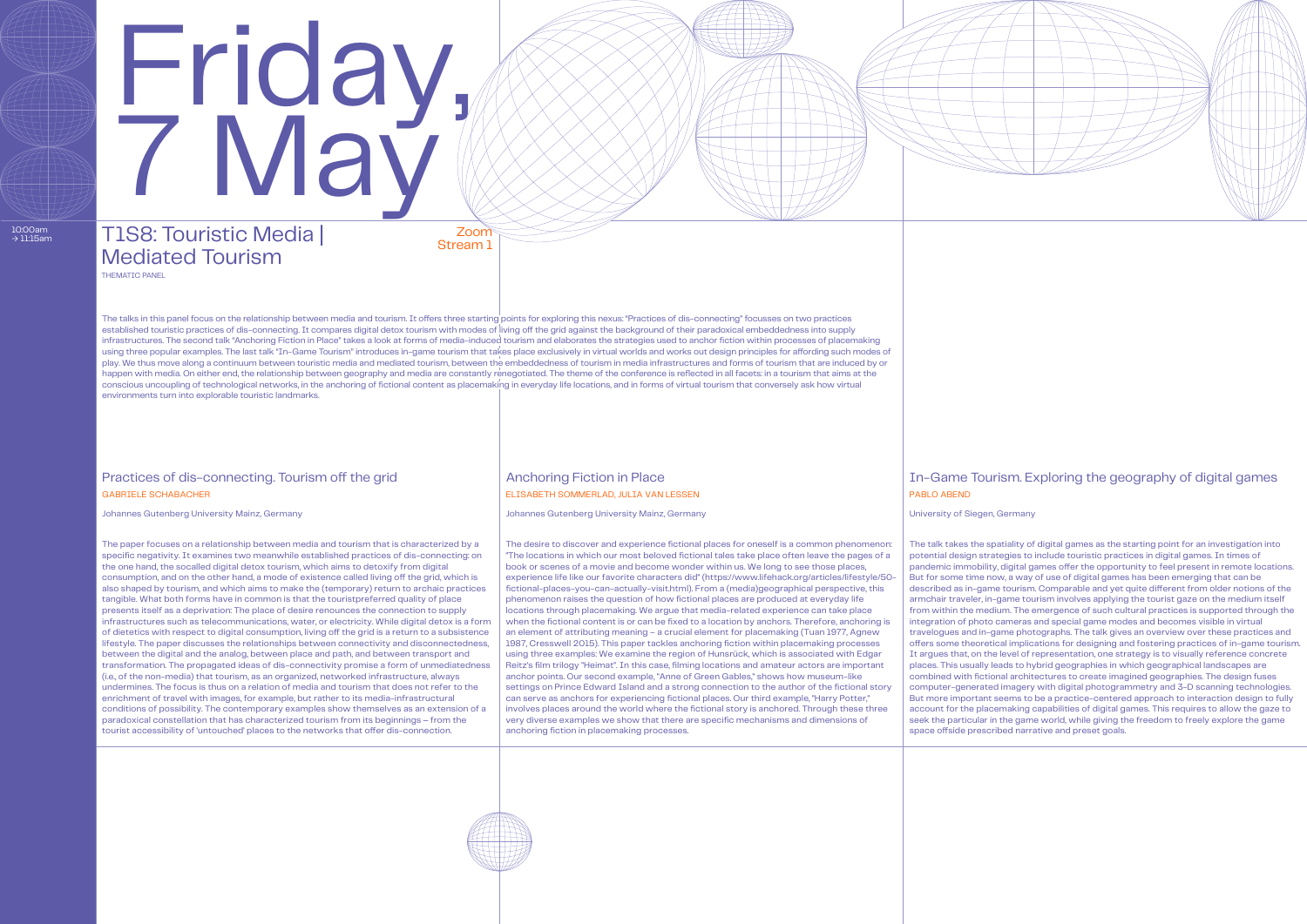11:45am<br> $\rightarrow$  1:00pm

THEMATIC PANEL (INDIVIDUAL PROPOSALS)

#### T2S8: Politics of Geomedia zoom Stream 2

### Bodies that Betray: EU's Corporeal Borders The political performances of mapping media: Considerations of participatory mapping from an Object-Orientated-Ontology perspective

# AZADEH AKBARI

#### FRANCIS HARVEY

University of Colorado Denver, USA

Leibniz Institute for Regional Geography, Germany

#### Münster University, Germany

Leuphana University Lüneburg, Germany Universidade Federal de Minas Gerais, Brazil & University Jönköping, Sweden

The American Road movie, much like the Western, forms a distinct US-American genre. Both represent, explore, and, to a degree, critique "manifest destiny", as well as a particular form of colonialism. The "grid", uniquely reified in the road system across large parts of the United States, is both symbol and tool of mapping, controlling and civilizing large swaths of territory. This paper will investigate the ambivalent character of the grid and the road: The road can be a means of escape from the confines of an overly controlled civilization on the one hand, and a central part of the infrastructure that underpins that very civilization on the other, or, as Eagleton (2003) suggests, something that both stabilizes and destabilizes, as something that simultaneously facilitates both control and transgression. It is both expression and means of colonialism, and the infrastructure that enables and locates counter-colonial resistance. The paper will look at a selection of movies by the likes of Jim Jarmusch, David Lynch, Wim Wenders, James Benning, Terence Malick, John Ford, Michelangelo Antonioni, Terrence Malik and the Coen Brothers, to explore the ontological, political and sensory dimensions of "hitting the road" as means, metaphor and process. The notion and state of "being on the move" will play a central role in a Lacanian approach to deconstructing formations of self and culture in a world that is characterized by simultaneous (re-)colonization and de-colonization and a norming of possible identities and expressions while "on the grid".

To better understand the unfolding of the political in participatory mapping, this contribution to Geomedia 2021 suggests taking up elements of the Object-Orientated-Ontology (OOO) philosophy to pursue central performative dimensions of participatory mapping theoretically and methodologically. The increasing penetration of human life by digital media leads to new ways of using maps and map-like representations that this approach can take up. Current practices relying on medial infrastructures have moved far from traditional cartography practices and participatory geographic information system practices (PGIS) (Kurgan 2013). Human/technology hybridisation requires consideration of theoretical approaches that can help researchers better understand the changed practices in their specifics and socialtechnological integrations. Here, the Object-Orientated-Ontology (OOO) approach, based on hermeneutical, interpretive procedures intermingled with media and other technologies can offer a helpful perspective on political aspects of participatory mapping. In this consideration of OOO philosophy, which is similar in many aspects to the Actor-Network Theory (ANT), the semantic and material-practical production of the political arises through the connection of the viewer/user with the medial object map, with new hybrid objects produced in and for associated performances (Harman, 2018). The dialectical character of this OOO understanding production of objects is expanded, deepened and multiplied in discursive activities. The political dimensions of participatory mapping performance arise from interhuman and non-human ties through its qualities, above all through weak ties that do not have a direct material or short-term effect. Identifying and analysing these aspects of participatory mapping performance from an

#### Imagining 'Off the Grid' Space, Memory and Branding in Disneyland CLARA MARIE WIEGHORST CONSULTED A SOUZA JOERN LANGHORST

## **T1S9: Imaginaries** Zoom THEMATIC PANEL (INDIVIDUAL PROPOSALS)

The European Union has gradually intensified its gathering of biometric data of immigrants, refugees, and asylum seekers, and increasingly makes the resulted data banks available for several immigration-related and Police institutions throughout Europe. Where legal, political, and humanitarian efforts fail, asylum seekers, try to distort their bodies as the source of undesirable biometric data. With methods such as burning fingertips or claiming to be an unaccompanied minor, they attempt to escape the algorithm and defy the problematic Dublin Convention. Consequently, the EU uses technologies such as retinal scans or DNA tests to overcome such attempts. The body is marked with borders and carries the tension of identification: every gesture, breathing rhythm, stammering, and sweating could contribute to constructing the wrong "data double" (Haggerty & Ericson: 2016). This paper scrutinises border control's intensification through bodily practices and the dynamism of bodily resistance against such measures. The research addresses the historical interrelations between surveillance, identification, belonging, and citizenship (Lyon 2010) and highlights the data-based exclusion of unwelcome asylum seekers by forcing their bodies to reveal their deception. The extreme datafication of bodies and the countersurveillance struggles both coerce the material body to disappear so that an agreeable data double can rise.

References:<br>Haggerty K, Ericson, R. (2000). The surveillant assemblage, British Journal of Sociology, 51, 605-622.<br>Lyon, David (2010): Identification, surveillance and democracy. In Kevin D. Haggerty, Minas Samatas (Eds.): Lyon, David (2)<br>pp. 34–50.

Following Castoriadis, I suggest that going off the grid is constituted by the imaginary of some state opposed to 'the grid' – be it called 'the offline' or 'the analogue'. By doing a close reading of the book 'The Way Home. Tales from a life without technology' by Mark Boyle (2019), I would like to explore how this state off the grid is imagined and actively produced by the use of old media and technology. For Mark Boyle's life in the woods is by no means a life without technology but his dedication to an analogue life in a digitized world is dependent on engaging affectively with his tools, the use of which is much more cumbersome than using modern technology would be. For instance, Boyle depicts how he loves his scythe and how much time and care he spends on its maintenance. He writes his book with a pencil. Nevertheless, he describes his life as 'simple' opposed to the 'complex' life of industrial civilisation. In my analysis, I would like to explore the following questions: on what kind of (gendered) imaginations of the independent (hu)man does going off the grid rely? Which media-technological efforts does it take to produce the state off the grid? How are the old media and technology in use affectively charged?

Launched in 1955 the Disneyland park in California is considered "the crown jewel of Walt Disney's legacy" (Lipp, 2014), according to Disney brand itself, and from this idea on, it is observable that the physical space of Disneyland changed in very specific measurements during its 65 years, but the changes were always connected to a larger story that the brand is trying to (re)tell: "The Disney Master Narrative" (Madej & Lee, 2012), in which Mickey Mouse and Walt Disney are the main focus and the values they carry are what support the brand

To this analysis, we understand the theme park as a media and also as a lieux de mémoire (Nora, 1989) in which the experience that is created and also lived is built on both the brand memory and the personal memory highlighted by an embedded engagement (Hill & Dahlgren, 2020) that is particular and capable of creating new territories and experiences. Arguing around the provisory nature of the spaces and the relationships that were registered in it and through it, we can understand that the theme park is a complex amalgam of textures (Jansson, 2013) and rugosities (Santos, 2017). Such, we propose that the Disneyland park is

culture as a whole. memories through affection.



the spatial manifestation of the brand's storytelling overflow, maintained by the people's

Stream 1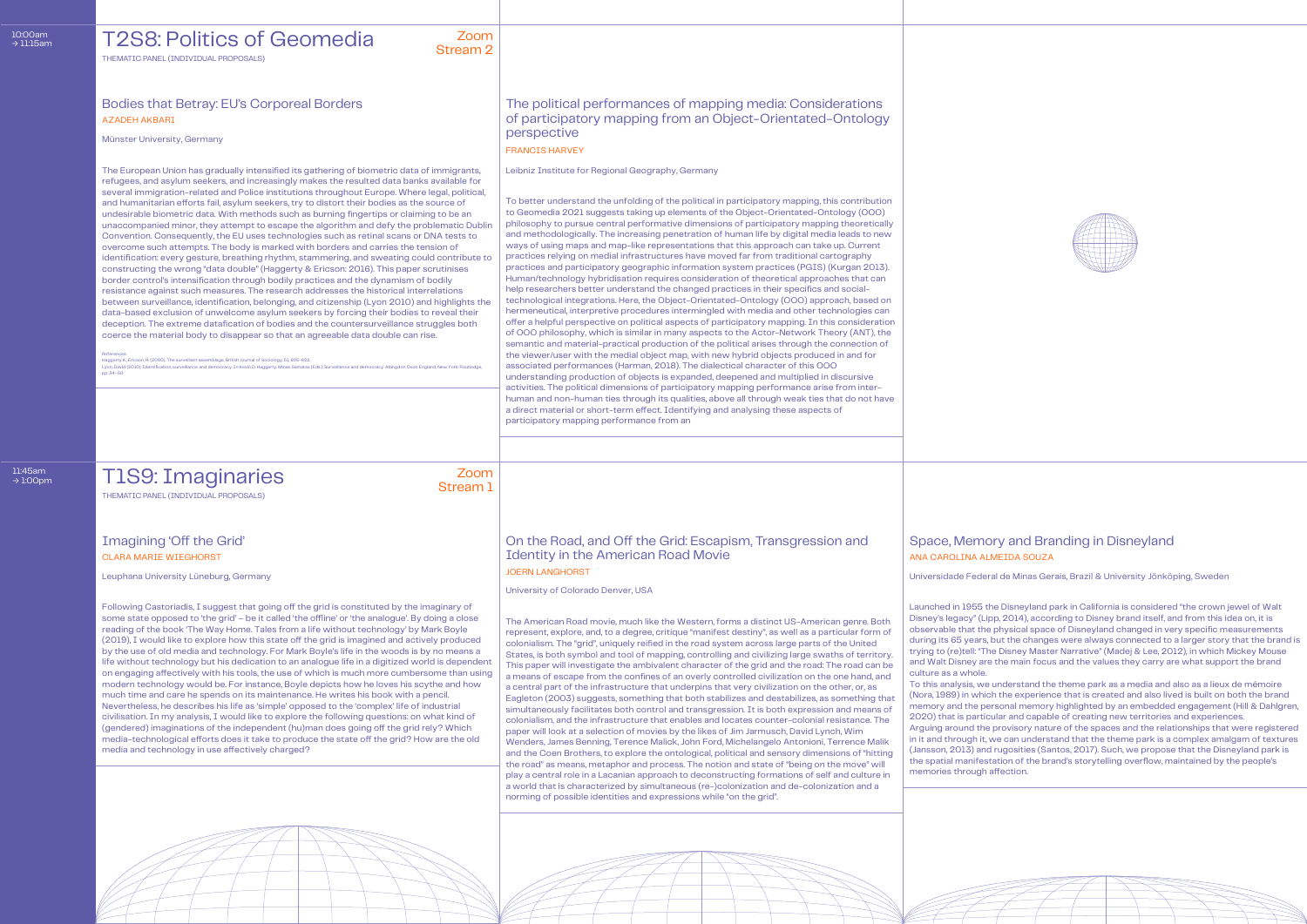#### Goethe-University Frankfurt, Germany **School Science and Technology, Peoples Republic of China** Juniversity of Duisburg-Essen, Germany **Huazhong University of Science and Technology, Peoples Republic of China** This paper seeks to unfold the theoretical framework behind algorithms of various forms of mobility that are technologically spoken based on geodata and reach from basic movement patterns to complex forms of social mobility. From a technical perspective, algorithms can be seen as a sequence of codes that contain precise operations or procedures to solve a problem. Based on geodata and a time stamp, simple movement patterns or navigation queries can be calculated according to further parameters (shortest route, further stopovers, etc..). Apart from such simple queries, due to an enormous increase in processing power in mobile, networked end user devices and a datafication of everyday behaviour, apart from such simple models, a multitude of other parameters can be considered in the model and complex predictions of future actions can be made. The associated lack of transparency of algorithmic systems, i.e. the question of which parameters are considered with which weighting and the reference to past decisions and their plausibility, can lead to an intensification of inequalities and discrimination. In our model we approach the massive social implications that come along with algorithms in everyday and educational settings, we outline a conception of the human being that comes along with that, which is mainly objectivating people and making them predictable, while, at the same time, places algorithms as seemingly deification or fetish. Thus, in algorithms, data and basic geographic data on physical positioning and movement is closely linked to a broader term of social mobility and consequent social implications. What would happen to the gender politics when AI technology, which is dominated by male scientists and engineers, enters into domestic child-rearing, a social domain that conventionally dominated by women? The rise of child-rearing robots in China since 2016 provided us with a good window to explore this question. This paper use 5 brands of robots as examples to examine the gender bias and gender strategies of this newly emerged technological artifact, following the paradigm of feminist STS and the theoretical approach of masculinity studies. The data come from two aspects: the media representation of the robots and the functions that they embody. By looking at the artifact as a networked body, it argues that, the technology is composed of front, middle, and back platforms, with three different roles respectively: partner, parent, and expert. In accordance to these roles, the robots demonstrate three different masculinities: a naughty boy, a heroic patriarch, and men of reason. Given their differences, they all prove the male bias of the technology against the previously female dominance of its application context. The multiplicity of masculinity of the robots breaks the stereotypes about men at one hand, but reinforces the gender division of labour in domestic child rearing and the superiority of men on the other. As a technological solution driven by the anxiety of dominant masculinity and fatherhood, it may help to produce to certain space to rebuilt the relationship between fathers and children, but by defending the authority of fathers and platforms, it also risks the possibility of devaluing mother's experiences and interest from domestic child-rearing. By adding a hashtag to posts on social media, users construct space digitally. Hashtags contain an interpretation of space and eventually attribute a meaning to it. This meaning is volatile and changes through alternative practices and communication. Alongside users, algorithms are another agent interconnecting the creation of a post and its perception. They reduce and structure the flood of information on the internet through automatic decision processes. ICT companies that apply algorithms on their platforms suggest to assist users in distinguishing important from unimportant information. Thus, algorithms interfere massively with the principles of human acting and reduce user's autonomy. In our presentation, we will introduce an effective tool in spatial education for raising awareness towards manipulation through spatial constructions. For this purpose, we expanded the "hashtag analysis" method by the aspect of algorithmicity to acquaint students with the phenomenon and its consequences. To apply the method, students search hashtags of cities, districts or other specific places on social media platforms. Subsequently, they discuss questions on post authorship, types of illustrations used, manners in which the author constructs space and how algorithms augment or change this construction. Based on examples, we will eventually show that the method helps students to reflect their practices on social media. This is a requirement to act autonomously under the conditions of algorithmicity. T2S9: Algorithmicity Zoom Stream 2 Spatial construction and algorithmicity – The method of hashtag analysis in spatial education The algorithms behind geomedia technologies: a field between movement and social mobility Whose Love is AI for? The networked body and multiple masculinities in Chinese child-rearing robots CHRISTIAN DORSCH, CHRISTINA REITHMEIER **INGA GRYL, HELENA ATTENEDER** INGA GRYL, HELENA ATTENEDER THE STANDAR AND THE STANDAR AND THE STANDAR AND THE STANDAR AND THE STANDAR AND THE STANDAR AND THE STANDAR AND THE STANDARD THEMATIC PANEL (INDIVIDUAL PROPOSALS) T1S10: Portals, Patterns, and Private Spaces: The Platformisation of Automobility? Zoom Stream 1 DISCUSSION FORUM ← Discussants ← Chairs STEPHANIE SHERMAN UC San Diego, USA – Visual Arts SILKE ZIMMER-MERKLE Karlsruher Institut für Technologie, Germany – History of Technology LUIS ALVAREZ LEÓN Dartmouth College, USA - Geography DEBBIE HOPKINS University of Oxford, UK – Geography/Transport Studies WETOTANG LTN National University of Singapore, Singapore - Geography/Mobilities ROWAN WILKEN RMIT, Australia - Media Studies SAM HIND University of Siegen MAX KANDERSKE University of Siegen FERNANDO VAN DER VLIST University of Siegen & Utrecht University Like just about everything else in the world, are cars also becoming platforms? Whilst terms like 'integrated mobility platforms', 'smart mobility ecosystems', and 'mobility-as-a-service' (MaaS) all point towards the platformisation of mobility and transportation more generally, far less has been said about the platformisation of cars themselves. Why? Is it because cars have always been, or always had, 'platforms' in the form of vehicle chassis? Or because car manufacturers and owners are still fierce proponents of the idea of automotive independence? Despite articles about the 'end of the car age' (Moss 2015), cars continue to play a significant role in everyday life around the world. Indeed, that whilst both car production and car sales have dropped during the pandemic (owing to lockdowns, supply chain disruption, or decreased demand), the value of car use has arguably risen, as people opt for the safe cocoon of a private vehicle. As this panel seeks to discuss, several trends suggest the car is being platformised like other domains from social media to public services, perhaps even more aggressively so, with car manufacturers looking to replicate the platform power of big tech companies who, in turn, have also become deeply invested in automobility too. Alphabet, for example, have Android Auto, Waymo, and Waze, whilst Amazon own Zoox and operate a version of its AWS infrastructure for automotive manufacturers. Cars increasingly function as 'sensing platforms' as new kinds of data are collected from components within them, and as platforms for the development of complimentary software such as navigation, addressing, or voice control systems. Cars are also increasingly being connected to other vehicles, with movements tracked and data aggregated on driver behaviour and preferences, acting also as proxies for the flow of people through urban environments. In short, there are unique developments within the automotive industry that add to, and extend, the conversation on digital platforms and platformisation (Helmond 2015). This discussion forum brings together scholars across various disciplines to discuss a range of issues: from the value of platform approaches to the study of automobility (as opposed to strictly media, mobile, or geographical approaches), the impact of platform automobility on society (as opposed to other forms/eras of automobility), key concerns with the platformisation of automobility (data extraction, monopoly power, climate crisis), alternatives to automobile platformisation (car-free, data-sharing, municipal mobility), and the utility of developing a research agenda around the term 'platform automobility' (methods, scales, foci).

11:45am<br> $\rightarrow$  1:00pm

 $2:30$ pm<br> $\rightarrow 3:45$ pm

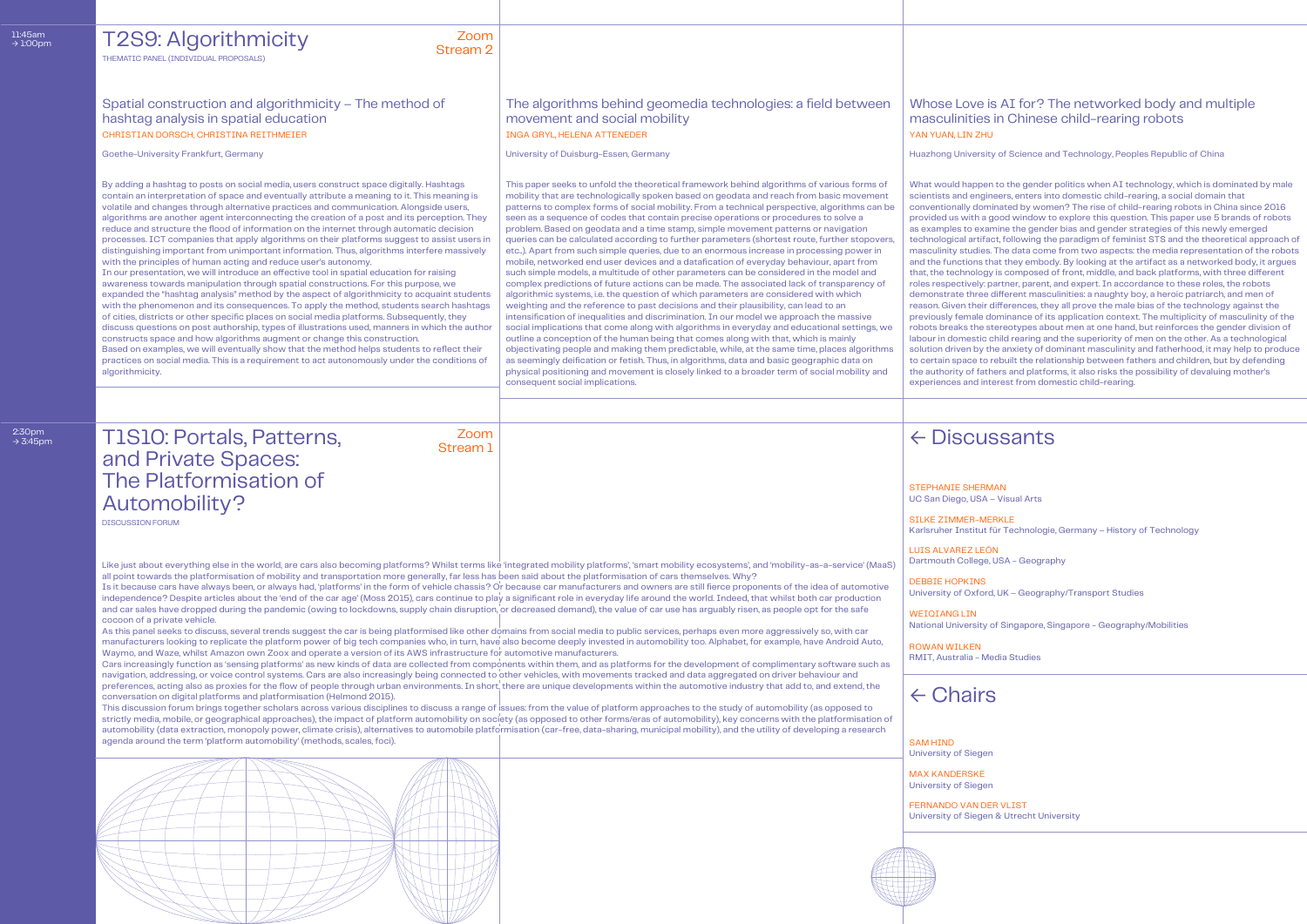$4:15$ pm<br> $\rightarrow 5:30$ p

# Grid: Geomedia Innovators of Burma

UK / Independent Researcher

tween 2012 and 2020, 21.5 million people were connected to the ter five decades of civil war, and a century of colonisation before that, country to the modern world when what was dubbed the 'Internet ned after 2012. In the fixation of this point in time however, the earlier , digital privacy, and geomedia technologies in the region are ographic and related technologies had long been adapted, refused, and , including in territorial contestations, context of unmapped data, human , communication, navigation, insurgency and the ethnic media

 $\ddot{\text{z}}$ ivities and lived realities mutually shape the geomedia technologies . A wide array of negotiations arose during this time, including: careful adaption of certain tools (e.g. open source mapping) and the tools associated with state surveillance). This reveals the authority es bestow to some actors but the invisibility it lends to others. ntradictions between the economic models of mainstream geomedia adapted usages.

ructures. And relatedly, the evolution of certain geomedia platforms into imparts a certain ubiquity of the geo-aware landscape.

hrough archives, interviews, and auto-ethnography, some significant ns that took place in the northernmost nook of Southeast Asia. In what it might mean to be "off the grid" in this context.

## , and taking VR 'off the grid'

#### **CUS CARTER**

y of Technology / University of Sydney

Facebook's recent foray into developing mobile virtual reality (VR) st, Quest 2), that is, devices which are untethered from fixed in place i greater degree of mobility and use in a wider range of settings. The  $\kappa$ ill explore how the Quest operates as what McCosker and Wilken machine' – an assemblage of sensors and algorithms that enable a range ologies today. The Quest is reliant on a navigation stack Facebook have th et al., 2019), employing a combination of optical sensors and Visual-Infertial Simultaneous Localization and Mapping (VISLAM) – an algorithmic odometry to register users' movement and location in space (and in some rate the user's environment into the experience of using the Quest). The ilk explores the politics of VISLAM-enabled Oculus – advancing limited iomic discussion (Egliston and Carter, 2020) to do with data extraction. n emerging forms of mobile VR focus on phenomenological questions of Saker and Frith, 2020), little work has begun to ask what Facebook ne capture and processing of the spatial data yielded through VISLAM-

.<br>Inaries: the promises and perils of Facebook's virtual reality. New Media and Society: 1-20. Published online ahead of print. doi:

Hesch J, Kozminski A and Linde O (2019) Powered by AI: Oculus Insight. Retrieved from https://aifacebook.com/blog/powered-by-ai-oculus-insight/<br>McCosker, A, & Wilken, R. (2020). Automating vision: The social impact of the

| 2:30pm<br>$\rightarrow$ 3:45pm | Zoom<br><b>T2S10: Disruption/Resistance</b><br><b>Stream 2</b><br>THEMATIC PANEL (INDIVIDUAL PROPOSALS)                                                                                                                                                                                                                                                                                                                                                                                                                                                                                                                                                                                                                                                                                                                                                                                                                                                                                                                                                                                                                                                                                                                                                                                                                                                                                                                                                                                                                                                                                                                                                                                                                                                                                                                                                                                                                                                                                                                                                                                                                                                                                                                                                                                                                                                                                                                                                                   |                                                                                                                                                                                                                                                                                                                                                                                                                                                                                                                                                                                                                                                                                                                                                                                                                                                                                                                                                                                                                                                                                                                                                                                                                                                                                                                                                                                                                                                                                                                                                                                                                                                                                                                         |                                                                                                                                                                                                                                                                                                                                                                                                                                                                                                                                                                                                                                                                                                            |
|--------------------------------|---------------------------------------------------------------------------------------------------------------------------------------------------------------------------------------------------------------------------------------------------------------------------------------------------------------------------------------------------------------------------------------------------------------------------------------------------------------------------------------------------------------------------------------------------------------------------------------------------------------------------------------------------------------------------------------------------------------------------------------------------------------------------------------------------------------------------------------------------------------------------------------------------------------------------------------------------------------------------------------------------------------------------------------------------------------------------------------------------------------------------------------------------------------------------------------------------------------------------------------------------------------------------------------------------------------------------------------------------------------------------------------------------------------------------------------------------------------------------------------------------------------------------------------------------------------------------------------------------------------------------------------------------------------------------------------------------------------------------------------------------------------------------------------------------------------------------------------------------------------------------------------------------------------------------------------------------------------------------------------------------------------------------------------------------------------------------------------------------------------------------------------------------------------------------------------------------------------------------------------------------------------------------------------------------------------------------------------------------------------------------------------------------------------------------------------------------------------------------|-------------------------------------------------------------------------------------------------------------------------------------------------------------------------------------------------------------------------------------------------------------------------------------------------------------------------------------------------------------------------------------------------------------------------------------------------------------------------------------------------------------------------------------------------------------------------------------------------------------------------------------------------------------------------------------------------------------------------------------------------------------------------------------------------------------------------------------------------------------------------------------------------------------------------------------------------------------------------------------------------------------------------------------------------------------------------------------------------------------------------------------------------------------------------------------------------------------------------------------------------------------------------------------------------------------------------------------------------------------------------------------------------------------------------------------------------------------------------------------------------------------------------------------------------------------------------------------------------------------------------------------------------------------------------------------------------------------------------|------------------------------------------------------------------------------------------------------------------------------------------------------------------------------------------------------------------------------------------------------------------------------------------------------------------------------------------------------------------------------------------------------------------------------------------------------------------------------------------------------------------------------------------------------------------------------------------------------------------------------------------------------------------------------------------------------------|
|                                | Off the Grid: Media Scarcity in an Age of Media Abundance<br><b>GREG ELMER</b>                                                                                                                                                                                                                                                                                                                                                                                                                                                                                                                                                                                                                                                                                                                                                                                                                                                                                                                                                                                                                                                                                                                                                                                                                                                                                                                                                                                                                                                                                                                                                                                                                                                                                                                                                                                                                                                                                                                                                                                                                                                                                                                                                                                                                                                                                                                                                                                            | <b>Black Box vs. Black Bloc</b><br><b>RENÉE RIDGWAY</b>                                                                                                                                                                                                                                                                                                                                                                                                                                                                                                                                                                                                                                                                                                                                                                                                                                                                                                                                                                                                                                                                                                                                                                                                                                                                                                                                                                                                                                                                                                                                                                                                                                                                 | Disrupting the<br>YUNG AU, KO HTWE                                                                                                                                                                                                                                                                                                                                                                                                                                                                                                                                                                                                                                                                         |
|                                | Ryerson University, Canada                                                                                                                                                                                                                                                                                                                                                                                                                                                                                                                                                                                                                                                                                                                                                                                                                                                                                                                                                                                                                                                                                                                                                                                                                                                                                                                                                                                                                                                                                                                                                                                                                                                                                                                                                                                                                                                                                                                                                                                                                                                                                                                                                                                                                                                                                                                                                                                                                                                | Copenhagen Business School, the Netherlands                                                                                                                                                                                                                                                                                                                                                                                                                                                                                                                                                                                                                                                                                                                                                                                                                                                                                                                                                                                                                                                                                                                                                                                                                                                                                                                                                                                                                                                                                                                                                                                                                                                                             | University of Oxford, l                                                                                                                                                                                                                                                                                                                                                                                                                                                                                                                                                                                                                                                                                    |
|                                | In this paper I develop the concept of "media scarce" actors and communities, in short<br>individuals and groups that for a range of reasons and histories have little to no personal<br>media archives, documents and objects (eg. family photos, films, videos, diaries and so forth).<br>The paper focuses on one particular community, former militants of the African National<br>Congress, the party that led the fight against South Africa's system of racial Apartheid. As 'off<br>the grid' underground militants, these veterans of the ANC's military wing - the 'MK' -<br>purposefully avoided being captured by any form of media technology for fear of being<br>identified and killed by S. African security forces. The paper subsequently questions how in<br>the present juncture these previously 'off the grid" veterans engage in a media environment<br>that seemingly requires the bountiful sharing of media images and objects across online<br>platforms and properties as a prerequisite for participating in public and political. More<br>broadly speaking, the paper addresses the fundamental question, to what degree does media<br>(re) produce and indeed define an 'off the grid' life?                                                                                                                                                                                                                                                                                                                                                                                                                                                                                                                                                                                                                                                                                                                                                                                                                                                                                                                                                                                                                                                                                                                                                                                                                                               | In an era of corporate 'surveillance capitalism' (Zuboff 2015), 'ubiquitous googling' (Ridgway<br>2021) has become a daily 'habit' (Chun 2016), with advertising companies (Google) shaping<br>not only the web (Introna & Nissenbaum 2000) but organising (us)ers. With the collection of<br>data (signals) from the 'trusted user', 'subjectivities of search' are produced that embody<br>degrees of personalisation. In contrast, 'agencies of anonymity' are resistance tactics with<br>the Tor browser and TAILS (The Amnesic Incognito Live System) that inhibit pure visibility by<br>facilitating various degrees of obfuscation (Brunton and Nissenbaum 2015), ranging from<br>pseudonymity to 'unreachability' (Nissenbaum 1999).<br>In this presentation I depart from the EU legal term 'data subject' by applying the IP (internet<br>protocol) address as an organisational hinge in order to structure the effects: the Black Box<br>as a 'personalised subject' (Google Search) with the IP address identifying the subject<br>compared to the Black Bloc as an 'anonymous user' (Tor Browser), where the user's IP<br>address is hidden. A discourse analysis and diagram elucidate how these 'collaborative<br>collectives'--'subjectivities of search' and 'agencies of anonymity'-- are organised according<br>to degrees of human-algorithmic interaction. The key difference is that I decide to be in the<br>'anonymous Tor collective', trusting my privacy to unknown actors instead of putting trust in<br>Google that assigns me to particular groups through their non-transparent process of<br>collaborative filtering and without human agency.                                         | In the eight years bet<br><b>Internet in Burma. Aft</b><br>many welcomed the o<br>Floodgates' were ope<br>innovators of internet<br>overlooked. Here, cart<br>shaped in many ways<br>rights documentation<br>landscape.<br>These manifold of act<br>they are entangled in.<br>Data In/Visibility. The<br>refusal of others (e.g.<br>geomedia technologie<br>Design Logics. The co<br>technologies and its a<br>Platforms-as-Infrasti<br>infrastructures, which                                                                                                                                                                                                                                             |
|                                |                                                                                                                                                                                                                                                                                                                                                                                                                                                                                                                                                                                                                                                                                                                                                                                                                                                                                                                                                                                                                                                                                                                                                                                                                                                                                                                                                                                                                                                                                                                                                                                                                                                                                                                                                                                                                                                                                                                                                                                                                                                                                                                                                                                                                                                                                                                                                                                                                                                                           |                                                                                                                                                                                                                                                                                                                                                                                                                                                                                                                                                                                                                                                                                                                                                                                                                                                                                                                                                                                                                                                                                                                                                                                                                                                                                                                                                                                                                                                                                                                                                                                                                                                                                                                         | This paper explores th<br>early digital innovation<br>particular, it questions                                                                                                                                                                                                                                                                                                                                                                                                                                                                                                                                                                                                                             |
| 4:15pm<br>$\rightarrow$ 5:30pm | Zoom<br><b>T1S11: Affective Geomedia</b><br>Stream 1<br>THEMATIC PANEL (INDIVIDUAL PROPOSALS)                                                                                                                                                                                                                                                                                                                                                                                                                                                                                                                                                                                                                                                                                                                                                                                                                                                                                                                                                                                                                                                                                                                                                                                                                                                                                                                                                                                                                                                                                                                                                                                                                                                                                                                                                                                                                                                                                                                                                                                                                                                                                                                                                                                                                                                                                                                                                                             |                                                                                                                                                                                                                                                                                                                                                                                                                                                                                                                                                                                                                                                                                                                                                                                                                                                                                                                                                                                                                                                                                                                                                                                                                                                                                                                                                                                                                                                                                                                                                                                                                                                                                                                         |                                                                                                                                                                                                                                                                                                                                                                                                                                                                                                                                                                                                                                                                                                            |
|                                | practices towards alternative urban commoning                                                                                                                                                                                                                                                                                                                                                                                                                                                                                                                                                                                                                                                                                                                                                                                                                                                                                                                                                                                                                                                                                                                                                                                                                                                                                                                                                                                                                                                                                                                                                                                                                                                                                                                                                                                                                                                                                                                                                                                                                                                                                                                                                                                                                                                                                                                                                                                                                             | Blurring the grid: high-resolution sensibilities and fuzzy urban   Interfacing the affective city. Urban affective sensing between   Oculus Insight<br>algorithmic governance and data activism                                                                                                                                                                                                                                                                                                                                                                                                                                                                                                                                                                                                                                                                                                                                                                                                                                                                                                                                                                                                                                                                                                                                                                                                                                                                                                                                                                                                                                                                                                                         | <b>BEN EGLISTON, MARK</b>                                                                                                                                                                                                                                                                                                                                                                                                                                                                                                                                                                                                                                                                                  |
|                                | <b>LUCIA JALON OYARZUN</b>                                                                                                                                                                                                                                                                                                                                                                                                                                                                                                                                                                                                                                                                                                                                                                                                                                                                                                                                                                                                                                                                                                                                                                                                                                                                                                                                                                                                                                                                                                                                                                                                                                                                                                                                                                                                                                                                                                                                                                                                                                                                                                                                                                                                                                                                                                                                                                                                                                                | <b>TIMO KAERLEIN</b>                                                                                                                                                                                                                                                                                                                                                                                                                                                                                                                                                                                                                                                                                                                                                                                                                                                                                                                                                                                                                                                                                                                                                                                                                                                                                                                                                                                                                                                                                                                                                                                                                                                                                                    | Queensland University                                                                                                                                                                                                                                                                                                                                                                                                                                                                                                                                                                                                                                                                                      |
|                                | <b>EPFL, Switzerland</b>                                                                                                                                                                                                                                                                                                                                                                                                                                                                                                                                                                                                                                                                                                                                                                                                                                                                                                                                                                                                                                                                                                                                                                                                                                                                                                                                                                                                                                                                                                                                                                                                                                                                                                                                                                                                                                                                                                                                                                                                                                                                                                                                                                                                                                                                                                                                                                                                                                                  | University of Siegen, Germany                                                                                                                                                                                                                                                                                                                                                                                                                                                                                                                                                                                                                                                                                                                                                                                                                                                                                                                                                                                                                                                                                                                                                                                                                                                                                                                                                                                                                                                                                                                                                                                                                                                                                           |                                                                                                                                                                                                                                                                                                                                                                                                                                                                                                                                                                                                                                                                                                            |
|                                | In 2014, IBM published a public report stating that thanks to the Internet of Things, physical<br>assets would "become as easily indexed, searched and traded as any online commodity".<br>They called it the "liquification of the physical world," a process that has only accelerated<br>since. As nature is translated into indexable data, our sensibilities are necessarily affected. If<br>modernism already subjected our bodies to a growing acceleration and informational<br>overloading, this culturally mediated battering of the senses gains now a biotechnological<br>add-on resulting in what we term a "high-resolution sensibility". As the speed of technological<br>processes accelerates, our bodies becmoe increasingly subjected to a perpetual regime of<br>shock, where sensations are interrupted before affects -a measure of continuity between<br>different embodied and mental states—, can even be built, thus breaking any principle of<br>causality and continuity. These "hi-res sensibilities" risk detaching our bodies from the fuzzy<br>and continuous background defining our ecologies of attention, as coined by Yves Citton, and<br>affective engagement with the world, thus compromising our ability to act and react to the<br>environmental conditions defining our existence. Thus, while being on the grid means to be<br>subjected to these anesthetic ballistics 24/7, we understand there's a political agency to be<br>explored in the "fuzziness" of the material world as it gets more and more entangled with<br>data: if there is no possibility of going off grid, we want to explore the possibilities of "blurring'<br>the grid.<br>To study both this "high-resolution sensibility" and the emergence of counteracting "fuzzy<br>practices", we advance the preliminary results of an urban ethnography research project<br>focused on a smart neighborhood of Geneva, Switzerland, to show the organization and<br>workings of these sensibilities and the eco-informational environment producing them. This<br>will allow us to advance a series of performative and aesthetic strategies towards alternative<br>urban commoning practices based on the negotiation of new material agencies and "blurred"<br>urban grids. In order to do this, the present proposal will work through concepts and<br>practices derived from media studies, environmental humanities, architecture and urban<br>studies. | Among the various types of urban data informing city planning and municipal decision-<br>making, citizens' situated affective states or emotions still play a comparatively marginal role.<br>Only recently, initiatives in urban affective sensing utilize low-cost mobile biosensors and<br>health monitoring tools to articulate cities differently - adding an affective layer to the<br>combined built environment and datascape that comprises contemporary urban space.<br>Affect-related data, e.g. physiological signals from biosensors, geo-tagged social media posts,<br>and/or location-specific survey data, can potentially serve a range of purposes from<br>supporting mental health and personal well-being, informing the layout of public transport<br>systems and recreational areas, to assisting law enforcement in riot control and predictive<br>policing measures.<br>The talk aims at mapping and situating existing approaches of urban affective sensing<br>between attempts at governance by affect (e.g. via facial recognition technologies), research<br>in environmental health, bottom-up initiatives of participatory affective sensing (e.g. related<br>to commuting stress) and data artistic and/or activist interventions intent on imagining the<br>city as a dynamic assemblage of affective intensities. As a result of this initial mapping,<br>several questions will be raised: What could it possibly mean to interface a city via data<br>related to affect and emotion? How do these data come about in the first place? What role<br>could urban affective sensing play in re-imagining digitally-mediated cities beyond the<br>narrow framework of the 'smart city'? | This talk will explore F<br>devices (Oculus Ques<br>sensors allowing for a<br>first part of this talk w<br>(2020) call a 'seeing n<br>of autonomous techn<br>termed Insight (Hesc<br><b>Inertial Simultaneous</b><br>technique - in order to<br>instances, to incorpor<br>second part of the tal<br>existing political econ<br>Where VR research or<br>user experience (see<br>stands to gain from th<br>enabled VR devices.<br>References<br>Egliston, B., & Carter, M. (2020). Oculus imag<br>10.1177/1461444820960411<br>Hesch J, Kozminski A and Linde O (2019) Po<br>McCosker, A, & Wilken, R. (2020). Automati<br>Saker M and Frith J (2020) Coextensive spa<br>print. DOI: 10.1177/0163443720932498 |
|                                |                                                                                                                                                                                                                                                                                                                                                                                                                                                                                                                                                                                                                                                                                                                                                                                                                                                                                                                                                                                                                                                                                                                                                                                                                                                                                                                                                                                                                                                                                                                                                                                                                                                                                                                                                                                                                                                                                                                                                                                                                                                                                                                                                                                                                                                                                                                                                                                                                                                                           |                                                                                                                                                                                                                                                                                                                                                                                                                                                                                                                                                                                                                                                                                                                                                                                                                                                                                                                                                                                                                                                                                                                                                                                                                                                                                                                                                                                                                                                                                                                                                                                                                                                                                                                         |                                                                                                                                                                                                                                                                                                                                                                                                                                                                                                                                                                                                                                                                                                            |

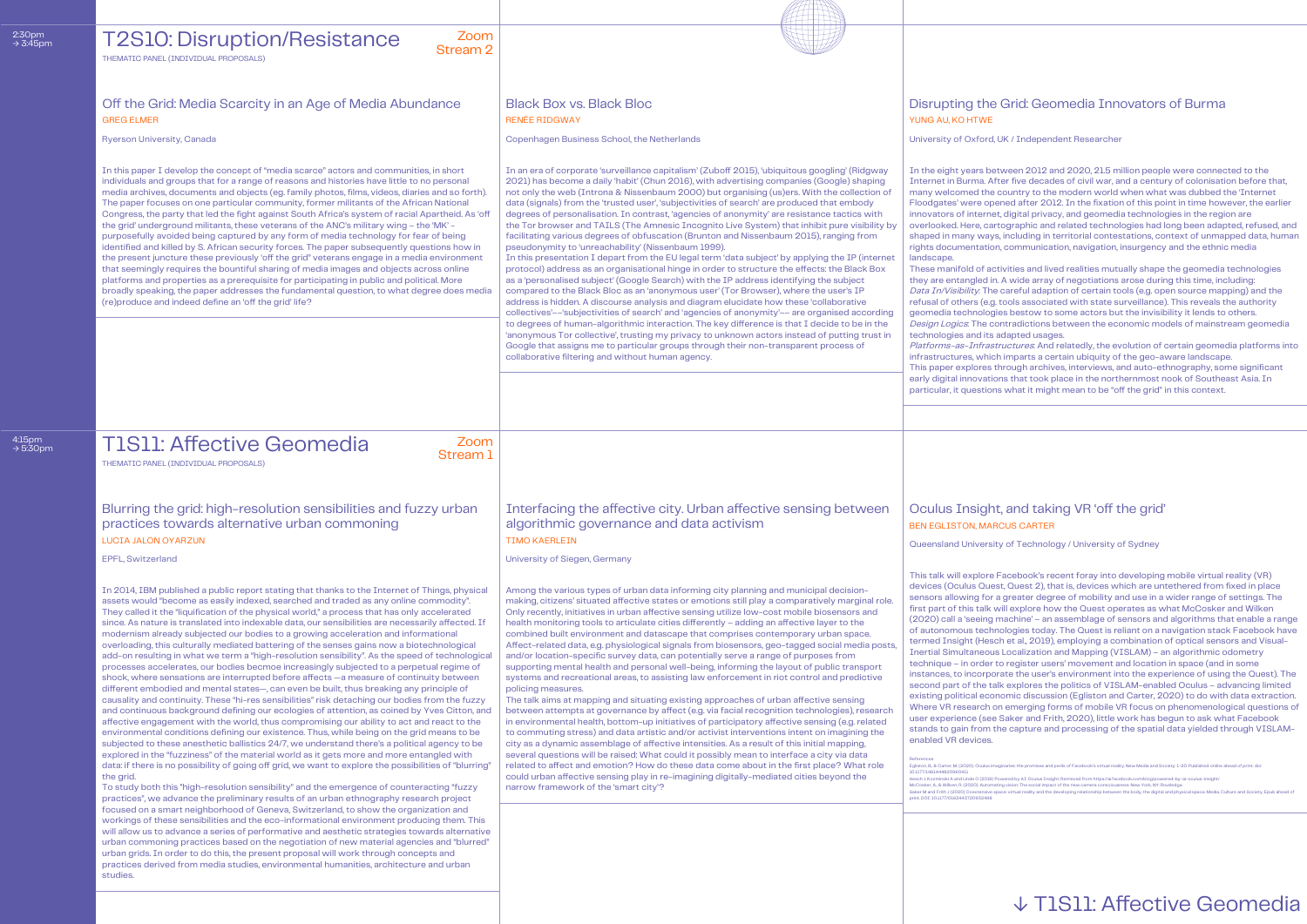#### Stockholm as Affective Media Landscape in the 19th Century HENRIK ÖRNEBRING

Karlstad University, Sweden

The term "media landscape" is commonly used in a metaphorical sense, i.e. to describe the overall media provisions and consumption patterns of a country or area. This paper uses the term in a more concrete, experience-based sense: the interaction between the physical landscape and the presence of media and mediation in/of this landscape, and the affective landscape this interaction engenders. This approach combines traditional media history with so-called sensory history, emotional history, and emotional/affectual geography in order to emphasize human (particularly subaltern) experience, mobility/fluidity, and feeling over technologies, institutions, and rationality.

The specific case is Stockholm, Sweden. During the 19th century, Stockholm transformed from an urban landscape where (mass) mediation was a relatively peripheral phenomenon linked to a few centralized places (a few print shops/newspaper offices/book shops; the Parliament; the Royal Castle) to a landscape suffused by a complex network of "media nodes". Such "media nodes" included a new proliferation of print shops, book shops and ever-larger newspaper buildings; public advertising in thoroughfares and plazas; and places of extensive public reading (e.g. bars, cafés, libraries). Foregrounding links between place, media and affect provides a more nuanced account of the "public sphere" that grew in importance in this period: a public sphere that contained as much (if not more) affective polarization, invective, and hurt feelings as it did any "rational-critical debate". The aforementioned "media nodes" in the urban landscape frequently also became "affective nodes"; sites of protest, affective performance, and/or convivial community, creating the affective media landscape of the paper title.

T2S11: Infrastructure Zoom

Stream 2

#### Neoliberal cartography: A visual-semiotic analysis of three navigation apps IGAL BAUM, RIVKA RIBAK

THEMATIC PANEL (INDIVIDUAL PROPOSALS)

4:15pm → 5:30pm

University of Haifa, Israel

The proposed presentation adopts visual-semiotic tools to analyze the virtual environment conjured by the apps Waze, Moovit and Gett. Recent work has pointed to the complicated relationship between maps and the spaces they purportedly depict, interpreting maps as simulacra that are intimately intertwined in the ideology and design of gaming. In the presentation, we develop a semiotic walkthrough method that allows us to identify four representational practices of these widely used navigation apps: the map is personalized and adopts the perspective of the user – in Waze the arrow represents the user rather than e.g. the North; the map is commercial in that it is informed by the economic model of the app, e.g Waze presenting only those gas stations that pay the company; the map offers a visual depiction of time – arguably, time rather than space is its raison d'être; and lastly, the map is reflexive, incorporating users' data both to regulate their behavior (speed alert) and to seemingly subvert surveillance (police alert). In this cartographic regime, the map user adopts a "self as business" (Gershon, 2017) logic in which navigation must constantly create value, as the map becomes less a tool for regulating behavior and more, a tool for producing it (Zuboff, 2019).

References:<br>Gershon, I. (2017). Down and out in the new economy: How people find (or don't find) work today. University of Chicago Press.<br>Zuboff, S. (2019). The age of surveillance capitalism: The fight for a human future

# SAM HIND, ALEX GEKKER PETER KRAPPETER KRAPPETER KRAPPETER KRAPPETER KRAPPETER KRAPPETER KRAPPETER KRAPPETER KRAPPETER KRAPPETER SOM AT ALL ASSAULTS AND A STRUCK AND A STRUCK AND A STRUCK AND A STRUCK AND A STRUCK AND A STR

University of Siegen / University of Amsterdam University of California, USA

In this paper we chart several potential futures for life 'off the grid', by evaluating various perspectives on automated surveillance considered threats to non-conspicuous living. In this, we build on previous work on the 'non-opt-out-able' (Gekker and Hind 2019) nature of infrastructural surveillance, in which data-enabled tracking becomes a default operating state of a wide range of services. In this work, we examine how various tracking technologies map onto – but also challenge – existing school of thoughts on automated surveillance. Besides others, we show how sociological approaches (Lyon 2004, 2018) eloquently foreground vision and the 'disclosure' of information, dataveillance approaches (Amoore and De Goode 2005, Van Dijk 2014) productively emphasize the multivalent capacities of data, and digital geographic approaches (Ash et al. 2018) effectively attend to socio-spatial effects at the 'front-end'. By attending to the infrastructural (Plantin et al. 2018) dynamics of privacy, we hope to create a conceptual tool to evaluate and contrast these various visual, data, and spatial approaches, in order to assess developing technologies and their potential threats. To test the limits of these approaches, we discuss Mobileye – a subsidiary of Intel providing camera-based sensing systems for (autonomous) vehicles. In this we hope to provide a complimentary conceptual framework to evaluate the privacy implications of data-enabled tracking as default.

This discussion of the end of the internet plays on the "last page of the internet" meme. While earlier iterations of the joke exhorted people to shut down their computer and go outside, later versions typically sell a souvenir t-shirt. Either way, even as many of these pages have since disappeared, such webpages from the 1990s onward have been archived and can still be referenced—an illustration of the resilience of the web. If the idea of reaching an end of the internet is a joke, it is less ludicrous to imagine that the net as such could end. As a distributed reticular structure, it is built for redundancy, and error-tolerance, as we saw, is built on the assumption that there will be failed connections, dropped packages, lag and latency, and jitter. The infrastructure is designed to work around what it inevitably produces, and the history of error messages is the history of the internet, from before Baran's napkin sketches of topology to after the emergence of the dark net, censorship, hacktivism, leading to the prospects of "splinter-nets" and great firewalls.



#### Privacy after Infrastructure The Error at the End of the Internet. Coordinates of geo-media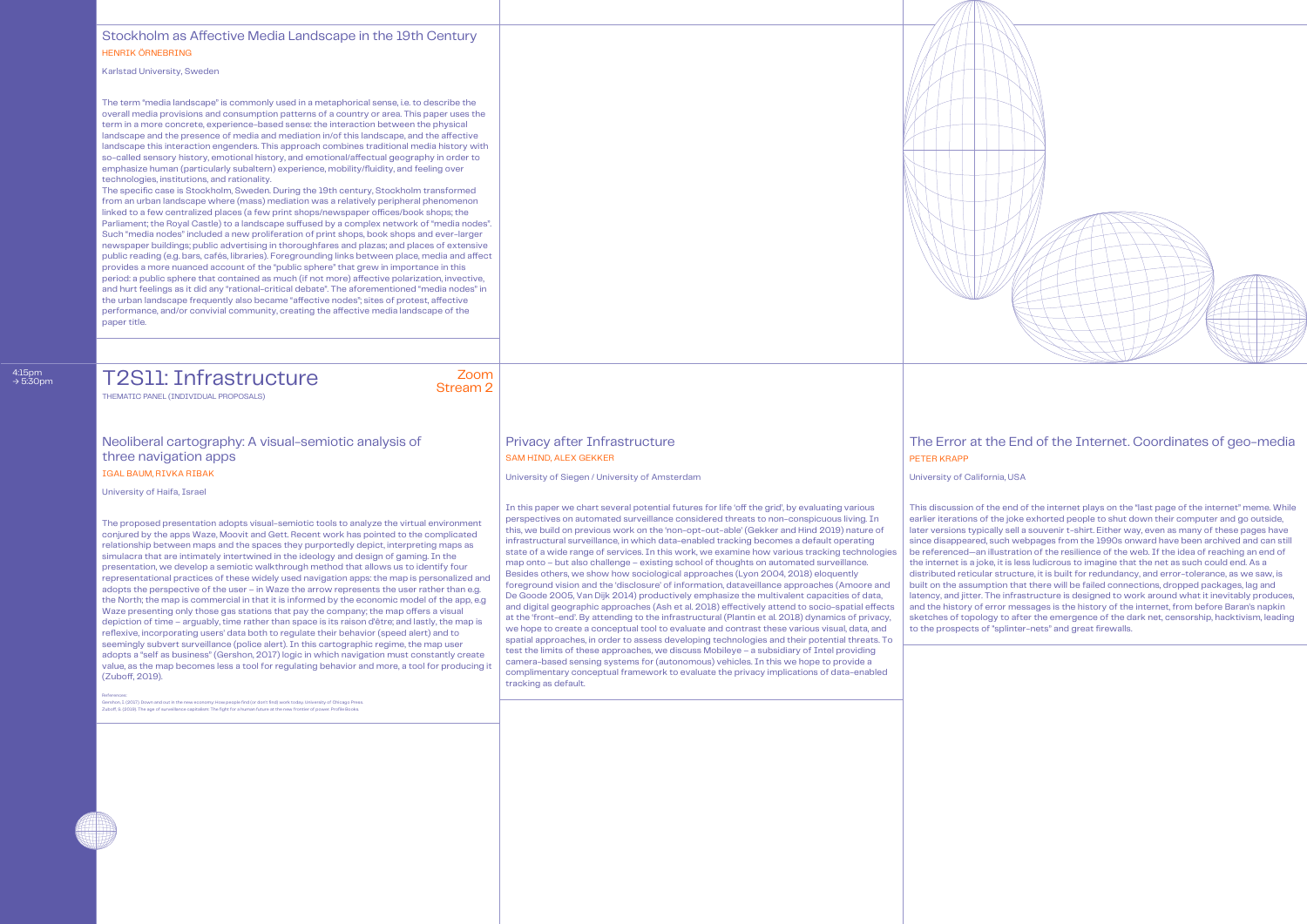# → 7:30pm Conference Stream K3: Keynote 3

**KEYNOTE** 

Robert Smithson's maps are paving the way for a conception of geomedia that goes beyond media of representation. Maps are not only a frequent component of Smithson's works – first of all of his nonsites –, the map is as well a determining concept which informs his work from 1966 on. Smithson's maps do not intend to represent a territory; they are neither a cultural technique of navigation in the usual sense. Smithson's maps are geomedia in that sense that they allow you to explore the limits where signifiers and matter become indiscriminate. The question of the indistinguishability of map and territory, of writing and matter, is nothing more than a question of scaling.

## BERNHARD SIEGERT "The map is the territory" (II): Smithson's Geomedia

The cultural technique of the cartographic grid turns into an operation which translates linear perspective and geology into each other. Pieces like Gyrostasis or Leaning Strata (1968) develop from cartographic constructions which reveal geologic deep time within perception. The Spiral Jetty finally is an assemblage which links earthwork, film, sun and eye, and allows the subject to pass from inside to outside, from present to geologic deep time (and back). Smithson's geomedia anticipated essential ideas of New Materialism, and may contribute to the further development of the theory of cultural techniques as well as to that of media ecology.

IKKM Weimar, Germany

Bernhard Siegert is Gerd Bucerius Professor for History and Theory of Cultural Techniques at the Faculty of Media at Bauhaus University Weimar. Since 2008, he has been director of the International College for Cultural Technology Research and Media Philosophy, which he founded together with Lorenz Engell. He is the author of Cultural Techniques: Grids, Filters, Doors, and Other Articulations of the Real (Fordham University Press 2015) and co-editor of Archive of Media History. From 2013 to 2020, he was also speaker for the DFG research group "Media and Mimesis" at the Bauhaus University Weimar.

→ www.ikkm-weimar.de/kolleg/personen/bernhard-siegert/

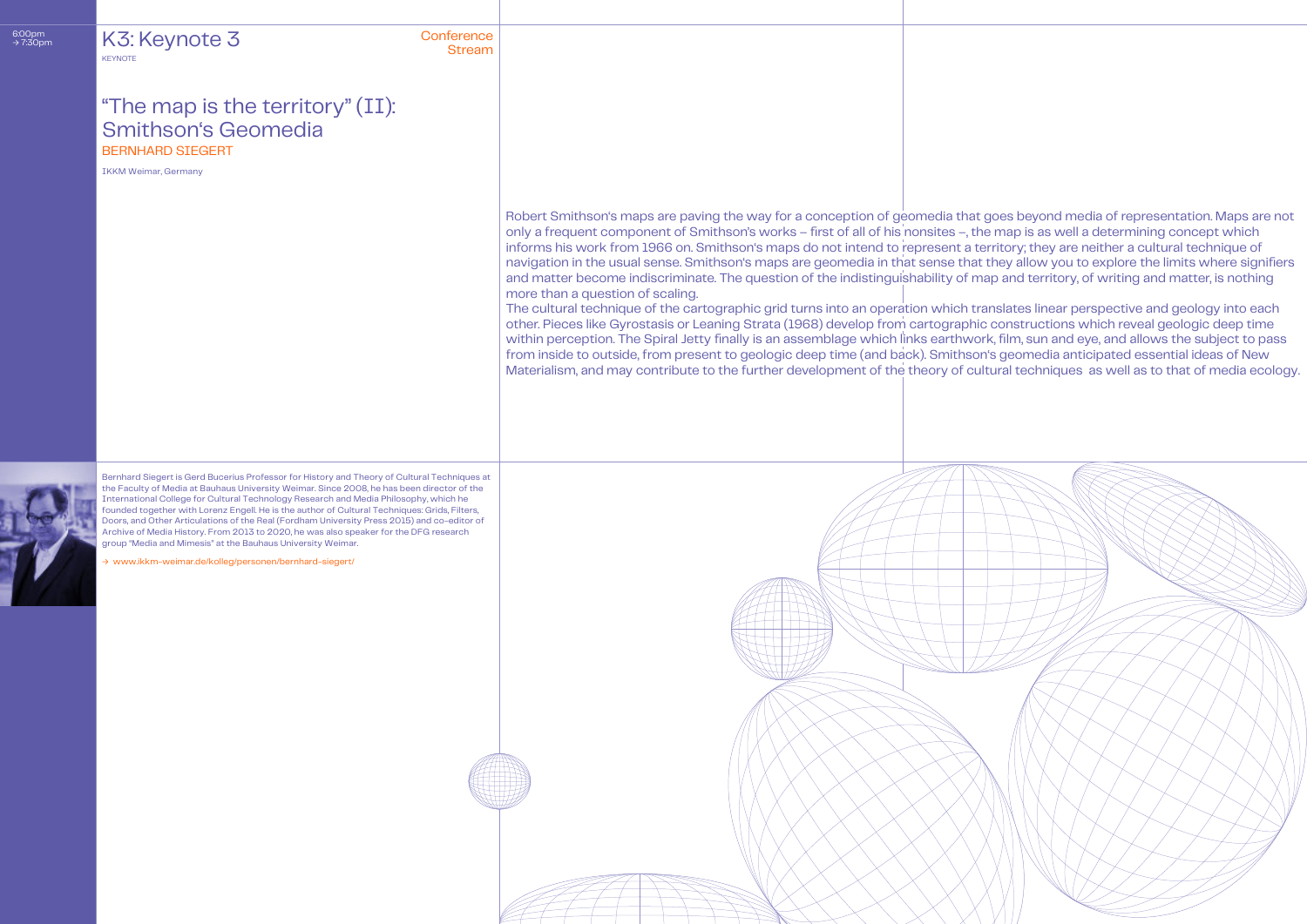1:30pm<br> $\rightarrow$  2:00pm

# B1: Book Presentation ← Papers Saturday, 8 May

| 10:00am<br>$\rightarrow$ 11:15am | <b>B1: Book Presentation</b><br><b>BOOK PRESENTATION PANEL</b>                                                                                                                                                                                                                                                                                                                                                                                                                                                                                                                                                                                                                                                                                | Conference<br><b>Stream</b>   | $\leftarrow$ Papers                                                                                                                                                                                                                                                                                                                                                                                                                                                                                                                                                                                                                                                                                                                                                                                              | $\leftarrow$ Papers                                                                                                                                                                 |
|----------------------------------|-----------------------------------------------------------------------------------------------------------------------------------------------------------------------------------------------------------------------------------------------------------------------------------------------------------------------------------------------------------------------------------------------------------------------------------------------------------------------------------------------------------------------------------------------------------------------------------------------------------------------------------------------------------------------------------------------------------------------------------------------|-------------------------------|------------------------------------------------------------------------------------------------------------------------------------------------------------------------------------------------------------------------------------------------------------------------------------------------------------------------------------------------------------------------------------------------------------------------------------------------------------------------------------------------------------------------------------------------------------------------------------------------------------------------------------------------------------------------------------------------------------------------------------------------------------------------------------------------------------------|-------------------------------------------------------------------------------------------------------------------------------------------------------------------------------------|
|                                  | "Digital Geographies Handbook"<br><sup>1</sup> TILL STRAUBE, <sup>2</sup> HENNING FÜLLER, <sup>3</sup> TABEA BORK-HÜFFER, <sup>4</sup> PABLO ABEND,<br>HELENA ATTENEDER, FRANCIS HARVEY, 'ANDREA MÖSGEN, 'UWE SCHULZE                                                                                                                                                                                                                                                                                                                                                                                                                                                                                                                         |                               | Geomediatisation<br>PABLO ABEND & HELENA ATTENEDER                                                                                                                                                                                                                                                                                                                                                                                                                                                                                                                                                                                                                                                                                                                                                               | <b>Critical GIScier</b><br><b>ANDREA MÖSGEN &amp; L</b>                                                                                                                             |
|                                  | $^{\rm h}$ Goethe University Frankfurt; $^{\rm 2}$ Humboldt University, Berlin; $^{\rm 3}$ University of Innsbruck;<br><sup>4</sup> University of Siegen; <sup>5</sup> University of Duisburg-Essen; <sup>6</sup> IfL Leipzig<br>The panel introduces the edited volume "Digitale Geographien. Welt - Wissen - Werkzeuge"<br>(Digital Geographies. Society - Knowledge - Tools, UTB, to be published in early summer<br>2021). The volume is the result of an ongoing collaboration that evolved as part of the D-A-                                                                                                                                                                                                                          |                               | Geomedia are ubiquitous mediating instances between space, place, people and things,<br>which lead to changed forms of spatial organization, perception and appropriation. On the<br>basis of four research fields, the paper illuminates different facets of the concept of<br>geomedia and shows that "geomedia" does not refer to a single medium. Instead, the term<br>refers to the potential of mediation processes to constitute human and non-human<br>interactions, practices and identities in geomediatized worlds.                                                                                                                                                                                                                                                                                   | Against the backdrop<br>with theoretical and ap<br>research. On the one h<br>socio-theoretical pers<br>(geospatial) knowledg<br>Qualitative GIS in tern<br>Finally, we outline aspe |
|                                  | CH-based research network , Digital Geographies' bringing together a broad range of scholars<br>interested in the role of digital (geo-)data for everyday spaces, geographic research and<br>teaching. The panel especially provides a stage for mediarelated contributions of the book for<br>which purpose three authors were invited (each chosen from one of the three main book<br>sections: society - knowledge - tools). Additionally the panel is also used to discuss the<br>overall volume. The focal point of th paper presentations and discussions is on how Digital<br>Geographies can be framed through an explicit engagement with the role of digital media in<br>current geographic thought, theory and research practices. |                               | Geovisualisations<br><b>FRANCIS HARVEY</b><br>This paper suggests, given the tension between bias and reliance in all representational work<br>with geoinformation, that old cartographic terms provide good guidance for geovisual work<br>in the information age, but are not sufficient on their own for media processing and uses of<br>maps, geovisualizations, and geoinformation. Furthermore, the article takes up<br>epistemological questions concerning the production and use of maps. Three aspects of<br>mediation can be differentiated: truth promise, purposefulness, and semiotic variety. The gain<br>is a better understanding of the production and use of geovisual content in the information<br>age and perspectives for one's own work with and use of geoinformation can be developed. | in geography.                                                                                                                                                                       |
| 11:45am<br>$\rightarrow$ 1:30pm  | <b>P1: Plenary Panel</b><br>A PLENARY PANEL                                                                                                                                                                                                                                                                                                                                                                                                                                                                                                                                                                                                                                                                                                   | Conference  <br><b>Stream</b> | $\leftarrow$ Speakers                                                                                                                                                                                                                                                                                                                                                                                                                                                                                                                                                                                                                                                                                                                                                                                            | $\leftarrow$ Chair                                                                                                                                                                  |
|                                  | <b>Geomedia Methods</b><br>When studying geomedia, we may not only need theories that speak to questions of space,<br>geography, location, and mobility, but also methodological strategies. Based on examples of<br>particular research practices, this plenary panel discusses whether there are specific<br>geomedia methods and ways of producing knowledge. It also engages more specifically with<br>methods "off the grid" and asks whether research on various forms of mediated<br>disconnection requires its own set of tools.                                                                                                                                                                                                      |                               | <b>ANNE KAUN</b><br>Department for Media and Communication Studies, Södertörn University<br><b>JAMES ASH</b><br>Department of Media, Culture, Heritage, Newcastle University<br><b>CORNELIA BRANTNER</b><br>Department of Geography, Media and Communication, Karlstad University<br><b>JOAN RAMON RODRÍGUEZ-AMAT</b><br>Department of Media Art and Communication, Sheffield Hallam University                                                                                                                                                                                                                                                                                                                                                                                                                  | <b>JENNY SUNDÉN</b><br>Department of Geogra                                                                                                                                         |
| 1:30pm<br>$\rightarrow$ 2:00pm   | <b>CA: Closing Address</b>                                                                                                                                                                                                                                                                                                                                                                                                                                                                                                                                                                                                                                                                                                                    | Conference<br><b>Stream</b>   |                                                                                                                                                                                                                                                                                                                                                                                                                                                                                                                                                                                                                                                                                                                                                                                                                  |                                                                                                                                                                                     |



#### ence **WE SCHULZE**

op of the discourse of the Critical GIScience movement, the paper deals application-oriented implications for doing Critical GIS for geographical e hand, the focus is on the critical-reflexive discussion of GIS from a erspective concerning epistemologies and positionality in terms of dge generation. On the other hand, we ask for further development of erms of participatory approaches and ethnographic working methods. spects for GIS-based projects in higher education teaching and learning

graphy, Media and Communication, Karlstad University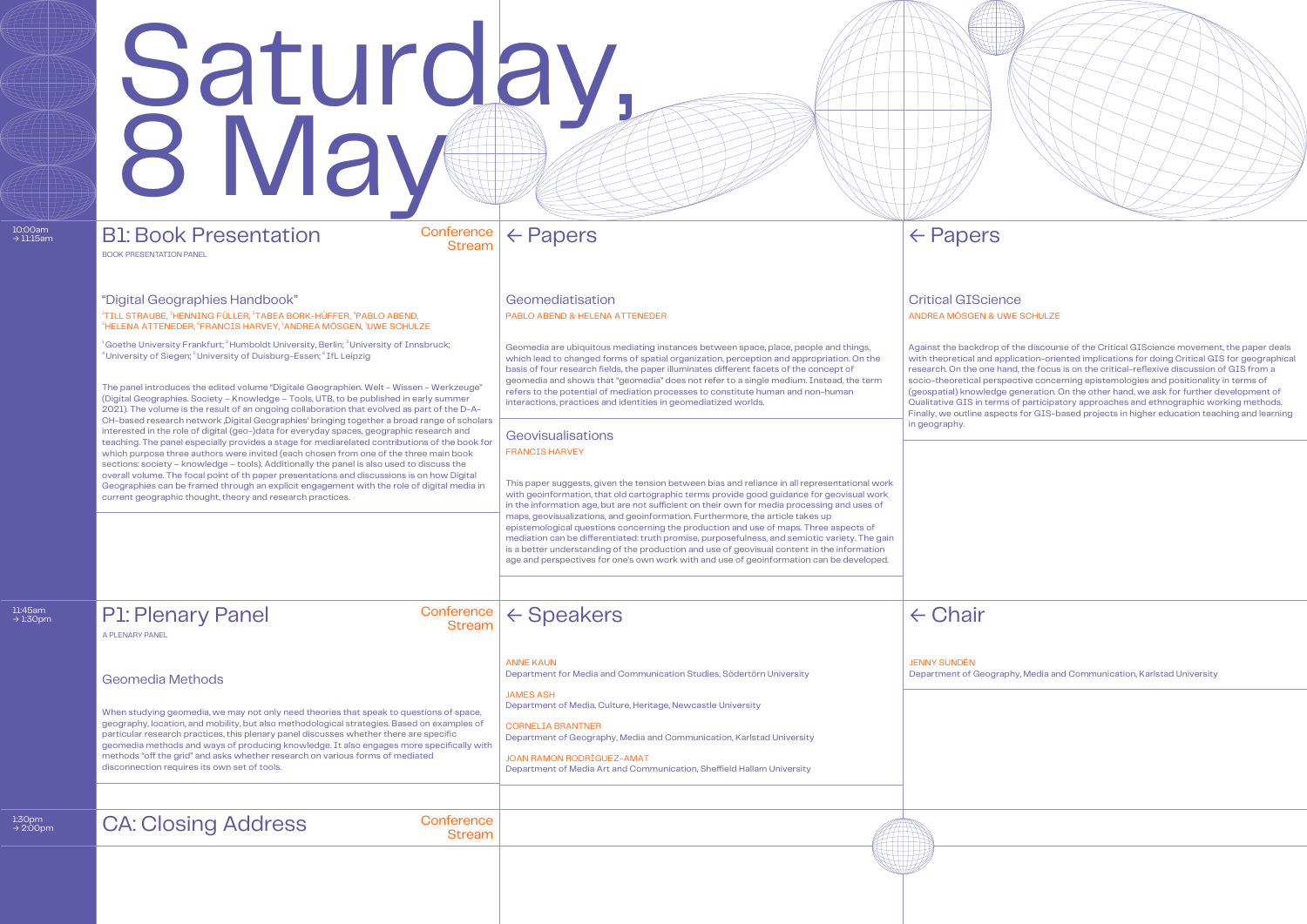

# Locating Media↓

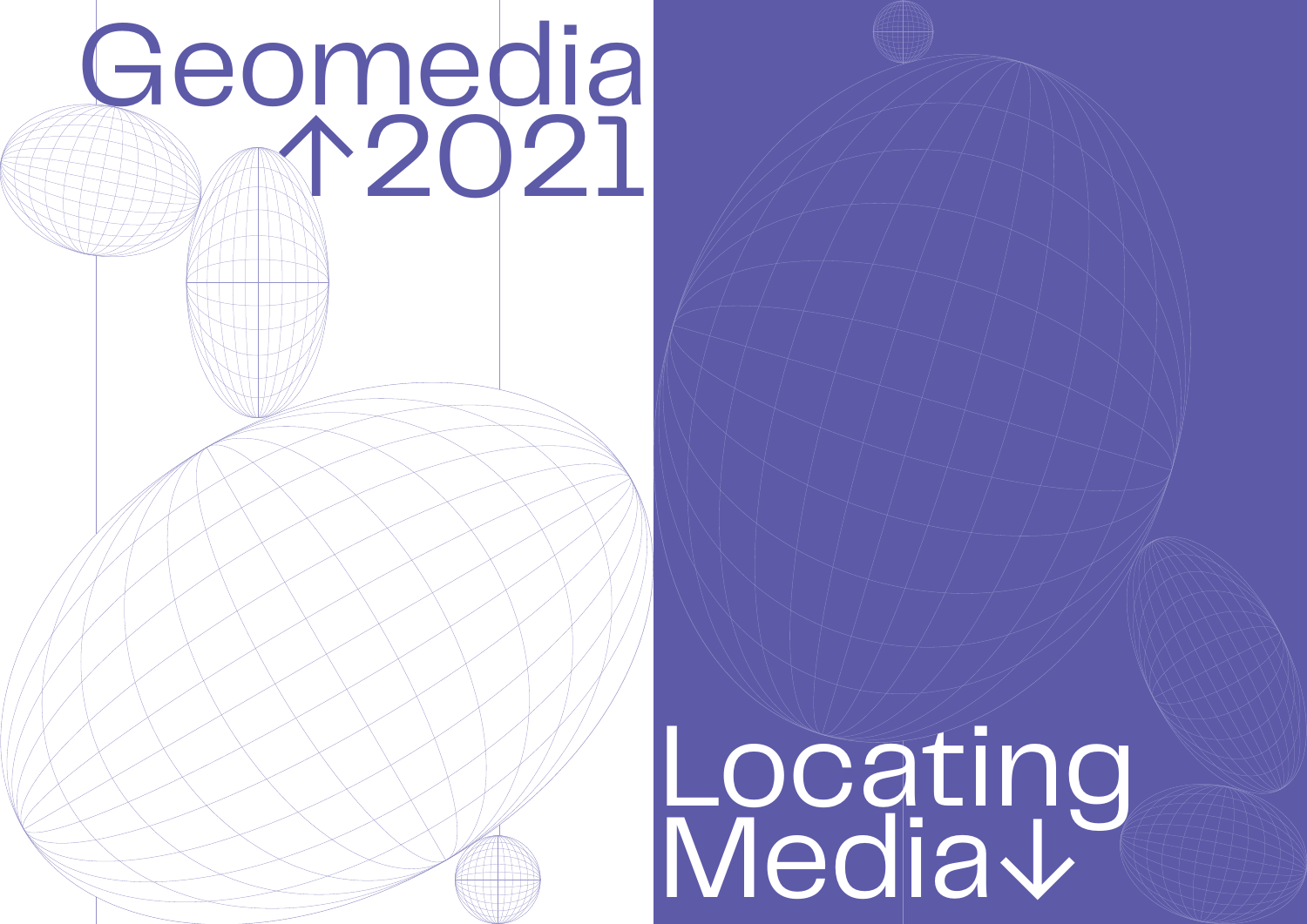Since 2012, the interdisciplinary graduate school "Locating Media" unites researchers with a strong emphasis on investigating media, data and human actors in motion and in situ relevant to present times. The current summer term is at the same time the last semester of the group. Former associated and current members of "Locating Media" are taking this as a worthy occasion not only to look back upon a longstanding and thriving tradition of situationand location-aware media research but to present their current research to provide an insight into the innovative variety of topics and methods of a "Locating Media"-specific approach. Uniting researchers and methods from various fields from both the sciences and the humanities such as critical data studies, media linguistics, socio-informatics, or theatre, platform, literary, media and cultural studies, the research training group applies skills from the social, computer and cultural sciences to issues relevant to digital media culture in the true spirit of interdisciplinary exchange and discussion.

Whereas the first period of "Locating Media" (2012-2016) focused on the convergence of technical, scientific, creative and practical localisations of media, the second and final phase of the group (2017-2021) investigates the distributed spaces and situations of mobile media and data practices. In doing so, the hitherto proved ethnographic methods of media research are supplemented by digital and mobile methods. Using both qualitative and quantitative approaches in investigating digital media and data practices, the graduate school was, and is, delivering pioneering research not only in German media studies and sociology but also in related fields, having a profound impact on the development of methods and methodologies for the disciplines involved.

At the core of the "Locating Media" panels which run in parallel and supplementary to the regular conference programme at the 4th International Geomedia Conference, "Off the Grid" at Siegen University, stay reflections of all access points of the graduate school which include Ethnography, Socio-Informatics, Praxeology, Linguistics, Ethnology, Literary and Science and Technology Studies and (Media) Theory. These individual panels represent structurally the variety of disciplines that are represented at the graduate school. Even if there is *prima facie* no explicit thematic geomedia connection, all the panels unifies that "Locating Media" specific issues are at the same time always interwoven and overlayed with questions of place and space, situational awareness and sometimes georeferencing media and media practices in the broader sense. Most of the panels will be held in English.

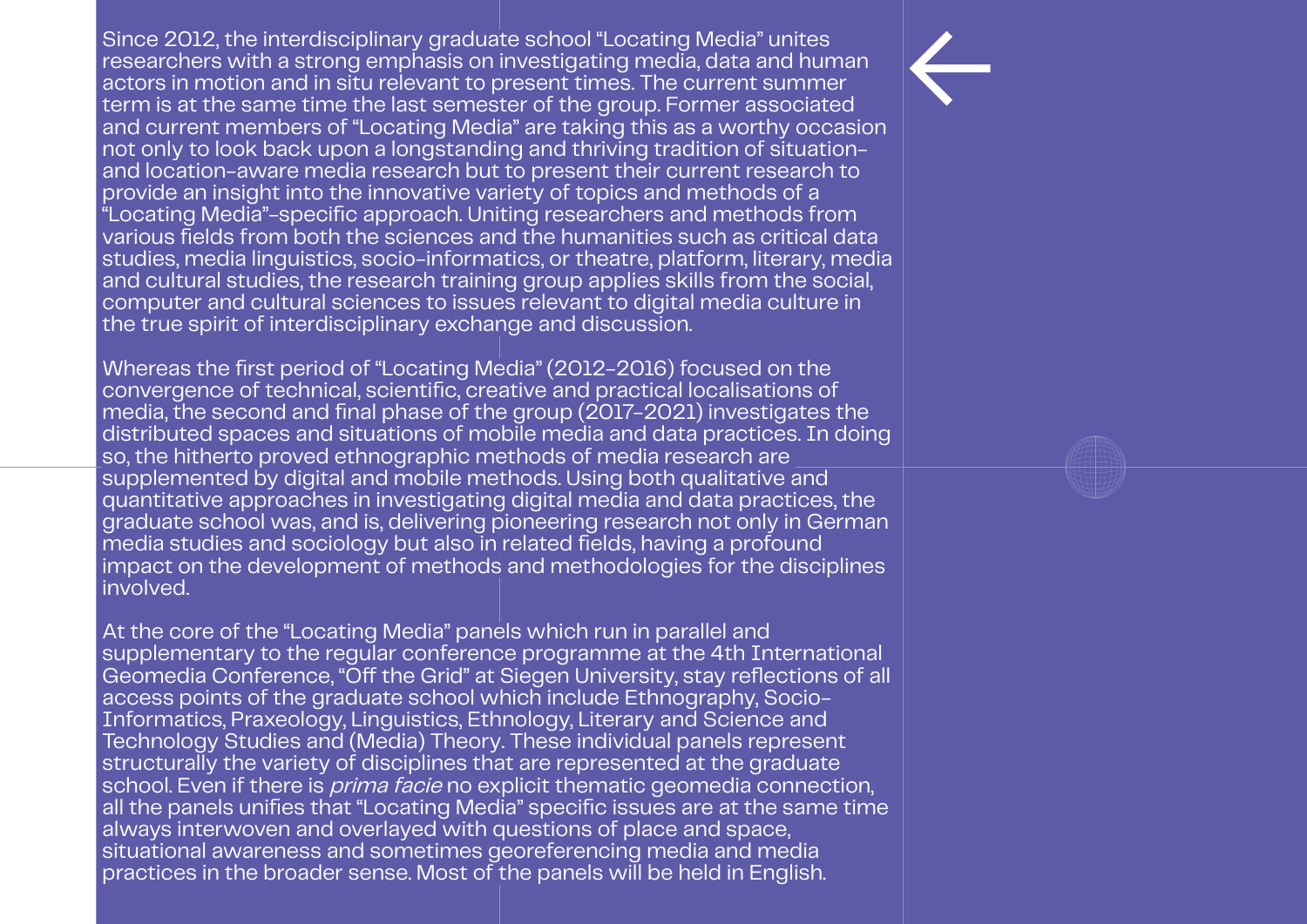# Thursday, 6 May

# T3S4: Locating Media: Ethnography as Practice

THEMATIC PANEL (INDIVIDUAL PROPOSALS)

 $10:00$ am<br> $\rightarrow 11:15$ am

University Konstanz, Germany Charite Berlin, Germany Charite Berlin, Germany Charite Berlin, Germany Charite Berlin, Germany

Latour's text about "sampling the soil in the Amazon" is one of the most influential contributions to Science and Technology Studies (1999). In it he manages to make insightful how chains of translations and circulating references in scientific research function. In his case study he drew on the data collection done by a botanist, a pedologist, and a geomorphologist in the rainforest. Still, the challenges and unpredictability with which researchers have to deal—whom have swapped the safe infrastructure of the lab for the uncontrollable and contingent circumstances of the field—has been hardly taken into account within STS. In her contribution, Judith Willkomm will discuss the mobility, power supply and storage capacity of field research media, as observed during years of ethnographic field work with biologists. The uncertain connections of media infrastructure and off the grid workarounds, such as stand-alone assemblages, are analysed. In doing so, it will become clear that not just "media determine our situation", as Kittler (1986) famously assessed, but that the other way around, the situation determines which media are deployed how.

This article interprets recording studios as technical tools for inscription of sound, comparing media production practices with practices of scientific discovery in laboratories. So-called "high end" recording sessions like classical music production scenes aim to capture the "original sound" from musical performance into the recording. This is a very difficult job, because acoustic sounds at a certain locus always emerge as a slippery, volatile and incommensurable event with individual particularity, which should be described as sensible integrity of "soundscape." (Scharfer 1977) Ethnographic fieldwork in recording studios, however, shows that whole technical arrangements of a recording studio serve as "inscription device" (Latour 1979) so that each particular acoustic event can obtain material objectivity, social transferability and commensurability in relatively fixed form of audio recording media. Only doing so a particular acoustic event can have its auditive existence in wider network beyond the soundproof walls of concert hall. The "original sound" at the locus of musical performance in this sense is rather constructed by technical arrangements of the recording studio than captured "as is", since the only "commensurable" fact about "how it sounded" is defined by sound recording praxis itself. The "original sound" should be regarded as "myth", because there is no such thing to "capture". Yet recording engineers realizes and reconstruct this "myth" through their professional practices, projecting their own statement of how their recording should sound.



Situated media and practice research may move within uncharted territories. Methodologically, methodologically, and throughout the contact with actors from the research field, it is required on the one hand to connect with objects and to engage with the field by means of concrete places and situations; on the other hand, the research process is bound to the practical agency of instruments and media of research. Both aspects often imply a departure from canonical procedures and an instrumental understanding of methods in particular and research in general. Prototypical for these assumptions is the

epistemological style of Science and Technology Studies. In the lecture, basic assumptions of this research style will be explicated, e.g. how knowledge emerges locally, how research can be understood as a process, that the instruments of knowledge generation (such as methods and theories) are not neutral, powerless artifacts, but shape autonomously what is

finally available as a research result.



Using empirical evidence from a practice-theoretical media and technology research on the use of speech computers by people with physical disabilities, it is shown how security-saving presuppositions of a methodological nature become a problematic limitation for cooperative action in social situations. In order to manage social situations with people without spoken language and at the same time producing material for empirical research, an 'off the grid' understanding and practical use of methods and research instruments is necessary. The presented scenes of a field research testify to corresponding situated learning processes.

Based on empirical work on the history of the Finnish passport conducted together with Paula Haara, the paper discusses the role of the camera in identifying Finnish citizens intending to move across national borders. It is argued, that by understanding the camera as a focusing medium, we may pay attention to changes in how identity is situationally upheld. By focusing on historical changes, we find that mistrust in passport development is repeatedly evoked by both changes in the bodies identified, as well as the techniques of identification themselves.

## Field Research Off the Grid Recording studio as inscription device Recording Studio as inscription device

Tampere University, Finland

#### The camera as a focusing medium: On developments of the Finnish passport without language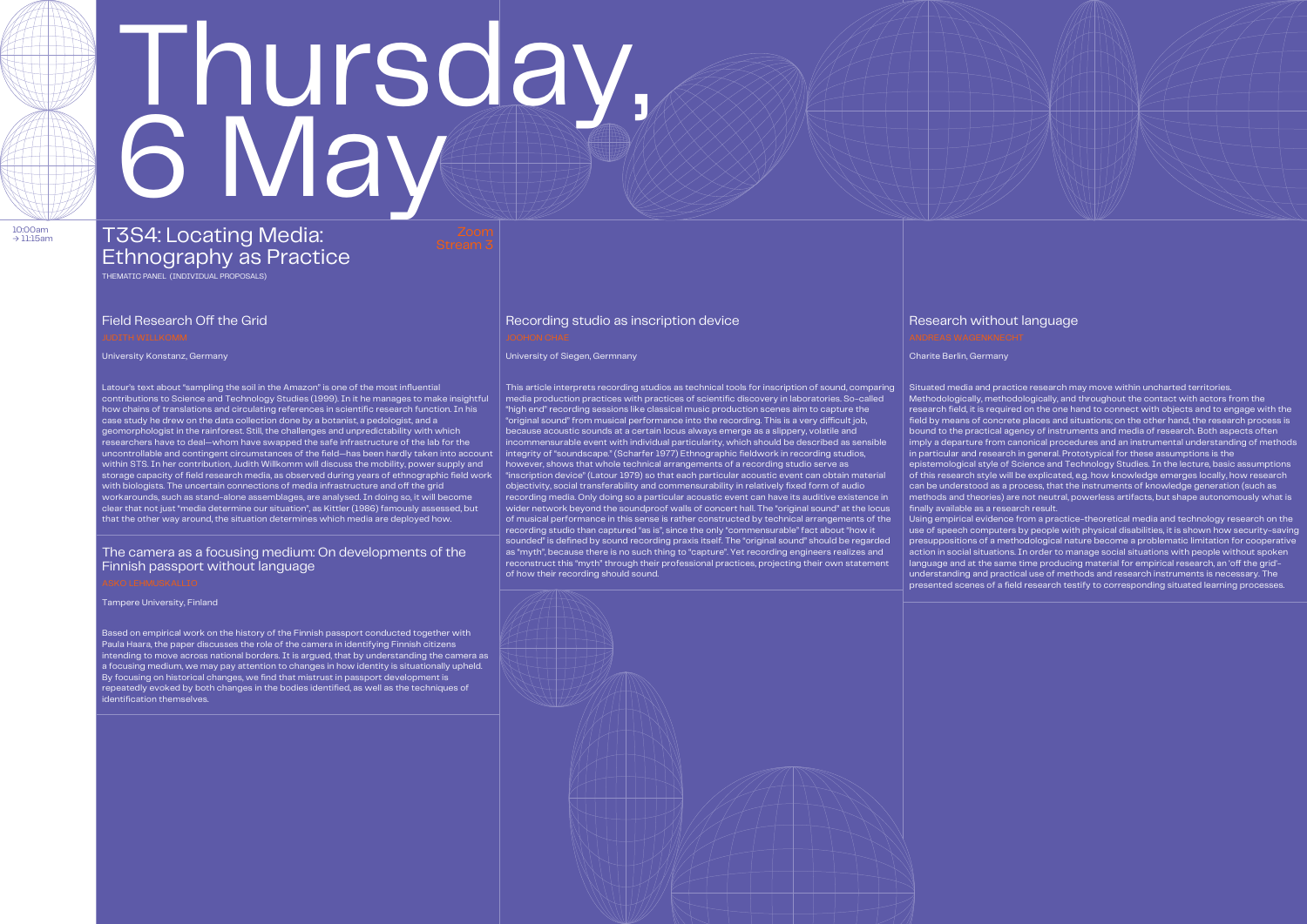technical, material, and social infrastructures that likewise facilitate or constrain how practices are performed. In short, and to engage with the topic of the conference: are practices ever really off-grid – purified, observable, discrete things shorn from their surroundings? Does a narrow focus on practice 'in the wild' only seek to obscure these wider

actors that cannot be accounted for, praxeologically? As a provocation, the panel offers what might be productively referred to as a 'practice+' approach. In doing so, we emphasise how practices (as phenomena) and praxeological approaches (as lenses) can be engaged with materially, discursively, and affectively. We discuss how practice+ approaches are enhanced by a supporting cast drawn from aesthetics, political discourses, technical representations, or cognitive concepts. Moreover, the discussion draws attention to alternative theories that define practice differently such as queer and feminist studies, computer science, or theatre studies.

2:30pm  $\rightarrow$  3:45pm

 $4:15$ pm<br> $\rightarrow 5:30$ pm

The panel also intends to ground these provocations with observations draw from studies of governance, management, and markets, as well as the arts, culture, and health. As the contributors will aim to discuss, there are manifold opportunities to exchange ideas around practice across disciplines and traditions, not least geography and media studies. These fruitful additions, arguably, put practice back on the grid, bringing it out from the wild.

## **T3S7: Locating Media:** Linguistik

## T3S5: Locating Media: Practice+ Approaches

DISCUSSION FORUM

THEMATIC PANEL

The Practice Turn and its Relevancy for Research in Socio-Informatics

Off the Grid? Into the Wild? The Possibilities of Practice Beyond Praxeology

← Discussants

(Siegen) | critical d

(Siegen) | media lin

(Siegen) | design

(Siegen) | theatre

← Panelists ← Chair

# ← Chair

| <b>INEN</b>      | <b>MAGDALENA GÖTZ</b>                               |
|------------------|-----------------------------------------------------|
| ata studies      | (Siegen) art, media and gender studies              |
| quistics         | <b>TATJANA SEITZ</b><br>(Siegen)   platform studies |
| <b>ERATH</b>     | <b>DANNY LÄMMERHIRT</b>                             |
| nd media studies | (Siegen)   critical data studies                    |
| N.               | <b>SAM HIND</b>                                     |
| tudies           | (Siegen)   media studies                            |

University of Siegen and International Institute for Socio-Informatics (IISI)

University of Siegen

Copenhagen Business School

University of Siegen

University of Siegen



University of Siegen

University of Siegen

## T3S6: Locating Media: Socio-Informatics

Praxeologien: Sprache in den Medienwissenschaften – Medien in den Sprachwissenschaften

 $^{\rm a}$ Universität Siegen;  $^{\rm a}$ Rheinische Friedrich–Wilhelms–Universität Bonn;  $^{\text{3}}$ Leibniz–Institut für deutsche Sprache, Mannheim;  $^{\text{4}}$ Technische Universität Chemnitz



Are there limits to thinking with, and through, practice? Scholars across geography and media studies talk variously of 'everyday', 'situated', 'digital', and 'media' practices as well as, increasingly, 'app' and 'data' practices. But what do we gain from thinking about practice, or through the lens of praxeology? Alternatively, what might we lose from thinking only about practice, or only through praxeology? This panel is intended as a dialogue between scholars wrestling with these questions, in which the value of practice and praxeology is explored. The aim is to discuss how the limits to practice might be, and indeed are being, studied, and potentially re-drawn – especially by those working with, in, and beyond, geomedia. The panel does not intent to cast doubt on the value of studying practice – long an interest of media scholars based here in Siegen. Instead, the forum will discuss how everyday, situated, digital, media, app, and data practices – as identifiable phenomena – are nonetheless modified by other things they meet, from bodily affects that 'pre-code' or modulate practices, to broader

Erhard Schüttpelz has suggested many innovations for the field of media studies. Among others, he widened the traditional understanding of the field which mainly dealt with mass media towards an investigation of digital infrastructures of many kinds. To analyses these infrastructures and their infrastructuring, he suggested to ground media studies in empirical investigations of human actors' social practices (which ethnomethodologists and others have called the 'turn to the social' or 'the turn to practice'). From a political point of view, he suggested to look at varieties of publics (in Dewey's sense) rather than at a mass media created public. To ground this research program, he introduced ethnomethodology to a media studies audience as a sensitizing perspective.

In this panel discussion, we will examine how Erhard's work resonates with, and has enriched, studies in socio-informatics. We will report on various work place studies in relatively new contexts, studies which raise the somewhat controversial question of what we mean by 'work'. These, briefly, journalism as well as studies of social media use by political activists. We will discuss how ethnomethodological sensibilities are shaping our research agenda. Finally, we will discuss our attitude towards theory and concept building and contrast it with Erhard's still vivid interest in these domains.

Bis heute operieren Sprach- und Medienwissenschaft trotz gemeinsamer Phänomenbereiche



medienlinguistische Forschungsrichtung zu etablieren, die inzwischen mit dem – u.a. von ehemaligen Kollegmitgliedern herausgegebenem - "Journal für Medienlinguistik" (jfml) selbst über ein eigenes Publikationsorgan verfügt.

Methodologisch zeigen sich Synergieeffekte zwischen Medien- und Sprachwissenschaft in der Entwicklung eines praxeologischen Ansatzes, der ethnographische und konversationsanalytische bzw. funktional-pragmatische Methoden mit medientheoretischen Ansätzen u.a. einer Akteur-Medien-Theorie in Verbindung bringt. Die Forschungen des

Graduiertenkollegs "Locating Media" haben hier vorführen können, wie eine Untersuchung von Sprache und Kommunikation in situ, d.h. im Rahmen einer situierten Praxis, zu einer Schärfung eines praxeologischen Profils beitragen kann, das über eine multimodale Ausweitung linguistischer Fragen hinaus auch technisch-mediale Bedingungen konstitutiv in die Analyse mit einbezieht. Die Beiträge zeigen auf, wie das Programm des Graduiertenkollegs ,Locating Media", ortsund situationsbezogene Medienprozesse durch orts- und situationsbezogene Methoden zu erforschen, für linguistische Untersuchungen und Theoriebildungen produktiv gemacht werden können. Die Beiträgerin und die Beiträger diskutieren an unterschiedlichen Anwendungsfällen, wie nicht nur Untersuchungen zu Sprache-in-Interaktion (Linz) und Mensch-Maschine-Interaktionen (Habscheid, Hector), sondern selbst sprachhistorische Analysen (Dang-Anh) und grammatiktheoretische Explorationen (Meiler) von einem praxisorientierten Ansatz profitieren können, der auch die Medialität und Mediateure sprachlichenkommunikativen Handelns in den Blick nimmt.

Zitierte Literatur:

Schüttpelz, Erhard (2004): Das radebrechende Alphabet. Drei Modelle der Unterscheidung von Mündlichkeit und Schriftlichkeit, in: Linz, Erika/Jäger, Ludwig (Hg.): Medialität und Mentalität. München: Fink, 347–369.

Schüttpelz, Erhard/Meyer, Christian (2018): Charles Goodwin's Co-Operative Action: The Idea and the

Argument. In: Media in Action. Interdisciplinary Journal on Cooperative Media 1, 171–188.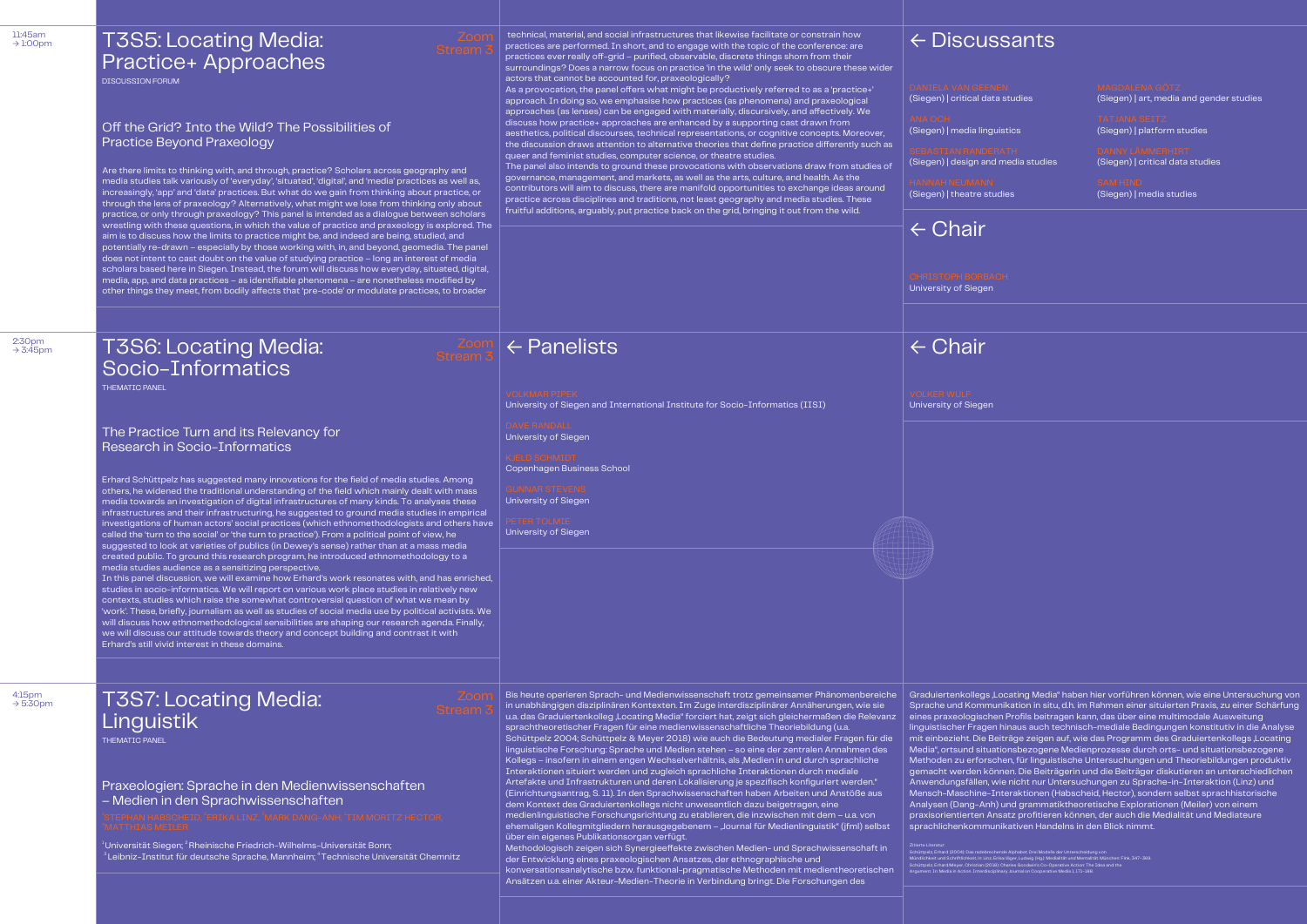# Friday, 7 May

10:00am  $\rightarrow$  11:15am

11:45am  $\rightarrow$  1:00pm

# T3S8: Locating Media: Ethnology

THEMATIC PANEL Locating Shamanism I

Who owns shamanism? Mimetic Cooperation between El Loko and Joseph Beuys

University of Cologne, Germany **University of Cologne, Germany Cologne** University of Siegen, Germany **University of Siegen, Germany Cologne, Germany University of Siegen, Germany Cologne, Germany Cologne, Germany Cologne,** 

### Locating American Shamanism. Spirit Mediums and 'so-called shamans' between regeneration and violence

### Honest Liars. About the Ambivalences of Magical Trickery and its Exposure

# T3S9: Locating Media: Literaturwissenschaft

#### Das Ende des Goldenen Zeitalters

 $^1$ Goethe Universität Frankfurt;  $^2$ Princeton University;  $^3$ Universität Wien; $^4$ Universität Regensburg  $\, \mid \,$  Sun Yat–sen University, Peoples Republic of China

### Zwischen Sitzordnung und Automobilität. Bildungslandschaften der Gegenwartsliteratur

THEMATIC PANEL + INDIVIDUAL PRESENTATION

→ This session will extend into the lunch break and end at 1:30pm

This paper explores the mimetic co-operation between Joseph Beuys (1921-1986) and his student El Loco (Edoh Lucien Loko, 1960-2016) at the Art Academy Düsseldorf. Joseph Beuys became famous as an artist shaman who performed curing rituals for Postwar Germany and the transatlantic world. His student El Loko likewise staged artistic shamanistic performances. While the latter used voodoo, and "shamanistic rituals" he experienced during his youth in Togo for an "artistic defamiliarization", he was never acknowledged as an artist shaman and was refused similar ascription of "authenticity" in the art word. Although there is ample visual documentation of El Lokos presence in Beuy's performances

where the student appears alongside other non-European students as a nameless 'extra' standing in for Beuys transcultural claims, the ambiguous relation between Beuys and El Loko is hardly ever reflected in the literature. Breaking the Eurocentric focus of art scholarship on the Düsseldorf academy, this paper tries to read the co-operation of Beuys and El Loko against the idea of "originality" and "authenticity" as a form of mutual invention, appropriation and entitlement and performative art as a transcultural site.

This paper discusses the emergence of spirit mediums, a.k.a. shamans or "so-called shamans", in America against a backdrop of colonialism and globalization. Taking the storming of the Capitol by supporters of the former U.S. president Donald Trump in January 2021, and the appearance of a selfstyled "QAnon shaman" wearing face-paint and a fake bison fur headdress, as the latest case, my paper argues that violence plays an important role in American settler regeneration, and has been doing so from the earliest years of contact and colonization on. A key question is how mimetic practices, i.e. imitations of a Culturally "Other" in costume and role play, have been drawn into this context of violence and regeneration, to an extend that mimetic practices nowadays are seen by a postcolonial critique to represent colonial violence, per se. Are these occurrences tantamount to an end of mediumism in America?

Shamanism and sham are closely connected. In the 19th century, European and American entertainment magicians and cultural anthropologists, in a process of mutual mirroring, have established the asymmetrical distinction between stage magic and occult magic, the former being perceived as modern and secular because it explicitly admits to the skillful and science-based production of illusions, and the latter as primitive and religious because it either believes that it manipulates or pretends to manipulate forces (for good or evil) that are not scientifically approved and thus usually claimed to be supernatural. Therefore, stage magicians usually dismisses all the phenomena people often experience in altered states of consciousness as deceit or self-deceit, and many stage magicians derive from the distinction between stage magic and occult magic a moral duty to publicly expose people who practice occult, i.e. ,real" magic. Based on fieldwork among magicians in California, this presentation explores the controversies and paradoxes that result from the attempts to purify magic from

its ambiguities.

definiert Orte mobiler Medienrezeption(v.a. Radio) und choreografiert die Positionen und Praktiken der Protagonist\*innen.Schauplatz ist auffallend oft die Provinz, so auch im ebenso weitrezipierten Roman Der Hals derGiraffe von Judith Schalansky, welcher sich im Untertitel sogar "Bildungsroman" nennt. Geklärtwerden soll nicht, inwieweit die traditionellen Bildungsanforderungen von der gealterten, DDR-sozialisierten Lehrerin erfüllt werden. (Mielke 2016) Vielmehr geht es um die naturwissenschaftlich-biologistische 'Anordnung' einer Schule wenige Jahre vor ihrer Schließung. Schalanskys Bild-Text-Erzählung sistiert dabei eindrücklich die trostlose, aber scheinbar unnachgiebige ,Natur' vonSchultüren, Dorfrändern, Lehrerzimmern oder Sitzordnungen.Schalanskys Hals der Giraffe (2011) und Thomes Grenzgang (2009) bilden gegeneinander geleseneine automobile Bildungsreise mit Schlaglöchern und Fehlbildungen, deren erzählerische Logistik desMissratenen neue

Aufschlüsse über Institutionen und Praktiken der Bildung liefert.Gregor Kanitz (Guangzhou), 31.01.2021

Referenzen:

Rieger-Ladich, Markus: Bildungstheorien zur Einführung. Hamburg

2019.Rüdenauer, Ulrich: Gegenwartsliteratur: Lehrer am Rande des Nervenzusammenbruchs. In: Die Zeit,25.04.2012.Schalansky, Judith: Der Hals der Giraffe. Bildungsroman. Frankfurt/M. Thome, Stephan: Grenzgang. Roman. Frankfurt/M. 2009.

"Bildung" war über mehr als zwei Jahrhunderte ein furchtbar hoffnungsvoller Begriff. Seitdem erjedoch nicht mehr vom pädagogischen "Feldherrenhügel" aus definiert und affirmiert wird, erscheintdie dezentrale Vielstimmigkeit sowie die brüchige Verlaufsform einer situierten Bildung. (Rieger-Ladich 2019: 16-20) Bildung findet sich als implizites Wissen auch in Baumärkten, Fast-Food-Restaurants, auf einer Yacht, auf Parkplätzen oder im Jobcenter.1 Unter diesen Prämissen gewinnenauch Erzählungen der Gegenwartsliteratur eine neue Brisanz, die seit einigen Jahren mit VorliebeSchulen, Universitäten oder merkwürdige Lehrfiguren ins Zentrum ihres Diskurses rücken.(Rüdenauer 2012)Der universitär gescheiterte Bildungsweg eines Mittvierzigers, der aus Berlin flüchtet, um alsGymnasiallehrer in seiner Heimatprovinz zu arbeiten, wird vor allem dann interessant, wenn dieStationen seiner Übergänge auf Toiletten, an Berghängen oder im Bierzelt lokalisiert werden können.(Thome 2009) So wird deutlich, dass entscheidende Erzählstränge des Romans Grenzgang (2009)ausgerechnet auf Parkplätzen von Bildungseinrichtungen entstehen. Das Auto ist hierbei ein eigeneserzählerisches Vehikel, wendet die poetische Verlaufsform,



Das Panel geht von der These aus, dass ein besonders intensiver Austauschprozess von künstlerischen und wissenschaftlichen Praktiken zwischen Ethnographie, Literatur, Film und bildender Kunst, der in der Nachkriegszeit begonnen hat, in den 1970er Jahren zu einem Höhepunkt, aber auch zu einem vorläufigen Ende kommt. Hierzu diskutieren wir insbesondere, wie sich in dieser Zeit des "Goldenen Zeitalters" die künstlerischen Praktiken in der medialen Übersetzung verändern und wie sich die spezifischen medialen Verfahren auf neuen Feldern und in anderen Disziplinen fortsetzen. Wir werden neue Leseverfahren sowie Schreib- und Publikationstechniken, Methoden der audiovisuellen Aufzeichnung sowie künstlerische Interventionen als lokal situierte Praktiken untersuchen und uns die Frage stellen wie diese als Resultat einer dreißigjährigen Entwicklung – als Ende des Goldenen Zeitalters – lokal-situativ auch zu historisieren sind.

Goll: "Die Reise des Tupac Yupanki" Vickery-Barkow: "Retelling: Ethnography's Past and Present in the Art of Lothar Baumgarten, 1968-78"

Eidelpes: "Ethnologie und Selbst-Entfremdung" Ponten: "Die Suche nach einer Ethnographie des Inlands in Harun Farockis Filmen der 1970er"

Mielke, Angela: "Philosophie hätte ich auch unterrichten können". Judith Schalankys Der Hals der Giraffeals vielschichtige Spielart eines Bildungsromans. In: Institutionen der Pädagogik. Studien zur Kultur- undMediengeschichte ihrer ästhetischen Formierungen, hg. von Metin Genc und Christof Hamann. Würzburg2016, 357–391<br>Pädagogische Heterotopien. Von A bis Z, hg. von Daniel Burghard und Jörg Zirfas. Weinhe